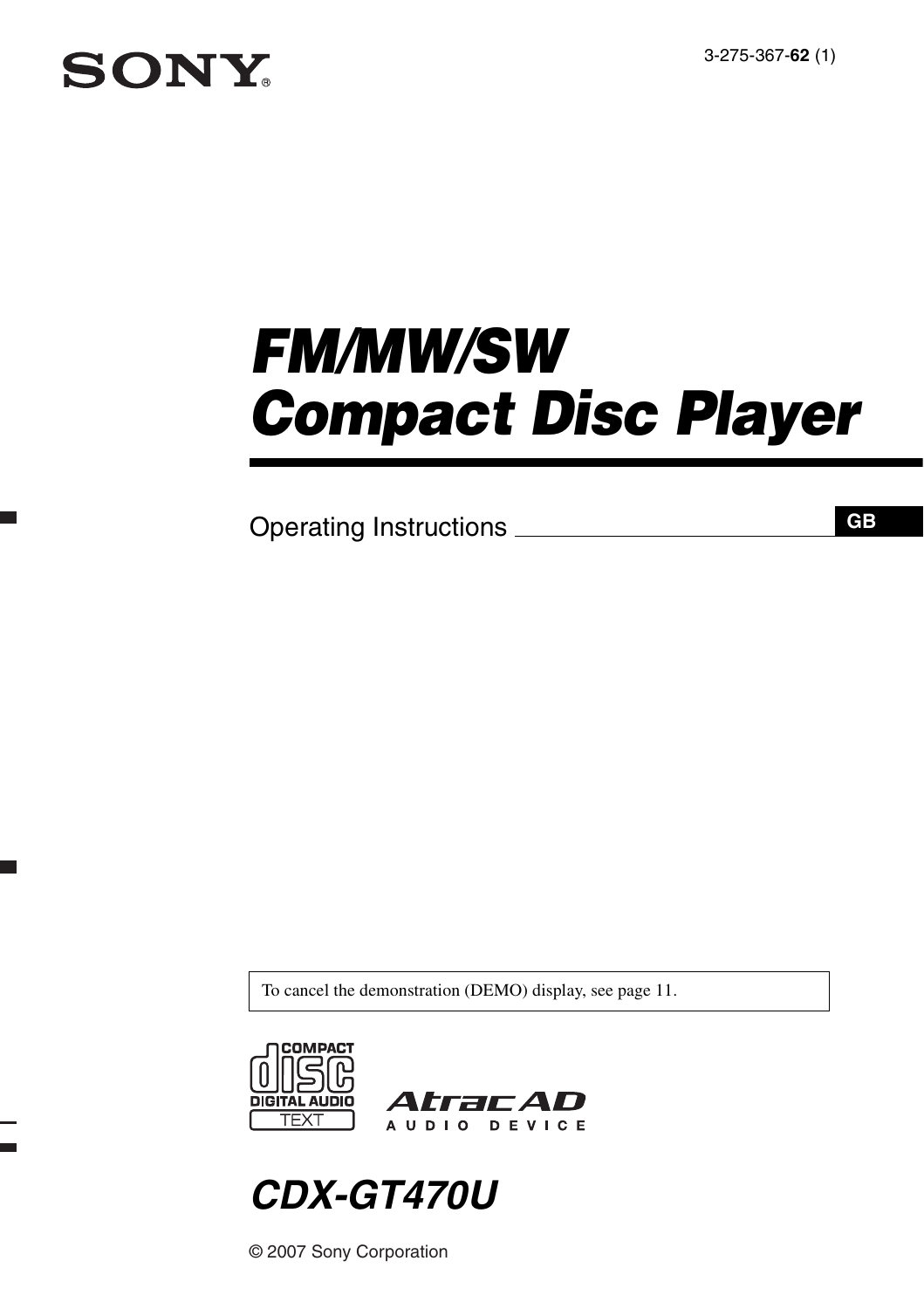For installation and connections, see the supplied installation/connections manual.

## CLASS<sub>1</sub> **LASER PRODUCT**

This label is located on the bottom of the chassis.

"ATRAC", "ATRAC AD", SonicStage and their logos are trademarks of Sony Corporation.

"WALKMAN" and "WALKMAN" logo are registered trademarks of Sony Corporation.



Microsoft, Windows Media, and the Windows logo are trademarks or registered trademarks of Microsoft

Corporation in the United States and/or other countries.

## **Warning if your car's ignition has no ACC position**

Be sure to set the Auto Off function ([page 11](#page-10-1)). The unit will shut off completely and automatically in the set time after the unit is turned off, which prevents battery drain. If you do not set the Auto Off function, press and hold (OFF) until the display disappears each time you turn the ignition off.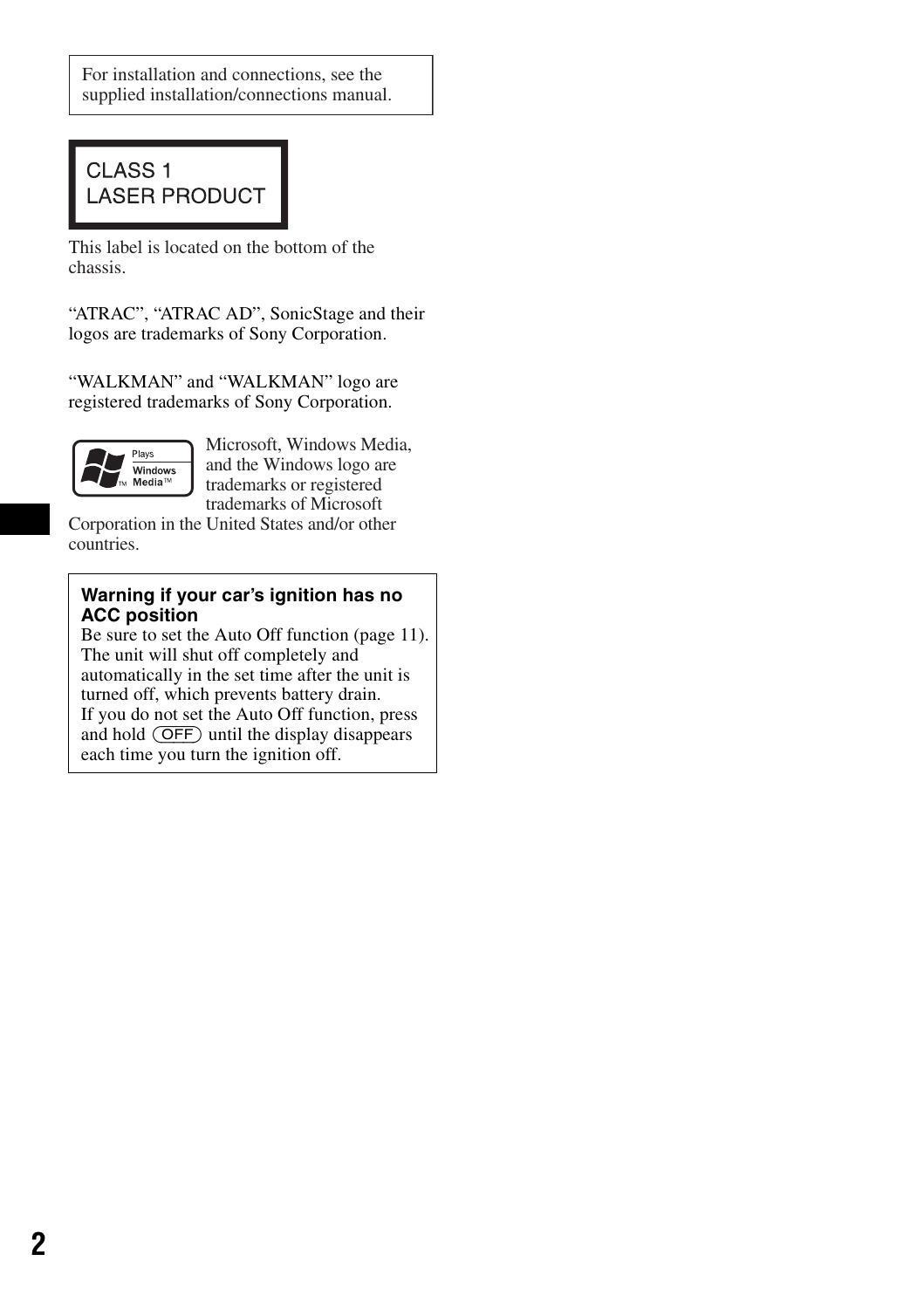## **Table of Contents**

| Welcome $! \ldots \ldots \ldots \ldots \ldots \ldots \ldots \ldots$ |  |  |  |  |  |  |  |  |  |  |  |  |  |  |  |  |  |  |  |  |  |  |  |  |  |  |  |  |  |  |  |  |
|---------------------------------------------------------------------|--|--|--|--|--|--|--|--|--|--|--|--|--|--|--|--|--|--|--|--|--|--|--|--|--|--|--|--|--|--|--|--|
|---------------------------------------------------------------------|--|--|--|--|--|--|--|--|--|--|--|--|--|--|--|--|--|--|--|--|--|--|--|--|--|--|--|--|--|--|--|--|

## **[Getting Started](#page-3-1)**

| Preparing the card remote commander $\dots \dots$      |
|--------------------------------------------------------|
|                                                        |
| Detaching the front panel $\dots\dots\dots\dots\dots5$ |
|                                                        |

## **[Location of controls and basic](#page-5-0)  operations**

| Card remote commander $RM-X151$         |  |
|-----------------------------------------|--|
| Searching for a track — Quick-BrowZer 8 |  |

## **[CD](#page-8-0)**

| Display items $\ldots \ldots \ldots \ldots \ldots \ldots$ |  |  |  |  |  |  |  |  |
|-----------------------------------------------------------|--|--|--|--|--|--|--|--|
|                                                           |  |  |  |  |  |  |  |  |

## **[Radio](#page-8-3)**

| Storing and receiving stations $\dots \dots \dots \dots$ |  |
|----------------------------------------------------------|--|
| Storing automatically $-$ BTM 9                          |  |
|                                                          |  |
| Receiving the stored stations $\dots \dots \dots$        |  |
|                                                          |  |

## **[USB devices](#page-9-0)**

| USB device playback $\dots \dots \dots \dots \dots \dots \dots 10$ |
|--------------------------------------------------------------------|
|                                                                    |
| Listening to music on a Mass Storage                               |
|                                                                    |
| Listening to music on a "Walkman"                                  |
|                                                                    |

## **[Other functions](#page-10-2)**

| Changing the sound settings $\dots \dots \dots \dots \dots 11$ |
|----------------------------------------------------------------|
| Adjusting the sound characteristics                            |
| $-BAL/FAD/SUB$ 11                                              |
| Customizing the equalizer curve                                |
|                                                                |
|                                                                |
| Using optional equipment $\dots \dots \dots \dots \dots 12$    |
| Auxiliary audio equipment 12                                   |
| Rotary commander RM-X4S  13                                    |

## **[Additional Information](#page-13-0)**

| Notes on discs $\dots \dots \dots \dots \dots \dots \dots \dots 14$ |
|---------------------------------------------------------------------|
|                                                                     |
| Playback order of MP3/WMA/AAC files                                 |
| $(CD-R/RW)$ or Mass Storage Class) 15                               |
|                                                                     |
|                                                                     |
|                                                                     |
|                                                                     |
|                                                                     |
|                                                                     |
|                                                                     |
|                                                                     |
|                                                                     |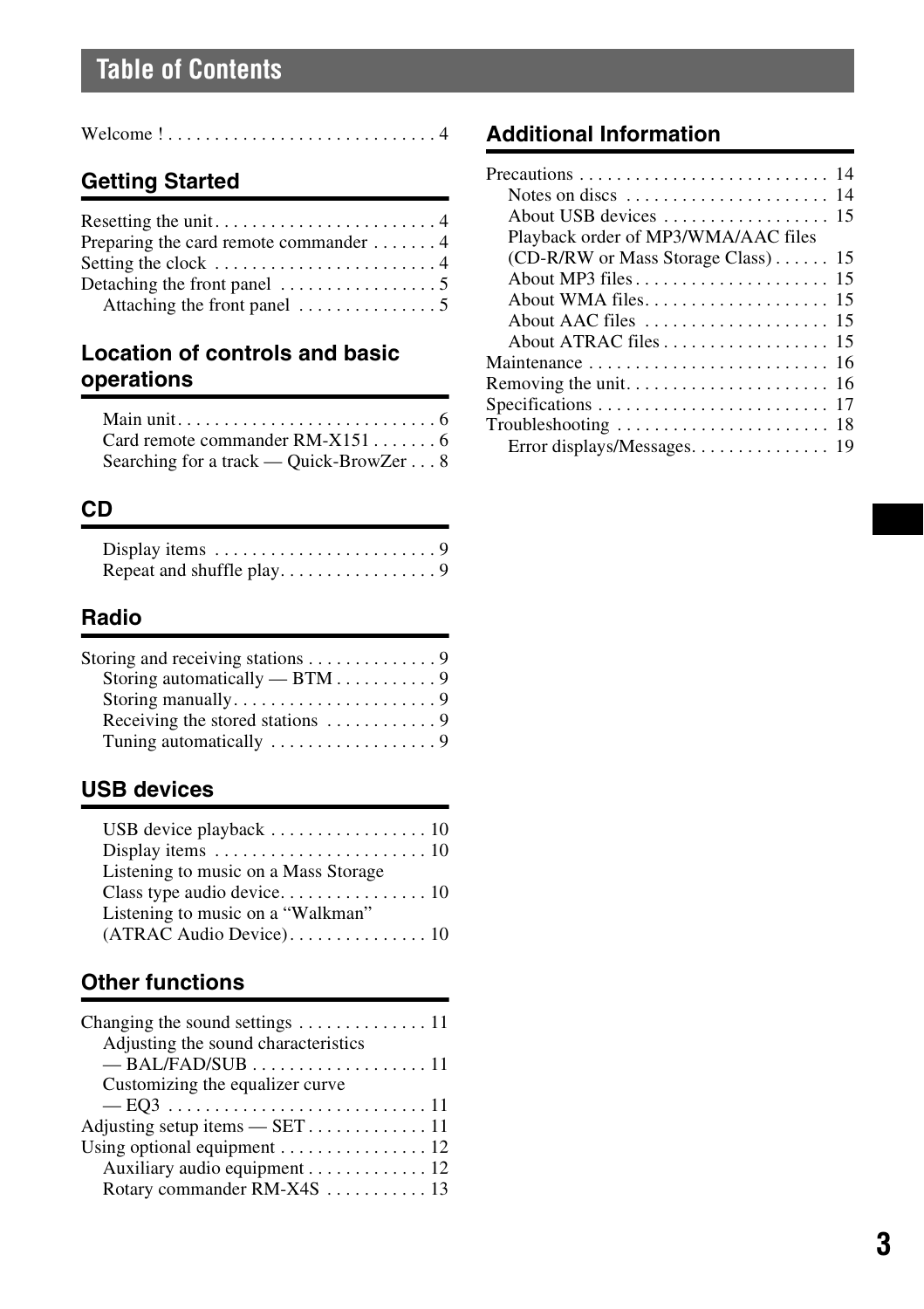## <span id="page-3-0"></span>**Welcome !**

Thank you for purchasing this Sony Compact Disc Player. You can enjoy your drive with the following functions.

## • **CD playback**

You can play CD-DA (also containing CD TEXT) and CD-R/CD-RW (MP3/WMA/AAC files [\(page 15\)](#page-14-2)).

| <b>Type of discs</b>     | Label on the disc                                               |                                                                 |  |  |  |  |  |  |  |
|--------------------------|-----------------------------------------------------------------|-----------------------------------------------------------------|--|--|--|--|--|--|--|
| <b>CD-DA</b>             | COMPACT<br>DIGITAL AUDIO<br>Recordable                          | COMPACT<br>DIGITAL AUDIO<br>ReWritable                          |  |  |  |  |  |  |  |
| MP3<br>WMA<br><b>AAC</b> | COMPACT<br>DIGITAL AUDIO<br>Recordable<br>COMPACT<br>Recordable | COMPACT<br>DIGITAL AUDIO<br>ReWritable<br>COMPACT<br>ReWritable |  |  |  |  |  |  |  |

## • **Radio reception**

- You can store up to 6 stations per band (FM1, FM2, FM3, MW, SW1 and SW2).
- **BTM** (Best Tuning Memory): the unit selects strong signal stations and stores them.

## • **Search function**

**Quick-BrowZer**: You can quickly and easily search for a track in the CD and USB device connected to this unit ([page 8](#page-7-0)).

## • **Sound adjustment**

- **EQ3 stage2**: You can choose any one of 7 preset equalizer curves.
- <span id="page-3-5"></span>– **Digital Music Plus** (DM+): Improves digitally compressed sound such as MP3.

## • **Optional device operation**

**USB device**: A Mass Storage Class USB device or "Walkman" (ATRAC Audio Device) can be connected to the front USB terminal. For details on usable devices, please refer to About USB devices ([page 15\)](#page-14-0) or the Sony support website [\(page 20](#page-19-0)).

• **Auxiliary equipment connection** An AUX input jack on the front of the unit allows connection of a portable audio device.

## <span id="page-3-1"></span>**Getting Started**

## <span id="page-3-2"></span>**Resetting the unit**

Before operating the unit for the first time, or after replacing the car battery or changing the connections, you must reset the unit.

Detach the front panel and press the RESET button with a pointed object, such as a ball-point pen.

| <b>RESET</b> |  |
|--------------|--|
| button       |  |

### *Note*

*Pressing the RESET button will erase the clock setting and some stored contents.*

## <span id="page-3-3"></span>**Preparing the card remote commander**

Before using the card remote commander for the first time, remove the insulation film.



## *Tip*

*For how to replace the battery, see "Replacing the lithium battery of the card remote commander" on [page 16.](#page-15-0)*

## <span id="page-3-4"></span>**Setting the clock**

The clock uses a 12-hour digital indication.

- **1 Press and hold the select button.** The setup display appears.
- **2 Press the select button repeatedly until "CLOCK-ADJ" appears.**
- **3 Press** (SEEK) **+.** The hour indication flashes.
- **4 Rotate the control dial to set the hour and minute.** To move the digital indication, press (SEEK)  $-/+$ .
- **5 Press the select button.** The setup is complete and the clock starts.

To display the clock, press (DSPL). Press (DSPL) again to return to the previous display.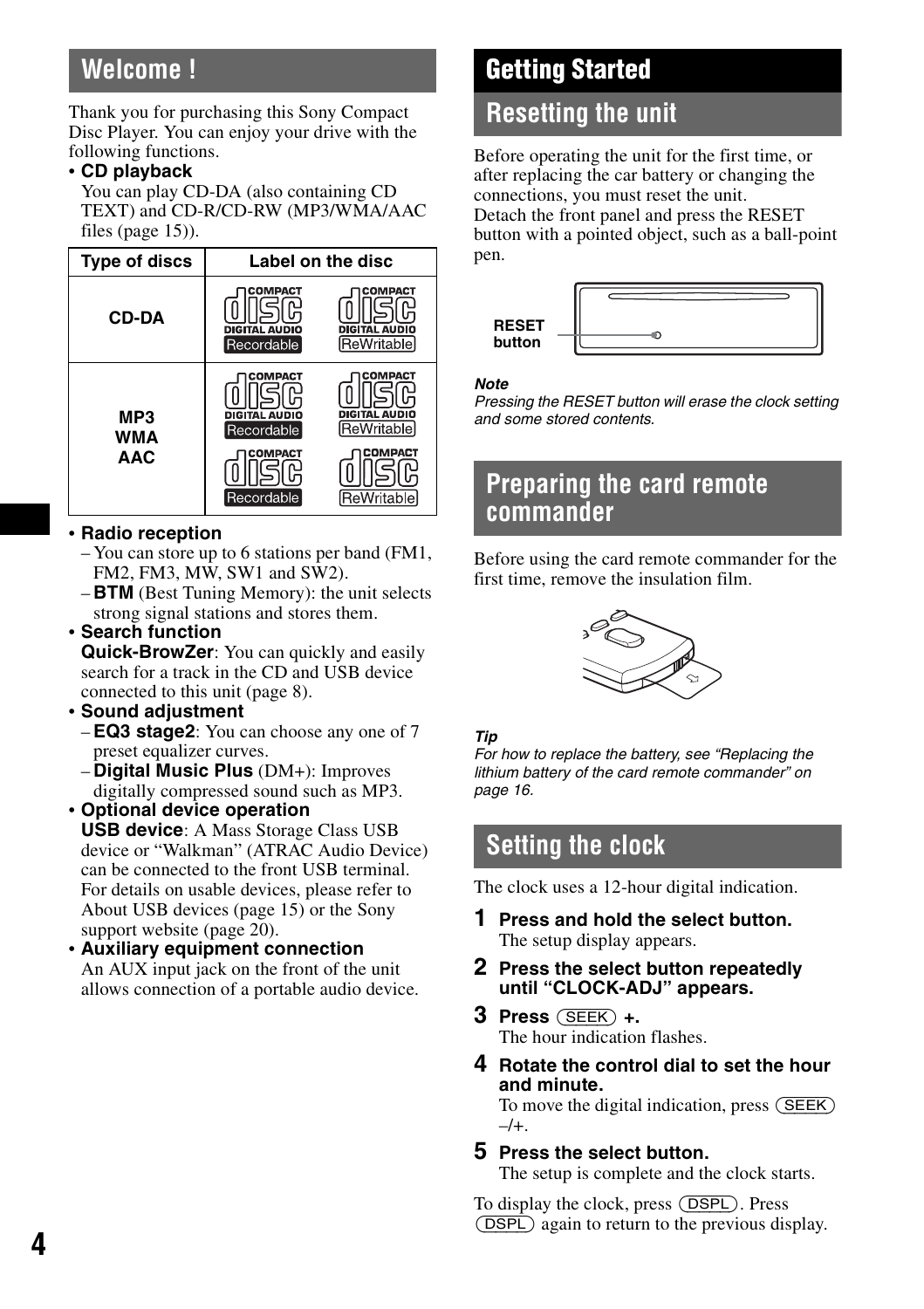## <span id="page-4-0"></span>**Detaching the front panel**

You can detach the front panel of this unit to prevent theft.

## **Caution alarm**

If you turn the ignition switch to the OFF position without detaching the front panel, the caution alarm will sound for a few seconds. The alarm will only sound if the built-in amplifier is used.

- **1 Press** (OFF)**.** The unit is turned off.
- <span id="page-4-2"></span>**2** Press  $\hat{m}$ , then pull it off towards you.



## *Notes*

- *Do not drop or put excessive pressure on the front panel and display window.*
- *Do not subject the front panel to heat/high temperature or moisture. Avoid leaving it in a parked car or on a dashboard/rear tray.*
- *Do not detach the front panel during playback of the USB device, otherwise USB data may be damaged.*

## <span id="page-4-1"></span>**Attaching the front panel**

Engage part  $\overline{A}$  of the front panel with part  $\overline{B}$  of the unit, as illustrated, and push the left side into position until it clicks.



*Note*

*Do not put anything on the inner surface of the front panel.*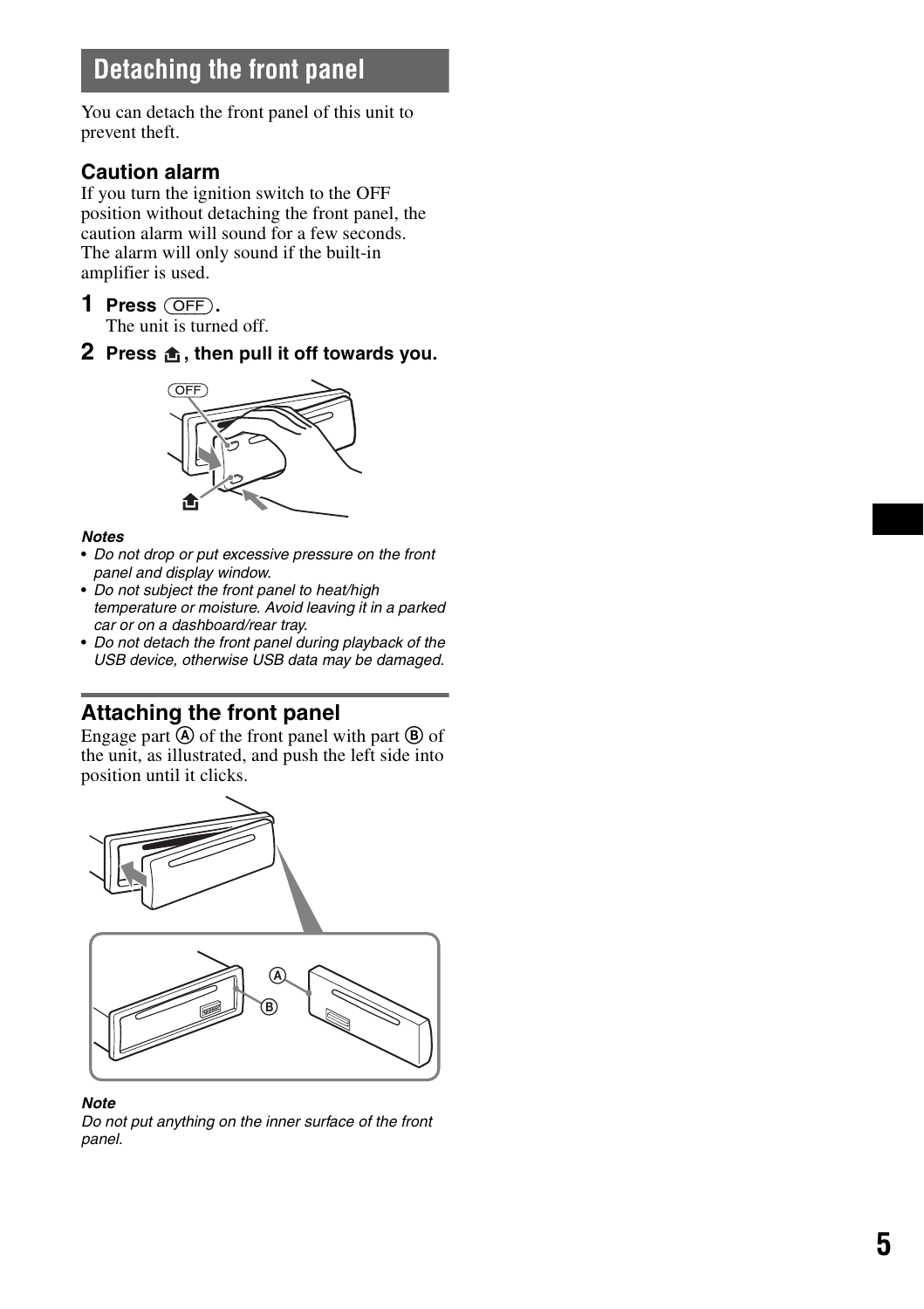## <span id="page-5-0"></span>**Location of controls and basic operations**

## <span id="page-5-1"></span>**Main unit**



## <span id="page-5-2"></span>**Card remote commander RM-X151**



This section contains instructions on the location of controls and basic operations. For details, see the respective pages.

For USB device operation, [see "USB devices" on](#page-9-0)  [page 10](#page-9-0).

The corresponding buttons on the card remote commander control the same functions as those on the unit.

A **OFF button**

To power off; stop the source.

- B **(BROWSE) button** [page 8](#page-7-0) To enter the Quick-BrowZer mode.
- **3** Control dial/select button [page 8](#page-7-2), [11](#page-10-7) To adjust volume/select search category (rotate); select setup items (press and rotate).
- **A** SOURCE button

To power on; change the source (Radio/CD/ USB/AUX).

- **E** Disc slot Insert the disc (label side up), playback starts.
- **6** Display window
- G **USB terminal** [page 10](#page-9-0) To connect to the USB device.
- **B**  $\triangleq$  (eject) button To eject the disc.
- **<u><b>9**</u> **d** (front panel release) button [page 5](#page-4-2)
- **10**  $\div$  **(BACK) button** [page 8](#page-7-1) To return to the previous display.
- **Receptor for the card remote commander**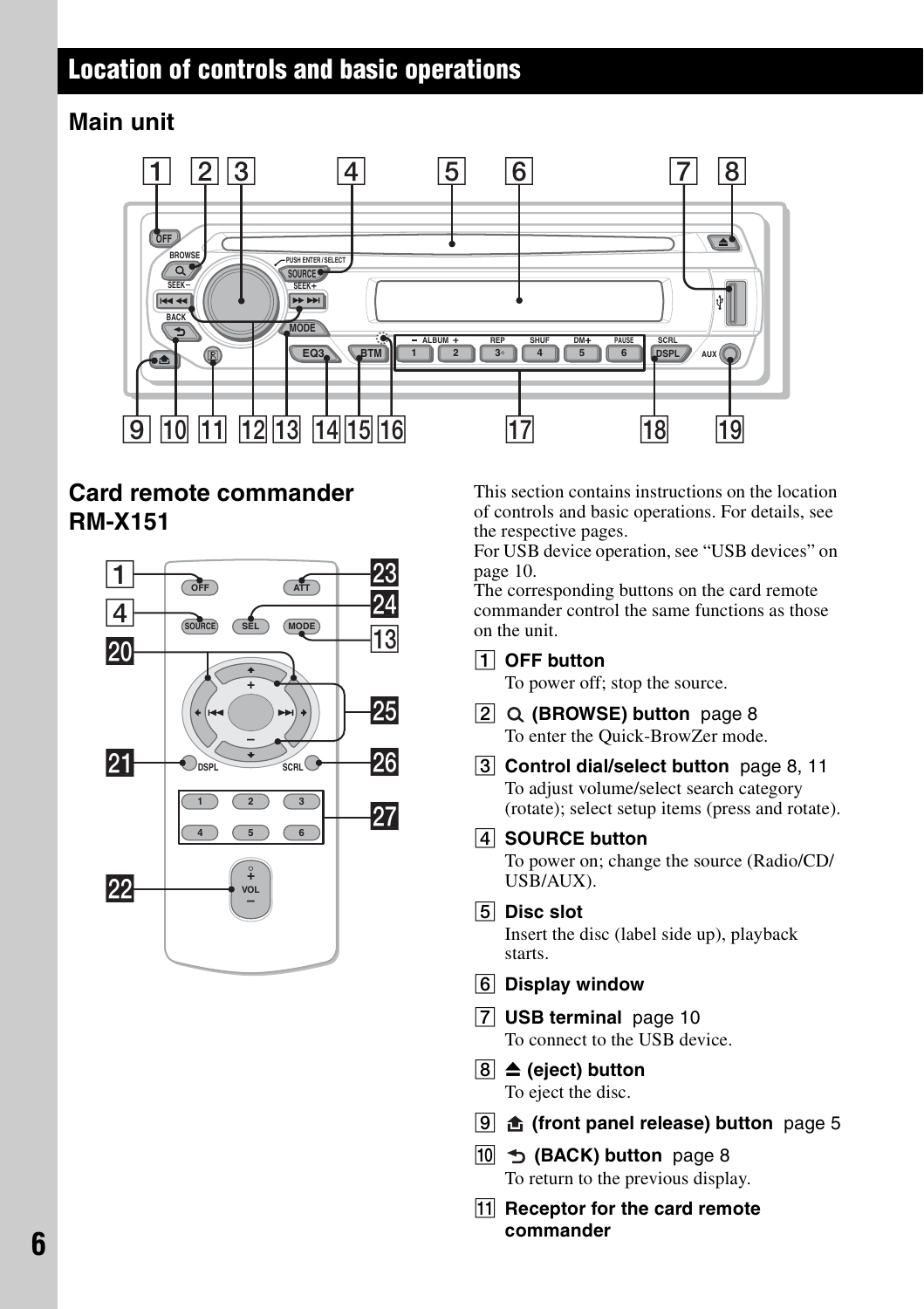### 12 SEEK -/+ buttons **CD/USB**:

To skip tracks (press); skip tracks continuously (press, then press again within about 1 second and hold); reverse/fastforward a track (press and hold). **Radio**:

To tune in stations automatically (press); find a station manually (press and hold).

## **13 MODE button** [page 9](#page-8-11)

To select the radio band (FM/MW/SW); select the play mode of ATRAC Audio Device.

N **EQ3 (equalizer) button** [page 11](#page-10-8) To select an equalizer type (XPLOD, VOCAL, EDGE, CRUISE, SPACE, GRAVITY, CUSTOM or OFF).

## **15 BTM button** [page 9](#page-8-12)

To start the BTM function (press and hold).

**RESET button** (located behind the front panel)[page 4](#page-3-2)

## Q **Number buttons**

**CD/USB**:

## (1)/(2): **ALBUM –/+**

To skip albums (press); skip albums continuously (press and hold).

- (3): **REP** [page 9](#page-8-10)
- (4): **SHUF** [page 9](#page-8-10)
- (5): **DM+** [page 4](#page-3-5)

To activate the DM+ function, set "DM+-ON." To cancel, set "DM+- OFF"

## (6): **PAUSE**

To pause playback. To cancel, press again.

## **Radio**:

To receive stored stations (press); store stations (press and hold).

**R DSPL (display)/SCRL (scroll) button** [page 9](#page-8-9)

To change display items (press); scroll the display item (press and hold).

## **19 AUX input jack** [page 12](#page-11-1)

To connect a portable audio device.

The following buttons on the card remote commander have also different buttons/functions from the unit. Remove the insulation film before use [\(page 4\)](#page-3-3).

## **W**  $\leftarrow$  (**I** $\leftarrow$  (**I** $\leftarrow$  (**D)**) buttons

To control CD/radio/USB, the same as  $(SEEK)$  –/+ on the unit. Setup, sound setting, etc., can be operated by  $\leftarrow$   $\rightarrow$  .

## **21** DSPL (display) button

To change display items.

ws **VOL (volume) +/– button** To adjust volume.

## **W** ATT (attenuate) button

To attenuate the sound. To cancel, press again.

## **W** SEL (select) button

The same as the select button on the unit. During the Quick-BrowZer mode, (SEL) (select) is inactive.

## **20** <del>1</del> (+)/ ↓ (-) buttons

To control CD/USB, the same as  $(1)/(2)$  $(ALBUM -/+)$  on the unit. Setup, sound setting, etc., can be operated by  $\ddagger$   $\ddagger$  .

## **WE SCRL (scroll) button**

To scroll the display item.

## **27** Number buttons

To receive stored stations (press); store stations (press and hold).

## *Notes*

- *When ejecting/inserting a disc, keep any USB devices disconnected to avoid damage to the disc.*
- *If the unit is turned off and the display disappears, it cannot be operated with the card remote commander unless* (SOURCE) *on the unit is pressed, or a disc is inserted to activate the unit first.*

## *About USB cap*

*When not using the USB terminal (*G*), use the supplied USB cap to prevent dust or dirt entering. Keep the USB cap out of the reach of children to prevent accidental swallowing.*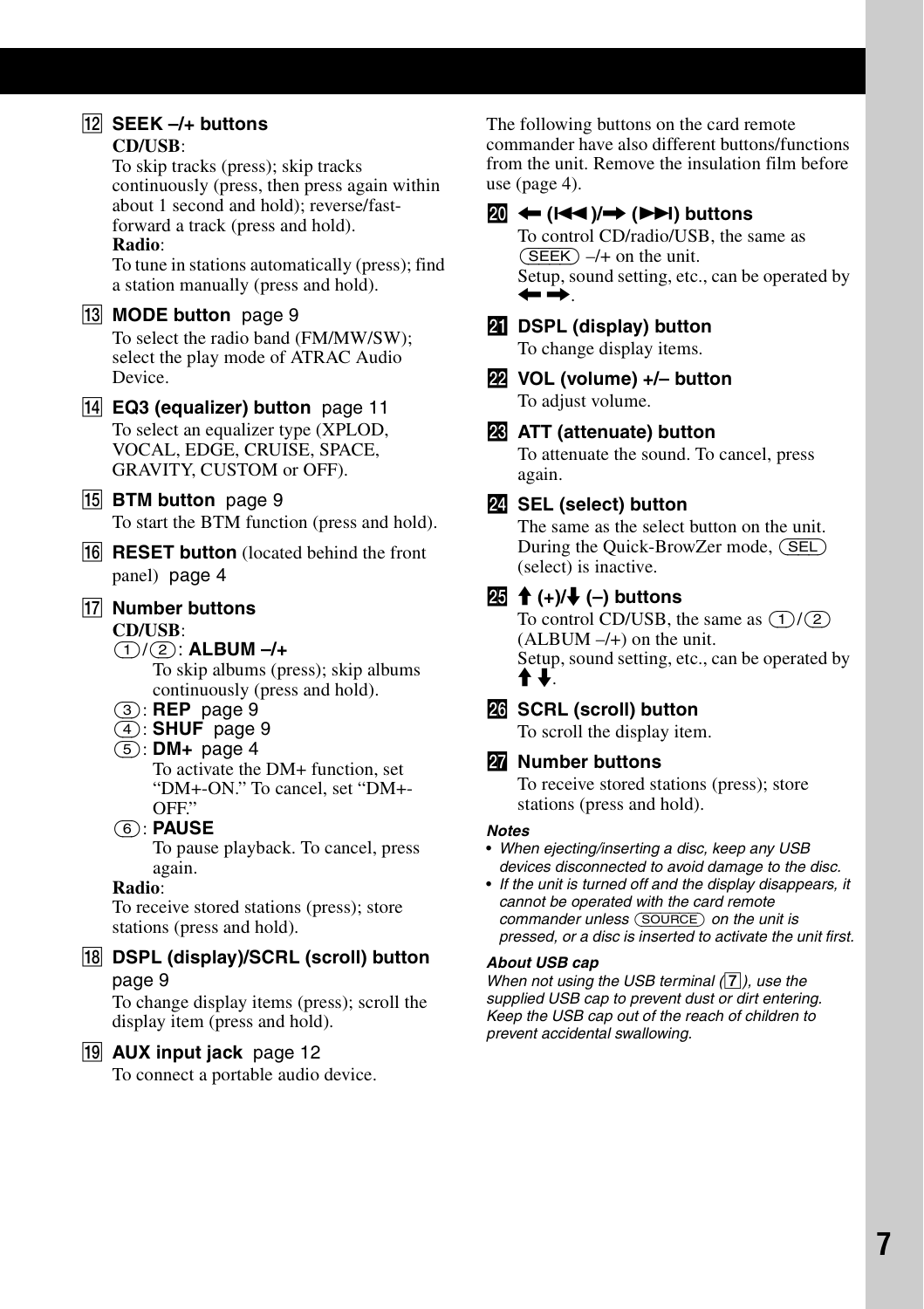## <span id="page-7-0"></span>**Searching for a track — Quick-BrowZer**

You can search for a track in a CD or USB device ("Walkman"/Mass Storage Class) easily by category.



## **1 Press (BROWSE).**

The unit enters the Quick-BrowZer mode, and the list of search categories appears. Display items differ, depending on the type of device or disc.



## <span id="page-7-2"></span>**2 Rotate the control dial to select the desired search category, then press it to confirm.**



## **3 Repeat step 2 until the desired track is selected.**

Playback starts.

## **To return to the previous display**

<span id="page-7-1"></span>Press  $\triangle$  (BACK).

## **To exit the Quick-BrowZer mode**

Press Q (BROWSE).

### *Notes*

- *When entering the Quick-BrowZer mode, the repeat/shuffle setting is canceled.*
- *Depending on the USB device, display items may not appear correctly.*
- *Depending on the USB device, no sound may output during the Quick-BrowZer mode.*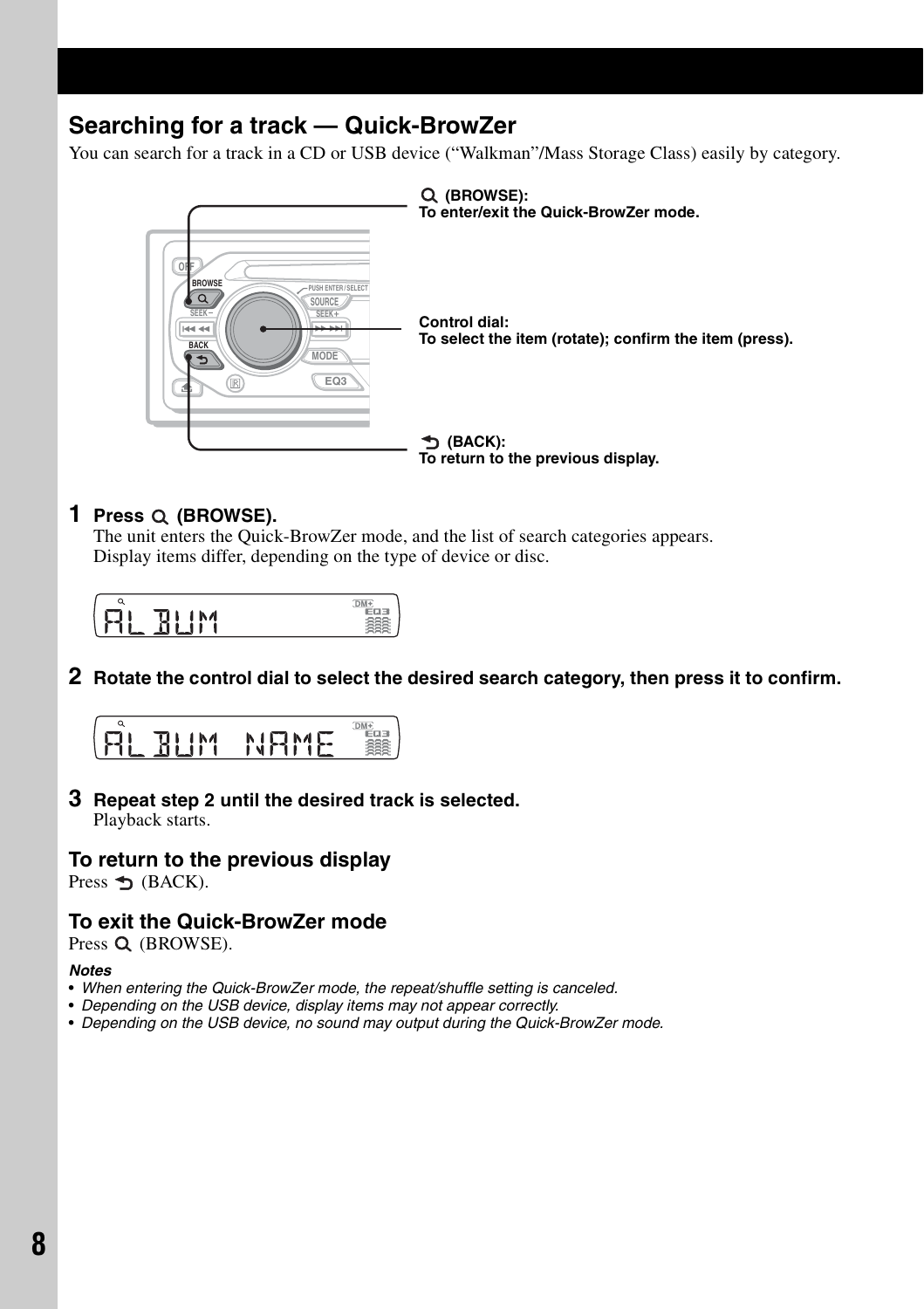## <span id="page-8-1"></span><span id="page-8-0"></span>**Display items**



### **A** Source

 $\bullet$  Track number/Elapsed playing time, Disc/ artist name, Album number\*, Album name, Track name, Text information, Clock

\* *Album number is displayed only when the album is changed.*

<span id="page-8-9"></span>To change display items  $\mathbf{\Theta}$ , press ( $\overline{\text{DSPL}}$ ).

### *Tip*

*Displayed items will differ, depending on the disc type, recording format and settings. For details on MP3/ WMA/AAC, see [page 15](#page-14-2).*

## <span id="page-8-2"></span>**Repeat and shuffle play**

<span id="page-8-10"></span>**1 During playback, press** (3) **(REP) or**  (4) **(SHUF) repeatedly until the desired setting appears.**

| <b>Select</b>      | To play                |
|--------------------|------------------------|
| $\subset$ TRACK    | track repeatedly.      |
| $\subset$ ALBUM*   | album repeatedly.      |
| <b>SHUF ALBUM*</b> | album in random order. |
| <b>SHUF DISC</b>   | disc in random order.  |

\* *When an MP3/WMA/AAC is played.*

To return to normal play mode, select " $\subset \text{OFF}$ " or "SHUF OFF."

## <span id="page-8-3"></span>**Radio**

## <span id="page-8-4"></span>**Storing and receiving stations**

## **Caution**

When tuning in stations while driving, use Best Tuning Memory (BTM) to prevent an accident.

## <span id="page-8-5"></span>**Storing automatically — BTM**

## <span id="page-8-11"></span>**1 Press** (SOURCE) **repeatedly until "TUNER" appears.**

To change the band, press (MODE) repeatedly. You can select from FM1, FM2, FM3, MW, SW1 or SW2.

<span id="page-8-12"></span>**2 Press and hold** (BTM) **until "BTM" flashes.**

The unit stores stations in order of frequency on the number buttons.

A beep sounds when the setting is stored.

## <span id="page-8-6"></span>**Storing manually**

**1 While receiving the station that you want to store, press and hold a number button (**(1) **to** (6)**) until "MEM" appears.**

### *Note*

*If you try to store another station on the same number button, the previously stored station will be replaced.*

## <span id="page-8-7"></span>**Receiving the stored stations**

**1 Select the band, then press a number button**  $(\textcircled{\frown}$  to  $\textcircled{\frown}$ ).

## <span id="page-8-8"></span>**Tuning automatically**

**1 Select the band, then press** (SEEK) **–/+ to search for the station.**

Scanning stops when the unit receives a station. Repeat this procedure until the desired station is received.

### *Tip*

*If you know the frequency of the station you want to listen to, press and hold* (SEEK) –*/+ to locate the approximate frequency, then press* (SEEK) –*/+ repeatedly to fine adjust to the desired frequency (manual tuning).*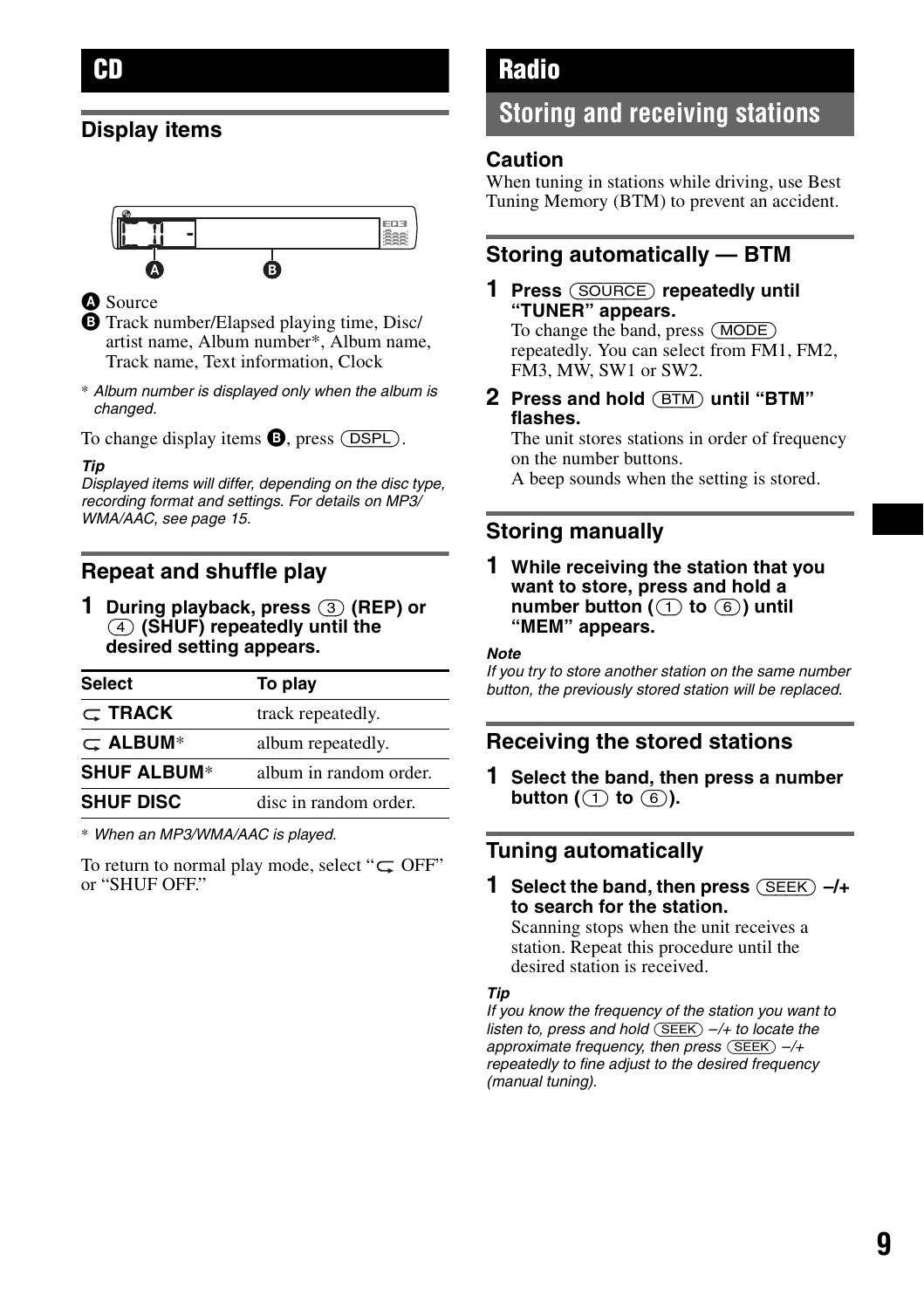## <span id="page-9-0"></span>**USB devices**

## <span id="page-9-1"></span>**USB device playback**

**1 Connect the USB device to the USB terminal.**



Playback starts.

If a USB device is already connected, to start playback, press (SOURCE) repeatedly until "USB" appears.

Press (OFF) to stop playback.

### *Notes*

- *Before removing a USB device, be sure to stop playback first. If you remove your USB device during playback, data in the USB device may be damaged.*
- *Do not use USB devices so large or heavy that they may fall down due to vibration, or cause a loose connection.*
- *Do not detach the front panel during playback of the USB device, otherwise USB data may be damaged.*

## <span id="page-9-2"></span>**Display items**



- **A ATRAC Audio Device: AAD** Mass Storage Class: USB
- B Track/Album/Artist/Playlist/Genre number, Track/Album/Artist/Playlist/Genre name, Elapsed playing time, Clock

To change display items  $\bullet$ , press (DSPL).

### *Tip*

*Displayed items will differ, depending on the recorded format and settings. For details on MP3/WMA/AAC/ ATRAC, see [page 15.](#page-14-2)*

### *Note*

*The display differs depending on the Mass Storage Class type USB device, and ATRAC Audio Device.*

## <span id="page-9-3"></span>**Listening to music on a Mass Storage Class type audio device**

## **Repeat and shuffle play**

**1** During playback, press  $\overline{(3)}$  (REP) or  $\overline{(4)}$ (SHUF) repeatedly until the desired setting appears.

| <b>Select</b>      | To play                 |
|--------------------|-------------------------|
| $\subset$ TRACK    | track repeatedly.       |
| $\subset$ ALBUM    | album repeatedly.       |
| <b>SHUF ALBUM</b>  | album in random order.  |
| <b>SHUF DEVICE</b> | device in random order. |

To return to normal play mode, select " $\subseteq$  OFF" or "SHUF OFF".

## <span id="page-9-4"></span>**Listening to music on a "Walkman" (ATRAC Audio Device)**

**1 During playback, press** (MODE) **repeatedly until the desired setting appears.**

The item changes as follows:

 $ALBUM \rightarrow TRACK \rightarrow GENRE \rightarrow$ **PLAYLIST**  $\rightarrow$  **ARTIST** 

## **Repeat and shuffle play**

**1** During playback, press (3) (REP) or (4) (SHUF) repeatedly until the desired setting appears.

| <b>Select</b>        | To play                   |
|----------------------|---------------------------|
| $\subset$ TRACK      | track repeatedly.         |
| $\subset$ ALBUM      | album repeatedly.         |
| $\subset$ Artist     | artist repeatedly.        |
| $\subset$ playlist   | playlist repeatedly.      |
| $\subset$ GENRE      | genre repeatedly.         |
| <b>SHUF ALBUM</b>    | album in random order.    |
| <b>SHUF ARTIST</b>   | artist in random order.   |
| <b>SHUF PLAYLIST</b> | playlist in random order. |
| <b>SHUF GENRE</b>    | genre in random order.    |
| <b>SHUF DEVICE</b>   | device in random order.   |

To return to normal play mode, select " $\subseteq$  OFF" or "SHUF OFF. "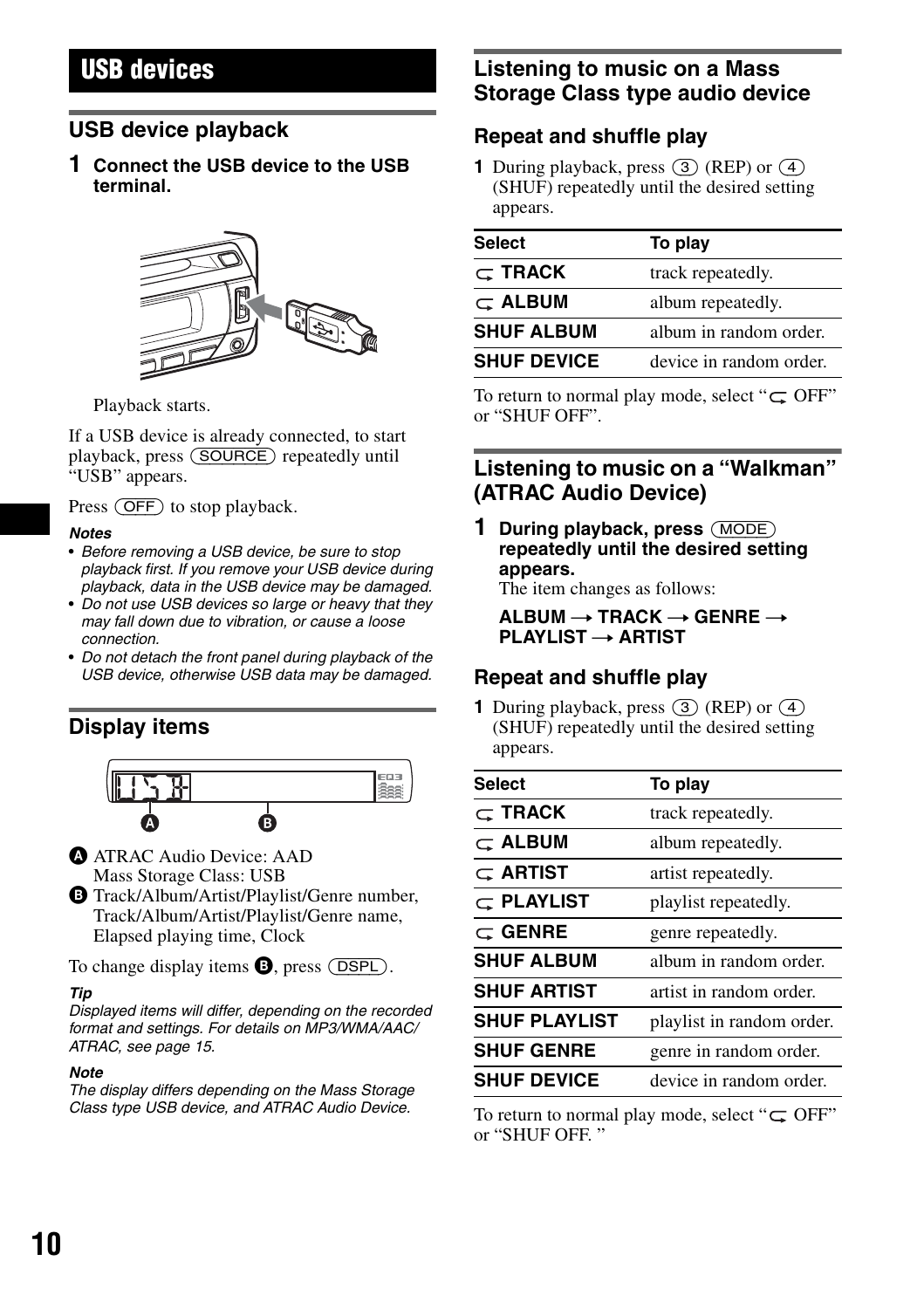## <span id="page-10-2"></span>**Other functions**

## <span id="page-10-3"></span>**Changing the sound settings**

## <span id="page-10-4"></span>**Adjusting the sound characteristics — BAL/FAD/SUB**

You can adjust the balance, fader, and subwoofer volume.

### **1 Press the select button repeatedly until "BAL," "FAD" or "SUB" appears.** The item changes as follows:

 $LOW^{*1} \rightarrow MID^{*1} \rightarrow HI^{*1} \rightarrow$ **BAL** (left-right)  $\rightarrow$  **FAD** (front-rear)  $\rightarrow$ **SUB** (subwoofer volume)\*2  $\rightarrow$  **AUX**\*3

- \*1 *When EQ3 is activated [\(page 11\)](#page-10-5).*
- \*2 *When the audio output is set to "SUB" [\(page 11\)](#page-10-9). "ATT" is displayed at the lowest setting, and can be adjusted up to 21 steps.*
- \*3 *When AUX source is activated [\(page 12](#page-11-1)).*
- <span id="page-10-7"></span>**2 Rotate the control dial to adjust the selected item.**

After 3 seconds, the setting is complete and the display returns to normal play/reception mode.

## <span id="page-10-5"></span>**Customizing the equalizer curve — EQ3**

"CUSTOM" of EQ3 allows you to make your own equalizer settings.

- <span id="page-10-8"></span>**1 Select a source, then press** (EQ3) **repeatedly to select "CUSTOM."**
- **2 Press the select button repeatedly until "LOW," "MID" or "HI" appears.**
- **3 Rotate the control dial to adjust the selected item.**

The volume level is adjustable in 1 dB steps, from  $-10$  dB to  $+10$  dB.



Repeat steps 2 and 3 to adjust the equalizer curve.

To restore the factory-set equalizer curve, press and hold the select button before the setting is complete.

After 3 seconds, the setting is complete and the display returns to normal play/reception mode.

### *Tip*

*Other equalizer types are also adjustable.*

## <span id="page-10-6"></span>**Adjusting setup items — SET**

- **1 Press and hold the select button.** The setup display appears.
- **2 Press the select button repeatedly until the desired item appears.**
- **3 Rotate the control dial to select the setting (example "ON" or "OFF").**
- **4 Press and hold the select button.** The setup is complete and the display returns to normal play/reception mode.

### *Note*

*Displayed items will differ, depending on the source and setting.*

The following items can be set (follow the page reference for details):

"•" indicates the default settings.

## **CLOCK-ADJ** (Clock Adjust) [\(page 4\)](#page-3-4)

## <span id="page-10-11"></span>**BEEP**

To set "BEEP-ON" ( $\bullet$ ) or "BEEP-OFF."

### **AUX-A**\*1 (AUX Audio)

To turn the AUX source display "AUX-A-ON"  $\bullet$  or "AUX-A-OFF" ([page 12](#page-11-1)).

## <span id="page-10-1"></span>**A.OFF** (Auto Off)

To shut off automatically after a desired time when the unit is turned off.

– "A.OFF-NO" (●), "A.OFF-30S (Seconds)," "A.OFF-30M (Minutes)" or "A.OFF-60M (Minutes)."

## <span id="page-10-9"></span>**SUB/REAR**\*<sup>1</sup>

- To switch the audio output.
- $-$  "SUB-OUT" ( $\bullet$ ): to output to a subwoofer.
- "REAR-OUT": to output to a power amplifier.

## <span id="page-10-13"></span>**B.OUT** (Black Out)

To turn off the illumination automatically for any source (for example, during CD playback/ radio reception, etc.).

- "B.OUT-ON"\*2: to turn off the illumination if no operation is performed for 5 seconds.
- $-$  "B.OUT-OFF" ( $\bullet$ ): to deactivate the Black Out function.

## <span id="page-10-0"></span>To bring the light back on, press any button.

<span id="page-10-10"></span>**DEMO** (Demonstration) To set "DEMO-ON" ( $\bullet$ ) or "DEMO-OFF."

## <span id="page-10-12"></span>**DIM** (Dimmer)

To change the brightness of the display.

- "DIM-ON": to dim the display.
- $-$  "DIM-OFF" ( $\bullet$ ): to deactivate the dimmer.

## continue to next page  $\rightarrow$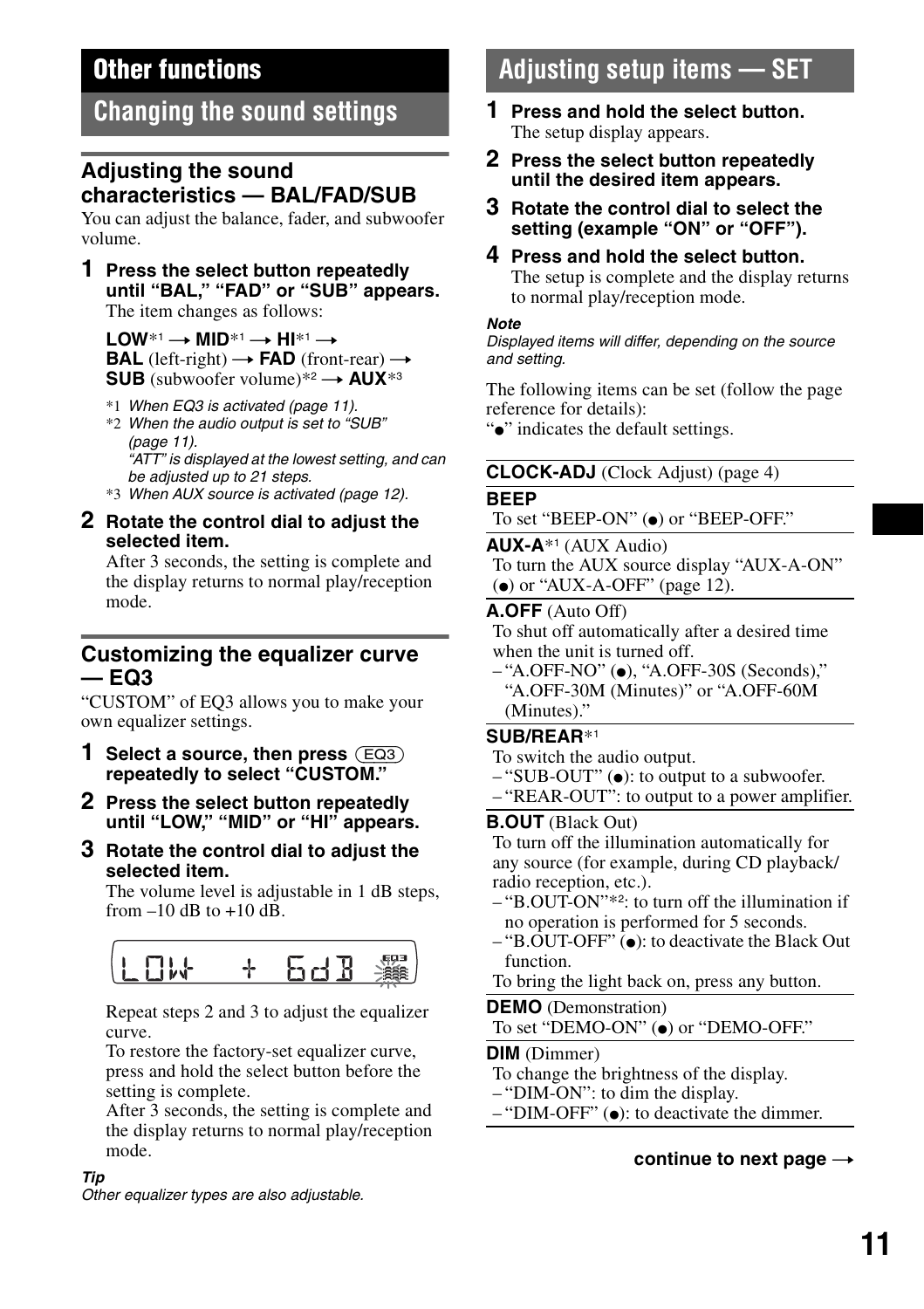## **M.DSPL** (Motion Display)

To select the Motion Display mode.

- $-$  "M.DSPL-SA" ( $\bullet$ ): to show moving patterns and spectrum analyzer.
- "M.DSPL-OFF": to deactivate the Motion Display.

## <span id="page-11-4"></span>**A.SCRL** (Auto Scroll)

To scroll long displayed item automatically when the disc/album/track is changed.

- $-$  "A.SCRL-ON" ( $\bullet$ ): to scroll.
- "A.SCRL-OFF": to not scroll.

### <span id="page-11-2"></span>**LOCAL** (Local Seek Mode)

- "LOCAL-ON" : to only tune into stations with stronger signals.
- $-$  "LOCAL-OFF" ( $\bullet$ ): to tune normal reception.

## <span id="page-11-3"></span>**MONO**\*3 (Monaural Mode)

To improve poor FM reception, select monaural reception mode.

- "MONO-ON" : to hear stereo broadcast in monaural.
- $-$  "MONO-OFF" ( $\bullet$ ): to hear stereo broadcast in stereo.

### **LPF**\*4 (Low Pass Filter)

To select the subwoofer cut-off frequency: "LPF OFF" ( $\bullet$ ), "LPF125Hz" or "LPF 78Hz."

### **LOUD** (Loudness)

To allow you to listen clearly at low volume levels.

- "LOUD-ON" : to reinforce bass and treble.
- "LOUD-OFF" ( $\bullet$ ): to not reinforce bass and treble.

### **BTM** [\(page 9\)](#page-8-5)

- \*1 *When the unit is turned off.*
- \*2 *When the black out function is activated, the unit cannot be operated with the card remote commander.*
- \*3 *When FM is received.*
- \*4 *When the audio output is set to "SUB."*

## <span id="page-11-0"></span>**Using optional equipment**

## <span id="page-11-1"></span>**Auxiliary audio equipment**

By connecting an optional portable audio device to the AUX input jack (stereo mini jack) on the unit and then simply selecting the source, you can listen on your car speakers. The volume level is adjustable for any difference between the unit and the portable audio device. Follow the procedure below:

## **Connecting the portable audio device**

- **1** Turn off the portable audio device.
- **2** Turn down the volume on the unit.
- **3** Connect to the unit.



\* *Be sure to use a straight type plug.*

## **Adjust the volume level**

Be sure to adjust the volume for each connected audio device before playback.

- **1** Turn down the volume on the unit.
- **2** Press (SOURCE) repeatedly until "AUX" appears. "AUX FRONT IN" appears.
- **3** Start playback of the portable audio device at a moderate volume.
- **4** Set your usual listening volume on the unit.
- **5** Press the select button repeatedly until "AUX" appears, and rotate the control dial to adjust the input level  $(-8$  dB to  $+18$  dB).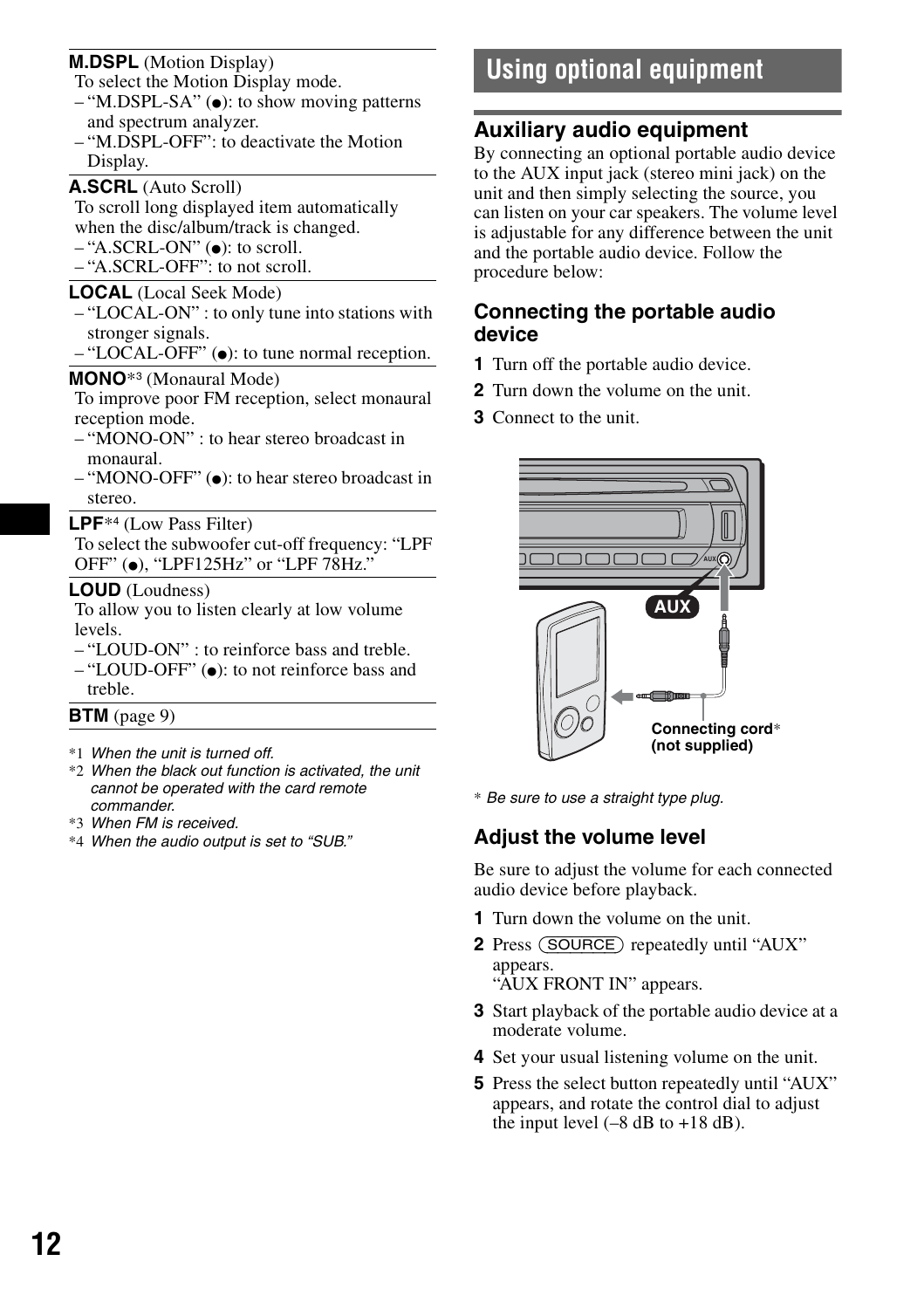## <span id="page-12-0"></span>**Rotary commander RM-X4S**

## **Attaching the label**

Attach the indication label depending on how you mount the rotary commander.



## **Location of controls**

The corresponding buttons on the rotary commander control the same functions as those on this unit.



The following controls on the rotary commander require a different operation from the unit.

- **ATT (attenuate) button**
- To attenuate the sound. To cancel, press again.
- **SEL (select) button** The same as the select button on the unit.

During the Quick-BrowZer mode, (SEL) (select) is inactive.

- **PRESET/DISC control CD/USB:** The same as  $(1)/(2)$  (ALBUM –/+) on the unit (push in and rotate). **Radio**: To receive stored stations (push in and rotate).
- **VOL (volume) control** The same as the control dial on the unit (rotate).
- **SEEK/AMS control** The same as  $(SEEK)$  –/+ on the unit (rotate, or
- rotate and hold). • **DSPL (display) button**

To change display items.

## **Changing the operative direction**

The operative direction of the controls is factoryset as shown below.



If you need to mount the rotary commander on the right hand side of the steering column, you can reverse the operative direction.

**1** While pushing the VOL control, press and hold  $(**SEL**)$ .

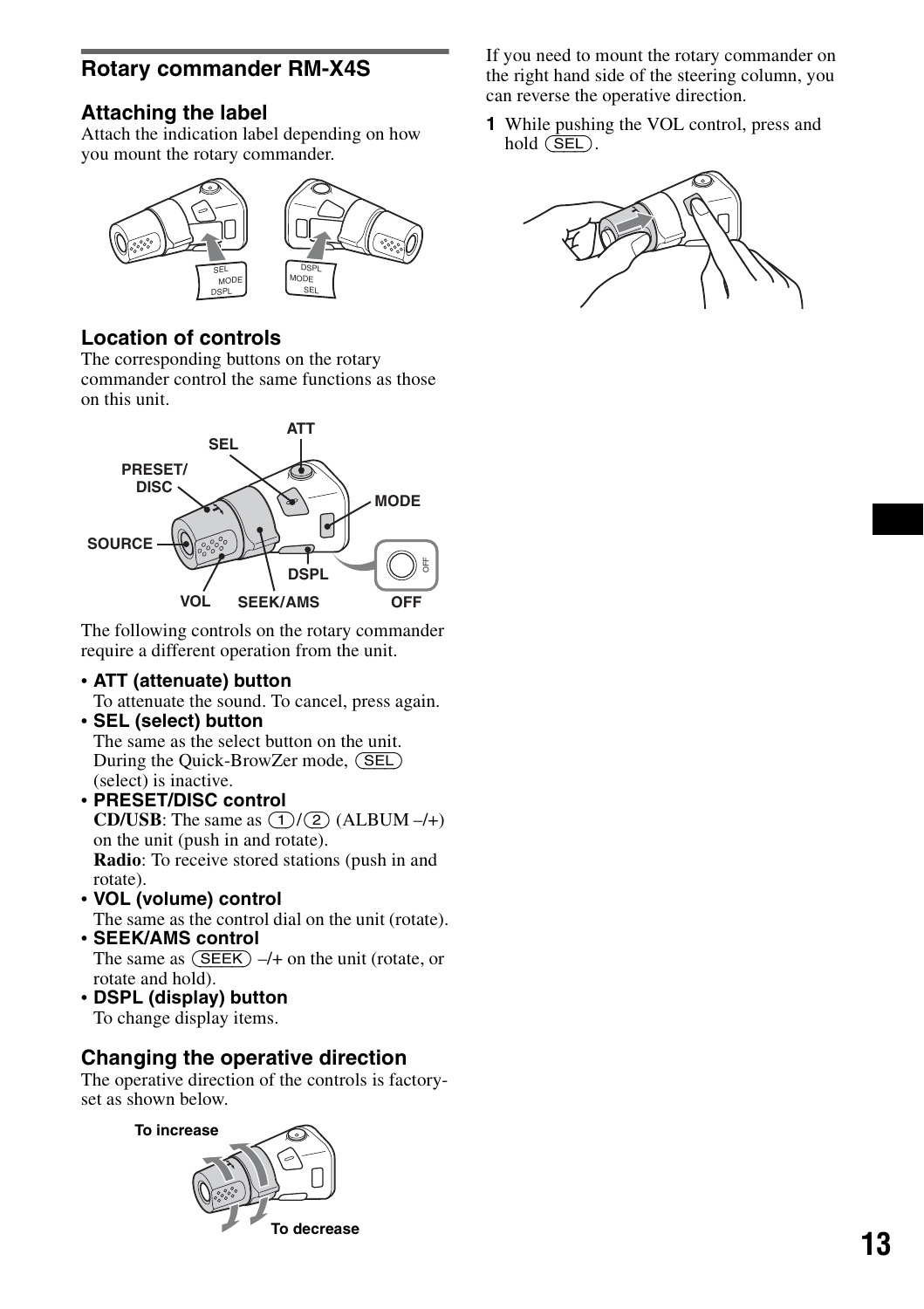## <span id="page-13-0"></span>**Additional Information**

## <span id="page-13-1"></span>**Precautions**

- If your car has been parked in direct sunlight, allow the unit to cool off before operating it.
- Power antenna (aerial) will extend automatically while the unit is operating.

## **Moisture condensation**

On a rainy day or in a very damp area, moisture condensation may occur inside the lenses and display of the unit. Should this occur, the unit will not operate properly. In such a case, remove the disc and wait for about an hour until the moisture has evaporated.

## **To maintain high sound quality**

Be careful not to splash juice or other soft drinks onto the unit or discs.

## <span id="page-13-2"></span>**Notes on discs**

- To keep a disc clean, do not touch its surface. Handle the disc by its edge.
- Keep your discs in their cases or disc magazines when not in use.
- Do not subject discs to heat/high temperature. Avoid leaving them in a parked car or on a dashboard/rear tray.
- Do not attach labels, or use discs with sticky ink/ residue. Such discs may stop spinning when used, causing a malfunction, or may ruin the disc.



• Do not use any discs with labels or stickers attached.

The following malfunctions may result from using such discs:

- Inability to eject a disc (due to a label or sticker peeling off and jamming the eject mechanism).
- Inability to read audio data correctly (e.g., playback skipping, or no playback) due to heat shrinking of a sticker or label causing a disc to warp.
- Discs with non-standard shapes (e.g., heart, square, star) cannot be played on this unit. Attempting to do so may damage the unit. Do not use such discs.
- You cannot play 8 cm  $(3<sup>1</sup>/4 \text{ in})$  CDs.

<span id="page-13-3"></span>• Before playing, clean the discs with a commercially available cleaning cloth. Wipe each disc from the center out. Do not use solvents such as benzine, thinner, commercially available cleaners, or antistatic spray intended for analog discs.



## **Notes on CD-R/CD-RW discs**

- Some CD-Rs/CD-RWs (depending on the equipment used for its recording or the condition of the disc) may not play on this unit.
- You cannot play a CD-R/a CD-RW that is not finalized.
- The unit is compatible with the ISO 9660 level 1/ level 2 format, Joliet/Romeo in the expansion format, and Multi Session.
- The maximum number of:
- folders (albums): 150 (including root and empty folders).
- files (tracks) and folders contained in a disc: 300 (if a folder/file names contain many characters, this number may become less than 300).
- displayable characters for a folder/file name is 32 (Joliet), or 64 (Romeo).
- When the disc is recorded in Multi Session, only the first track of the first session format is recognized and played (any other format is skipped). The priority of the format is CD-DA and MP3/WMA/AAC.
	- When the first track is a CD-DA, only CD-DA of the first session is played.
	- When the first track is not a CD-DA, the MP3/ WMA/AAC session is played. If the disc has no data in any of these formats, "NO MUSIC" is displayed.

## **Music discs encoded with copyright protection technologies**

This product is designed to play back discs that conform to the Compact Disc (CD) standard. Recently, various music discs encoded with copyright protection technologies are marketed by some record companies. Please be aware that among those discs, there are some that do not conform to the CD standard and may not be playable by this product.

## **Note on DualDiscs**

A DualDisc is a two sided disc product which mates DVD recorded material on one side with digital audio material on the other side. However, since the audio material side does not conform to the Compact Disc (CD) standard, playback on this product is not guaranteed.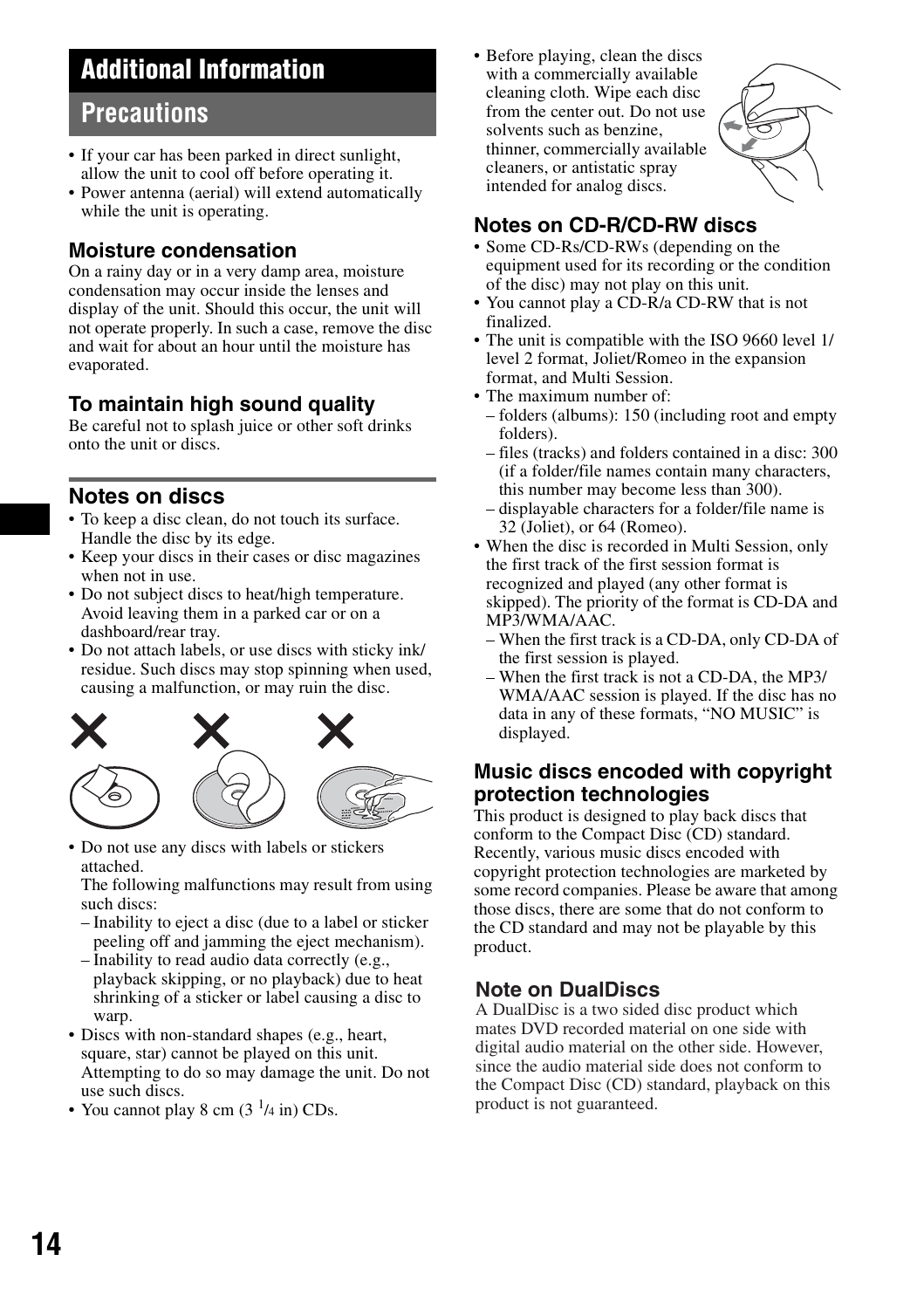## <span id="page-14-0"></span>**About USB devices**

- Mass Storage Class and ATRAC Audio Device type USB devices compliant with the USB standard can be used. However, this unit cannot recognize USB devices via a USB HUB. For details on the compatibility of your USB device, visit the Sony support website [\(page 20\)](#page-19-0).
- Corresponding codec is different according to device type.
	- Mass Storage Class: MP3/WMA/AAC
	- ATRAC Audio Device: ATRAC/MP3/WMA/  $AAC$
- DRM (Digital Rights Management) files other than ATRAC may not be played.
- The maximum number of displayable data is as follows.
	- Mass Storage Class:
	- folders (albums): 128, files (tracks) per folder: 500
	- ATRAC Audio Device: ATRAC/MP3/WMA/AAC
	- albums/artists/playlists/genres: 65,535, tracks: 65,535

### *Notes*

- *When using a cable, use the one supplied with the USB device to connect.*
- *Do not use a USB device that is so large or heavy it may interfere with driving operations.*
- *Do not leave a USB device in a parked car, as malfunction may result.*
- *It may take time for playback to begin, depending on the amount of recorded data.*
- *Backup of data in a USB device is recommended.*

## <span id="page-14-1"></span>**Playback order of MP3/WMA/AAC files (CD-R/RW or Mass Storage Class)**



## <span id="page-14-2"></span>**About MP3 files**

- MP3, which stands for MPEG-1 Audio Layer-3, is a music file compression format standard. It compresses audio CD data to approximately 1/10 of its original size.
- ID3 tag versions 1.0, 1.1, 2.2, 2.3 and 2.4 apply to MP3 only. ID3 tag is 15/30 characters (1.0 and 1.1), or 63/126 characters (2.2, 2.3 and 2.4).
- When naming an MP3 file, be sure to add the file extension " mp3" to the file name.
- During playback or fast-forward/reverse of a VBR (variable bit rate) MP3 file, elapsed playing time may not display accurately.

### *Note*

*If you play a high-bit-rate MP3, such as 320 kbps, sound may be intermittent.*

## <span id="page-14-3"></span>**About WMA files**

- WMA, which stands for Windows Media Audio, is a music file compression format standard. It compresses audio CD data to approximately 1/22\* of its original size.
- WMA tag is 63 characters.
- When naming a WMA file, be sure to add the file extension ".wma" to the file name.
- During playback or fast-forward/reverse of a VBR (variable bit rate) WMA file, elapsed playing time may not display accurately.

\* *only for 64 kbps*

### *Note*

*Playback of the following WMA files is not supported. – lossless compression*

## <span id="page-14-4"></span>**About AAC files**

- AAC, which stands for Advanced Audio Coding, is a music file compression format standard. It compresses audio CD data to approximately 1/11\* of its original size.
- AAC tag is 126 characters.
- When naming an AAC file, be sure to add the file extension ".m4a" to the file name.
- During playback or fast-forward/reverse of a VBR (variable bit rate) AAC file, elapsed playing time may not display accurately.
- \* *only for 128 kbps*

## *Note*

- *Playback of the following AAC files is not supported.*
- *lossless compression*
- *copyright-protected*

## <span id="page-14-5"></span>**About ATRAC files**

## **ATRAC3plus format**

ATRAC3, which stands for Adaptive Transform Acoustic Coding3, is audio compression technology. It compresses audio CD data to approximately 1/10 of its original size. ATRAC3plus, which is an extended format of ATRAC3, compresses the audio CD data to approximately 1/20 of its original size. The unit accepts both ATRAC3 and ATRAC3plus format. The characters for text information written by SonicStage are displayed.

If you have any questions or problems concerning your unit that are not covered in this manual, consult your nearest Sony dealer.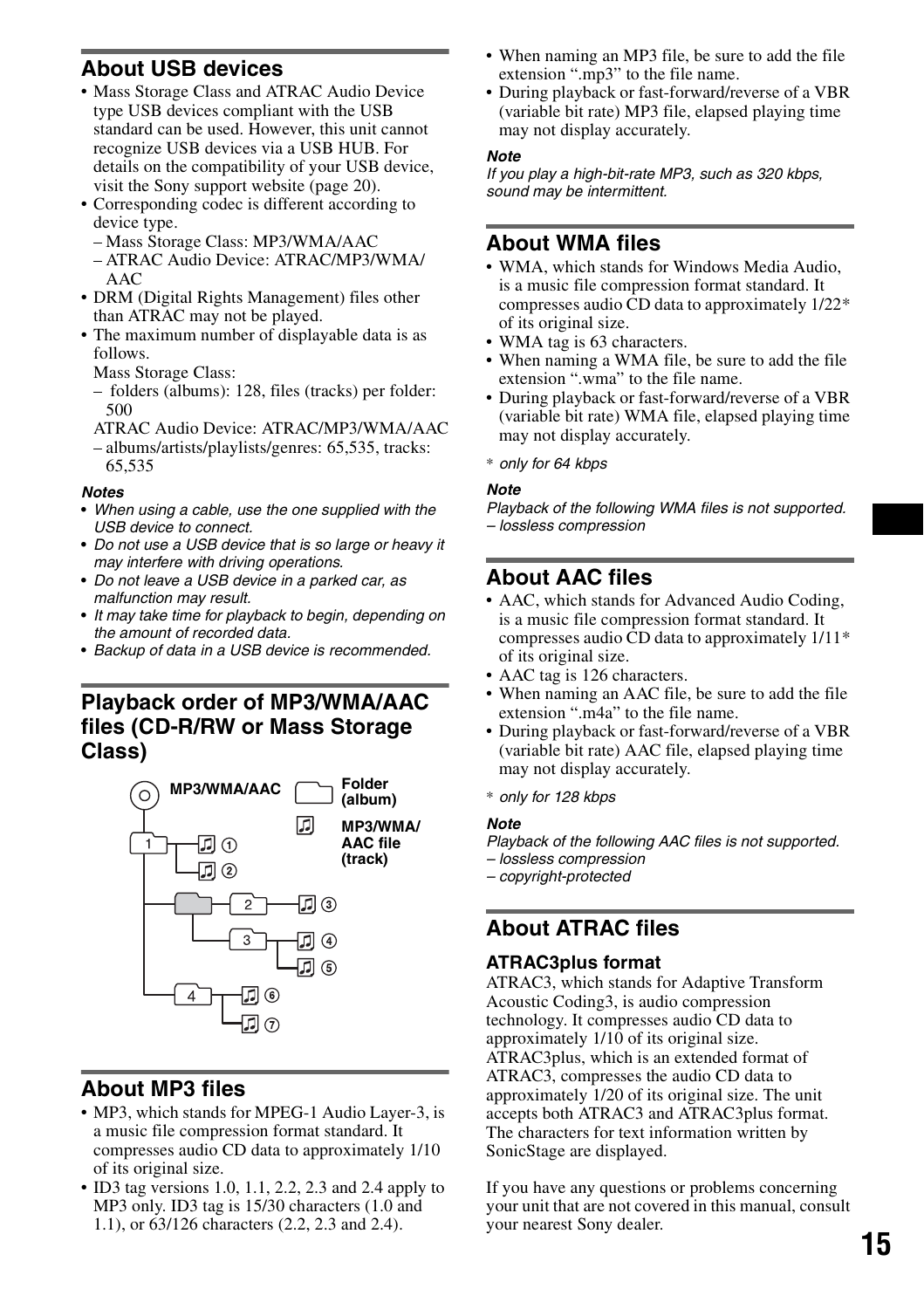## <span id="page-15-0"></span>**Maintenance**

## **Replacing the lithium battery of the card remote commander**

Under normal conditions, the battery will last approximately 1 year. (The service life may be shorter, depending on the conditions of use.) When the battery becomes weak, the range of the card remote commander becomes shorter. Replace the battery with a new CR2025 lithium battery. Use of any other battery may present a risk of fire or explosion.



### *Notes on the lithium battery*

- *Keep the lithium battery out of the reach of children. Should the battery be swallowed, immediately consult a doctor.*
- *Wipe the battery with a dry cloth to assure a good contact.*
- *Be sure to observe the correct polarity when installing the battery.*
- *Do not hold the battery with metallic tweezers, otherwise a short-circuit may occur.*

## **WARNING**

Battery may explode if mistreated. Do not recharge, disassemble, or dispose of in fire.

## **Fuse replacement**

When replacing the fuse, be sure to use one matching the amperage rating stated on the original fuse. If the fuse blows, check the power connection and replace the fuse. If the fuse blows again after replacement, there may be an internal malfunction. In such a case, consult your nearest Sony dealer.



**Fuse (10 A)**

## <span id="page-15-2"></span>**Cleaning the connectors**

The unit may not function properly if the connectors between the unit and the front panel are not clean. In order to prevent this, detach the front panel ([page 5](#page-4-0)) and clean the connectors with a cotton swab. Do not apply too much force. Otherwise, the connectors may be damaged.



**Main unit Back of the front panel**

### *Notes*

- *For safety, turn off the ignition before cleaning the connectors, and remove the key from the ignition switch.*
- *Never touch the connectors directly with your fingers or with any metal device.*

## <span id="page-15-1"></span>**Removing the unit**

- **1 Remove the protection collar.**
	- **ID** Detach the front panel [\(page 5\)](#page-4-0).
	- **2** Engage the release keys together with the protection collar.



**Orient the release keys as shown.**

3Pull out the release keys to remove the protection collar.

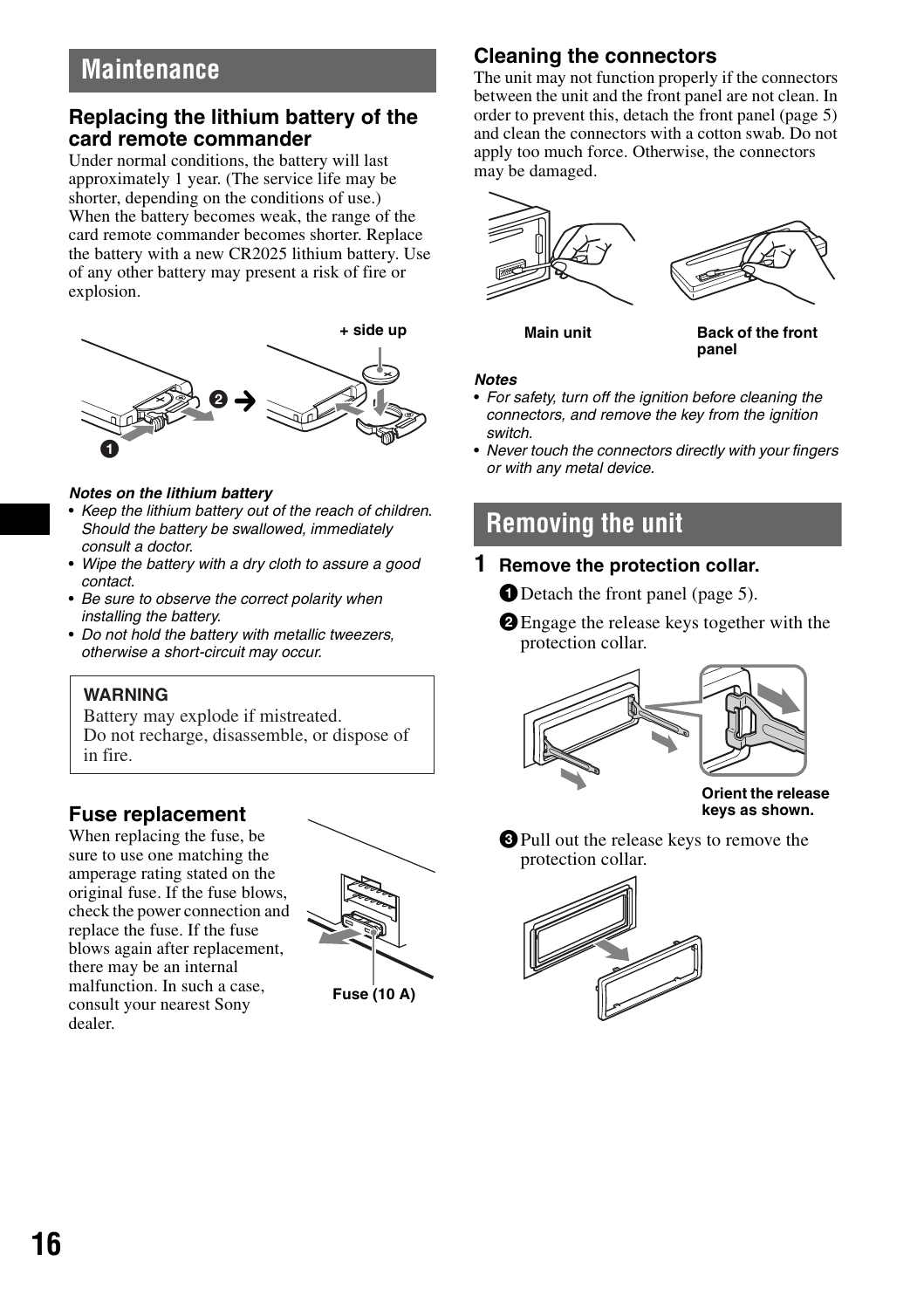## **2 Remove the unit.**

**The 1Insert both release keys simultaneously** until they click.



2Pull the release keys to unseat the unit.







## <span id="page-16-0"></span>**Specifications**

## **CD Player section**

**Signal-to-noise ratio:** 120 dB **Frequency response:** 10 – 20,000 Hz **Wow and flutter:** Below measurable limit

## **Tuner section**

## **FM**

**Tuning range:**  $87.5 - 108.0 \text{ MHz}$ **Antenna (aerial) terminal:** External antenna (aerial) connector **Intermediate frequency:** 10.7 MHz/450 kHz **Usable sensitivity:** 9 dBf **Selectivity:** 75 dB at 400 kHz **Signal-to-noise ratio:** 67 dB (stereo), 69 dB (mono) **Harmonic distortion at 1 kHz:** 0.5 % (stereo), 0.3 % (mono) **Separation:** 35 dB at 1 kHz **Frequency response:** 30 – 15,000 Hz **MW Tuning range:**  $531 - 1,602$  kHz **Antenna (aerial) terminal:** External antenna (aerial) connector **Intermediate frequency:** 10.7 MHz/450 kHz **Sensitivity:** 30 µV

## **SW**

**Tuning range:** SW1: 2,940 – 7,735 kHz SW2: 9,500 – 18,135 kHz (except for 10,140 – 11,575 kHz) **Antenna (aerial) terminal:** External antenna (aerial) connector **Intermediate frequency:** 10.7 MHz/450 kHz **Sensitivity:** 30 µV

## **USB Player section**

**Interface:** USB (Full-speed) **Maximum current:** 500mA

## **Power amplifier section**

**Outputs:** Speaker outputs (sure seal connectors) **Speaker impedance:** 4 – 8 ohms **Maximum power output:**  $52 W \times 4$  (at 4 ohms)

## **General**

**Output:** Audio outputs terminal (sub/rear switchable) Power antenna (aerial) relay control terminal Power amplifier control terminal **Inputs:** Remote controller input terminal Antenna (aerial) input terminal AUX input jack (stereo mini jack) **Tone controls:** Low:  $\pm 10$  dB at 60 Hz (XPLOD) Mid: ±10 dB at 1 kHz (XPLOD) High: ±10 dB at 10 kHz (XPLOD) **Power requirements:** 12 V DC car battery (negative ground (earth)) **Dimensions:** Approx.  $178 \times 50 \times 179$  mm  $(7^{1}/8 \times 2 \times 7^{1}/8 \text{ in})$  (w/h/d) **Mounting dimensions:** Approx.  $182 \times 53 \times 162$  mm  $(7 \frac{1}{4} \times 2 \frac{1}{8} \times 6 \frac{1}{2} \text{ in})$  (w/h/d) **Mass:** Approx. 1.2 kg (2 lb 11 oz) **Supplied accessories:** Card remote commander: RM-X151 Parts for installation and connections (1 set) **Optional accessory:**  Rotary commander: RM-X4S

Your dealer may not handle some of the above listed accessories. Please ask the dealer for detailed information.

US and foreign patents licensed from Dolby Laboratories.

MPEG Layer-3 audio coding technology and patents licensed from Fraunhofer IIS and Thomson.

This product is protected by certain intellectual property rights of Microsoft Corporation. Use or distribution of such technology outside of this product is prohibited without a license from Microsoft or an authorized Microsoft subsidiary.

## continue to next page  $\rightarrow$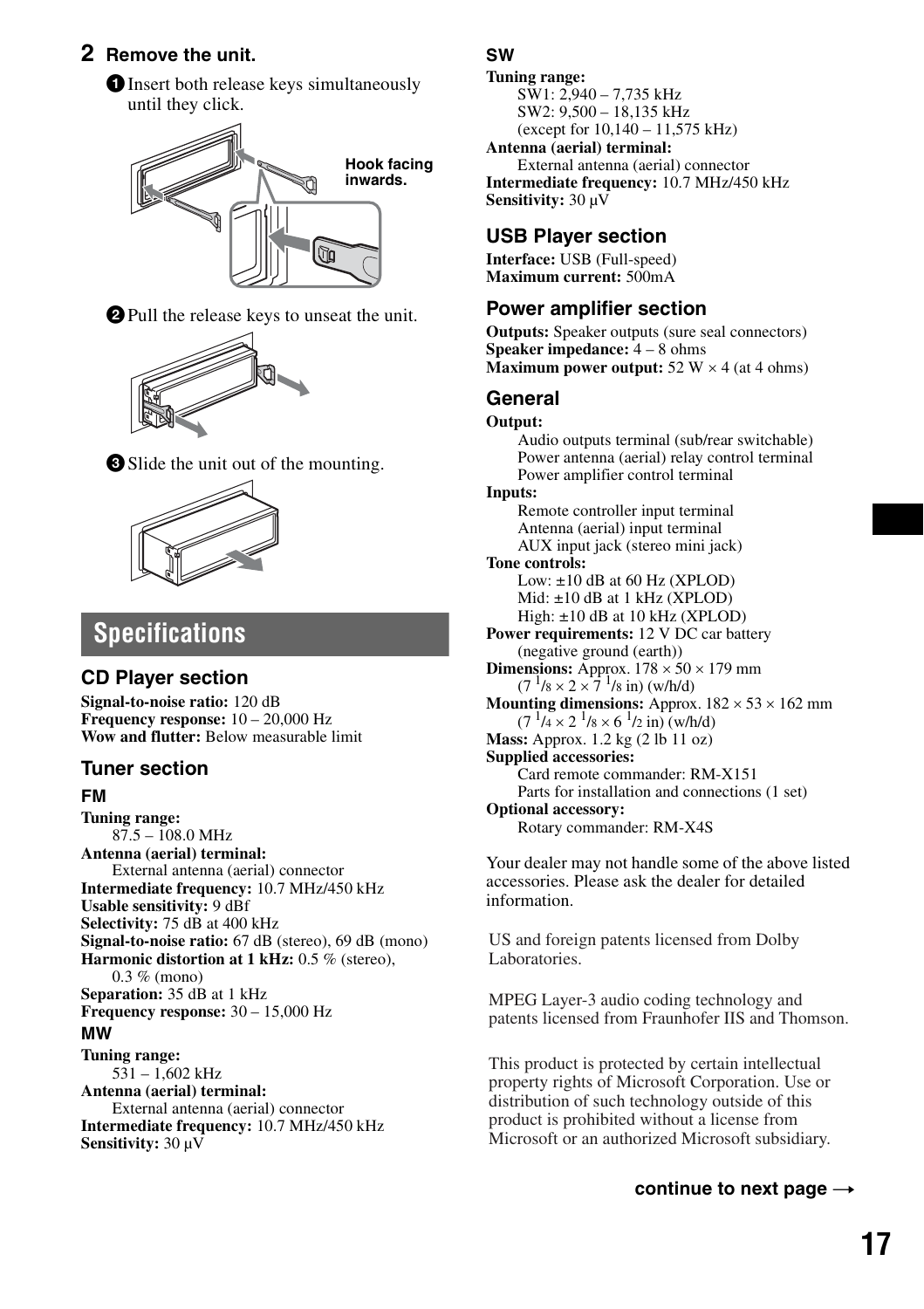Content providers are using the digital rights management technology for Windows Media contained in this device ("WM-DRM") to protect the integrity of their content ("Secure Content") so that their intellectual property, including copyright, in such content is not misappropriated. This device uses WM-DRM software to play Secure Content ("WM-DRM Software"). If the security of the WM-DRM Software in this device has been compromised, owners of Secure Content ("Secure Content Owners") may request that Microsoft revoke the WM-DRM Software's right to acquire new licenses to copy, display and/or play Secure Content. Revocation does not alter the WM-DRM Software's ability to play unprotected content. A list of revoked WM-DRM Software is sent to your device whenever you download a license for Secure Content from the Internet or from a PC. Microsoft may, in conjunction with such license, also download revocation lists onto your device on behalf of Secure Content Owners.

### *Design and specifications are subject to change without notice.*



- Halogenated flame retardants are not used in the certain printed wiring boards.
- Halogenated flame retardants are not used in cabinets.
- Packaging cushions are made from paper.

## <span id="page-17-0"></span>**Troubleshooting**

The following checklist will help you remedy problems you may encounter with your unit. Before going through the checklist below, check the connection and operating procedures.

### **General**

### **No power is being supplied to the unit.**

- Check the connection. If everything is in order, check the fuse.
- If the unit is turned off and the display disappears, it cannot be operated with the remote commander.  $\rightarrow$  Turn on the unit.

### **The power antenna (aerial) does not extend.**

The power antenna (aerial) does not have a relay box.

### **No sound.**

**18**

- The volume is too low.
- The ATT function is activated.
- The position of the fader control "FAD" is not set for a 2-speaker system.

### **No beep sound.**

- The beep sound is canceled ([page 11\)](#page-10-11).
- An optional power amplifier is connected and you are
- not using the built-in amplifier.

### **The contents of the memory have been erased.**

- The RESET button has been pressed.  $\rightarrow$  Store again into the memory.
- The power supply lead or battery has been disconnected.
- The power supply lead is not connected properly.

### **Stored stations and correct time are erased. The fuse has blown.**

### **Makes noise when the position of the ignition is switched.**

The leads are not matched correctly with the car's accessory power connector.

### **During playback or reception, demonstration mode starts.**

If no operation is performed for 5 minutes with "DEMO-ON" set, demonstration mode starts.  $\rightarrow$  Set "DEMO-OFF" [\(page 11](#page-10-10)).

### **The display disappears from/does not appear in the display window.**

- The dimmer is set "DIM-ON" [\(page 11\)](#page-10-12).
- The display disappears if you press and hold (OFF).
	- $\rightarrow$  Press and hold (OFF) on the unit until the display appears.
- The connectors are dirty ([page 16](#page-15-2)).

### **The Auto Off function does not operate.**

The unit is turned on. The Auto Off function activates after turning off the unit.  $\rightarrow$  Turn off the unit.

## **The display disappears while the unit is**

### **operating.**

The Black Out function is set to on ([page 11](#page-10-13)).

### **Card remote commander operation is not possible.**

- If the Black Out function is activated (no lighting), card remote commander operation is not possible  $(na)$
- Make sure the insulation film has been removed ([page 4\)](#page-3-3).

## **CD playback**

### **The disc cannot be loaded.**

- Another disc is already loaded.
- The disc has been forcibly inserted upside down or in the wrong way.

### **The disc does not playback.**

- Defective or dirty disc.
- The CD-Rs/CD-RWs are not for audio use [\(page 14\)](#page-13-3).

### **MP3/WMA/AAC files cannot be played back.**

The disc is incompatible with the MP3/WMA/AAC format and version [\(page 15\)](#page-14-2).

### **MP3/WMA/AAC files take longer to play back than others.**

The following discs take a longer time to start playback.

- a disc recorded with a complicated tree structure.
- a disc recorded in Multi Session.
- a disc to which data can be added.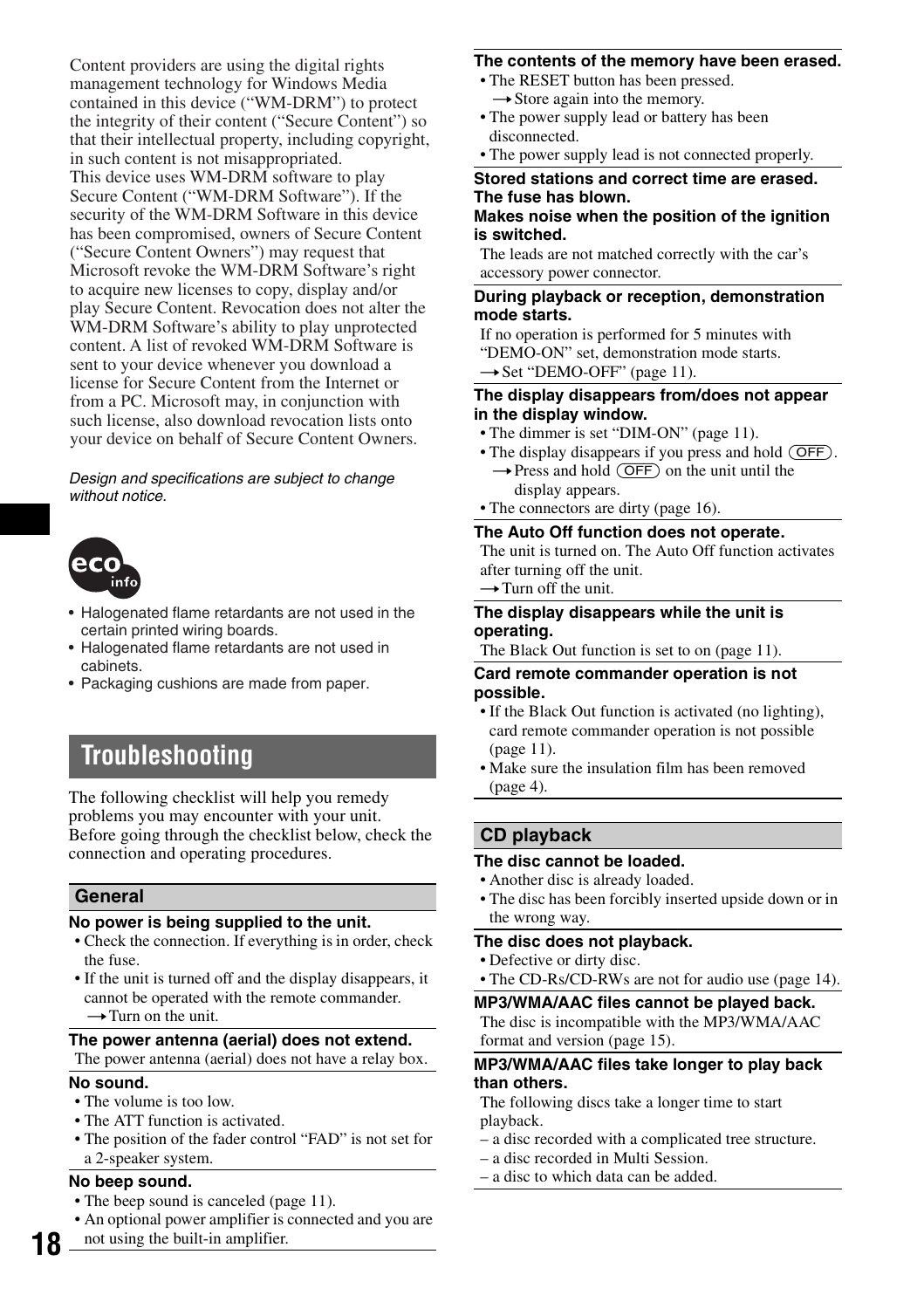### **The display items do not scroll.**

- For discs with very many characters, those may not scroll.
- "A.SCRL" is set to "OFF".
	- $\rightarrow$  Set "A.SCRL-ON" ([page 12](#page-11-4)).
	- $\rightarrow$  Press and hold (DSPL) (SCRL).

### **The sound skips.**

- Installation is not correct.
	- $\rightarrow$  Install the unit at an angle of less than 45° in a sturdy part of the car.
- Defective or dirty disc.

## **The operation buttons do not function. The disc will not eject.**

Press the RESET button ([page 4](#page-3-2)).

### **Radio reception**

### **The stations cannot be received. The sound is hampered by noises.**

- Connect a power antenna (aerial) control lead (blue) or accessory power supply lead (red) to the power supply lead of a car's antenna (aerial) booster (only when your car has built-in FM/MW/SW antenna (aerial) in the rear/side glass).
- Check the connection of the car antenna (aerial).
- The auto antenna (aerial) will not go up.  $\rightarrow$  Check the connection of the power antenna (aerial) control lead.
- Check the frequency.

### **Preset tuning is not possible.**

- Store the correct frequency in the memory.
- The broadcast signal is too weak.

## **Automatic tuning is not possible.**

- Setting of the local seek mode is not correct.
	- $\rightarrow$  Tuning stops too frequently: Set "LOCAL-ON" [\(page 12\)](#page-11-2).  $\rightarrow$  Tuning does not stop at a station:
	- Set "MONO-ON" [\(page 12](#page-11-3)).
- The broadcast signal is too weak.  $\rightarrow$  Perform manual tuning.

### **During FM reception, the "ST" indication flashes.**

- Tune in the frequency accurately.
- The broadcast signal is too weak.
- $\rightarrow$  Set "MONO-ON" [\(page 12](#page-11-3)).

### **An FM program broadcast in stereo is heard in monaural.**

The unit is in monaural reception mode.

 $\rightarrow$  Set "MONO-OFF" [\(page 12\)](#page-11-3).

## **USB playback**

### **You cannot play back items via a USB HUB.**

This unit cannot recognize USB devices via a USB HUB.

### **Cannot play back items.**

- A USB device does not work.
- $\rightarrow$  Reconnect it.

### **The USB device takes longer to play back.**

The USB device contains files with a complicated tree structure.

### **A beep sounds.**

During playback, the USB device has been disconnected.

 $\rightarrow$  Before disconnecting a USB device, make sure to stop playback first for data protection.

### **The sound is intermittent.**

The sound may be intermittent at a high-bit-rate of more than 320 kbps.

## <span id="page-18-0"></span>**Error displays/Messages**

### **CHECKING**

The unit is confirming the connection of a USB device.  $\rightarrow$  Wait until confirming the connection is finished.

### **ERROR**

- The disc is dirty or inserted upside down.  $\rightarrow$  Clean or insert the disc correctly.
- A blank disc has been inserted.
- The disc cannot play due to a problem.  $\rightarrow$  Insert another disc.
- USB device was not automatically recognized.  $\rightarrow$  Reconnect it again.
- Press  $\triangleq$  to remove the disc.

### **FAILURE**

The connection of speakers/amplifiers is incorrect.

 $\rightarrow$  See the installation/connections manual of this model to check the connection.

### **HUB NO SUPRT**

USB HUB is not supported on this unit.

### **L. SEEK +/–**

The local seek mode is on during automatic tuning.

### **NO DEV** (No Device)

(SOURCE) is selected without a USB device connected. A USB device or a USB cable has been disconnected during playback.

 $\rightarrow$  Be sure to connect a USB device and USB cable.

### **NO INFO**

Text information is not written in the MP3/WMA/ AAC file.

## **NO MUSIC**

The disc/USB device does not contain a music file.  $\rightarrow$  Insert a music CD in this unit.

 $\rightarrow$  Connect a USB device with a music file in it.

### **NO NAME**

A disc/album/track name is not written in the track.

### **NO TRACK**

The selected item in the USB device does not contain an album/track.

### **OFFSET**

There may be an internal malfunction.

 $\rightarrow$  Check the connection. If the error indication remains on in the display, consult your nearest Sony dealer.

### continue to next page  $\rightarrow$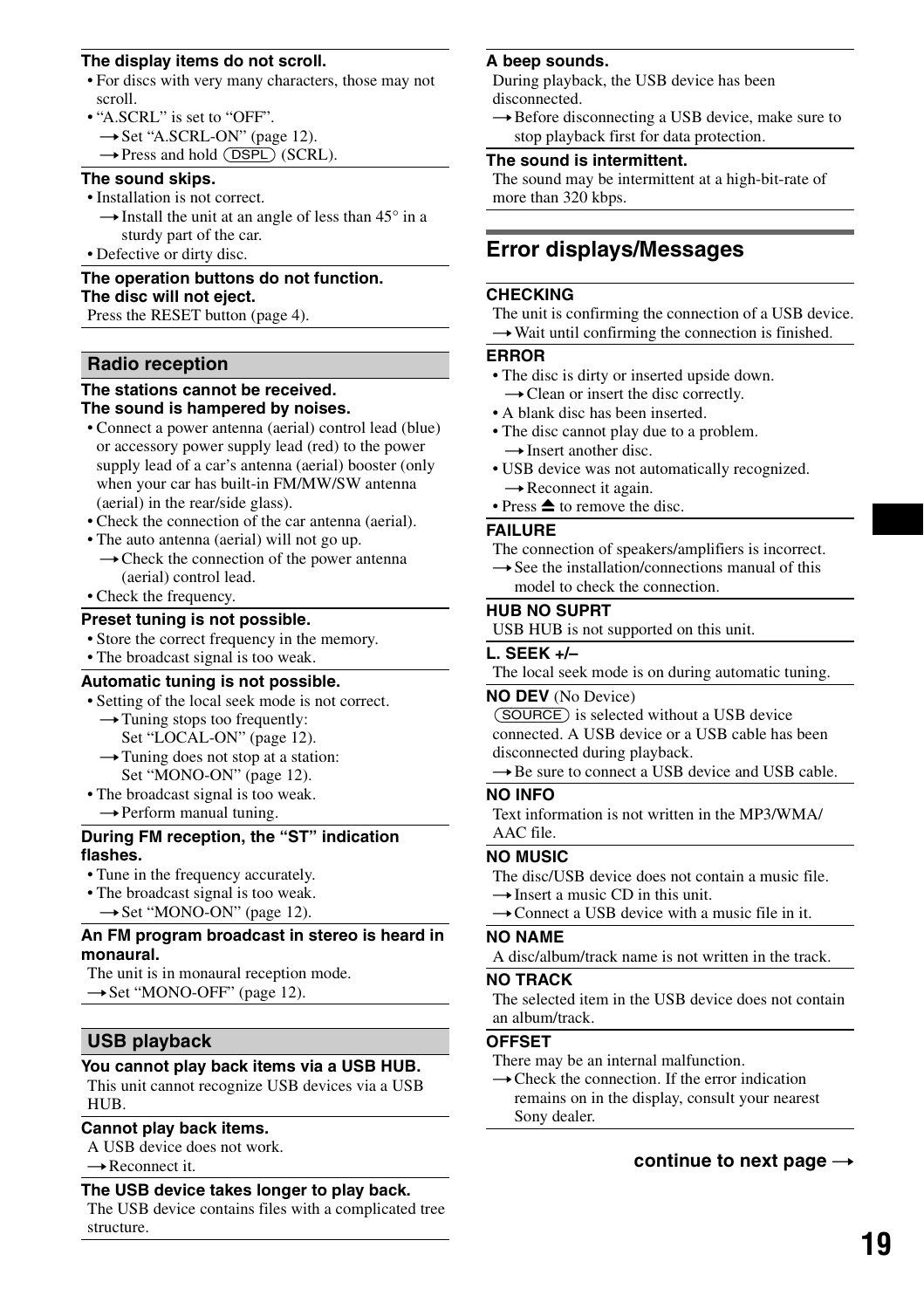### **OVERLOAD**

USB device is overloaded.

- $\rightarrow$  Disconnect the USB device, then change the source by pressing (SOURCE).
- $\rightarrow$  Indicates that the USB device is out of order, or an unsupported device is connected.

### **READ**

The unit is reading all track and album information on the disc/USB device.

 $\rightarrow$  Wait until reading is complete and playback starts automatically. Depending on the disc/USB device structure, it may take more than a minute.

### **RESET**

The CD unit cannot be operated due to a problem.  $\rightarrow$  Press the RESET button ([page 4\)](#page-3-2).

### **USB NO SUPRT** (USB Not Support)

The connected USB device is not supported.  $\rightarrow$  Connect a USB device of Mass Storage Class

[\(page 15\)](#page-14-0).

### " <u>" L L L " or " "</u> " " " " " " "

During reverse or fast-forward, you have reached the beginning or the end of the disc and you cannot go any further.

### **" "**

The character cannot be displayed with the unit.

If these solutions do not help improve the situation, consult your nearest Sony dealer.

If you take the unit to be repaired because of CD playback trouble, bring the disc that was used at the time the problem began.

## <span id="page-19-0"></span>**Support site**

If you have any questions or for the latest support information on this product, please visit the web site below:

**Customers in Latin America:** http://esupport.sony.com/ES/LA/

## **Customers in Pan Asia:**

http://www.css.ap.sony.com/ http://www.sony-asia.com/caraudio/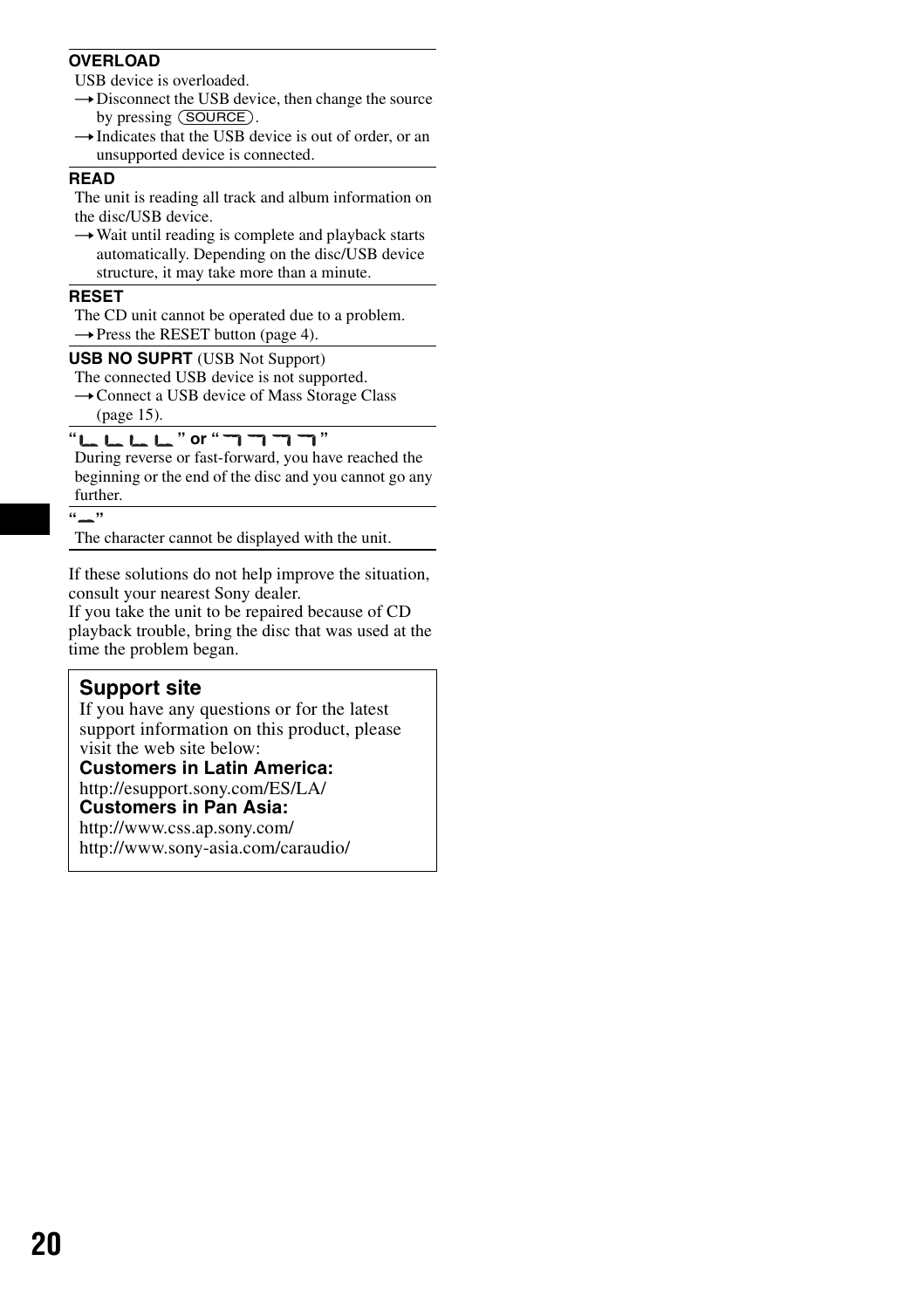**NO NAME** اسم الأسطوانة/ البوم/ المقطوعة غير مكتوب في المقطوعة. **NO TRACK** البند المختار في جهاز USB لا يحتوي على البوم/ مقطوعة. **OFFSET** قد حدث خلل داخلي. — تحقق من عملية الّتوصيل. إذا ظهرت معالجات الخلل على الشاشة، استشر موزّع سوني Sony القريب منك. **OVERLOAD** تحميل زائد على جهاز USB. ← افصل جهاز USB، ثم قم بتغيير المصدر عن طريق ضغط  $.$  (SOURCE) ← يشير الى ان جهاز USB خارج الطلب، او تم توصيل جهاز غير مدعوم. **READ** الوحدة تقرأ جميع معلومات المقطوعة والالبوم المسجلة في الأسطوانة/جهاز USB. ← انتظَّر إلى أن تنتهي عملية القراءة ويبدأ العرض تلقائياً. تبعاً لتركيبة الأسطوانة/ جهاز USB، قد تستغرق عملية القراءة أكثر من دقيقة واحدة. **RESET** لا يمكن تشغيل وحدة CD بسبب مشكلة ما. ← اضغط الزر RESET (صفحة ٤). USB) USB NO SUPRT غير ملاعوم) جهاز USB الموصول غير مدعوم. ← قم بتوصيل جهاز USB من الفُئة Mass Storage Class (صفحة ١٥). " سا سا سا" أو " 17 17 17 17" .<br>أثناء وضع الترجيع أو التقديم السريع، وصلت إلى بداية أو<br>نهاية الأسطوانة ولا يمكنك التقدم أكثر . لا يمكن عرض الرمز بواسطة هذا الجهاز. إذا لم تساعدك هذه الحلول في التغلب على الموقف، استشر موزع سوني Sony القرّيب منك. إذا أخذت هذا الجهاز للتصليح بسبب مشكلة تتعلق بعرض أسطوانة CD، يُرجى أن تحمل معك الأسطوانة التي تم استعمالها عند بدء المشكلة. موقع الدعم إذا كان لديك أي استفسارات حول هذا المنتج أو للحصول على آخر معلومات لدعمه، يرجى زِّيارة موقع الانترنت أدناّه: الزِّبَانَن فيّ امريكا اللاتينية: http://esupport.sony.com/ES/LA/ الزبائن في الدول الآسيوية: http://www.css.ap.sony.com/ http://www.sony-asia.com/caraudio/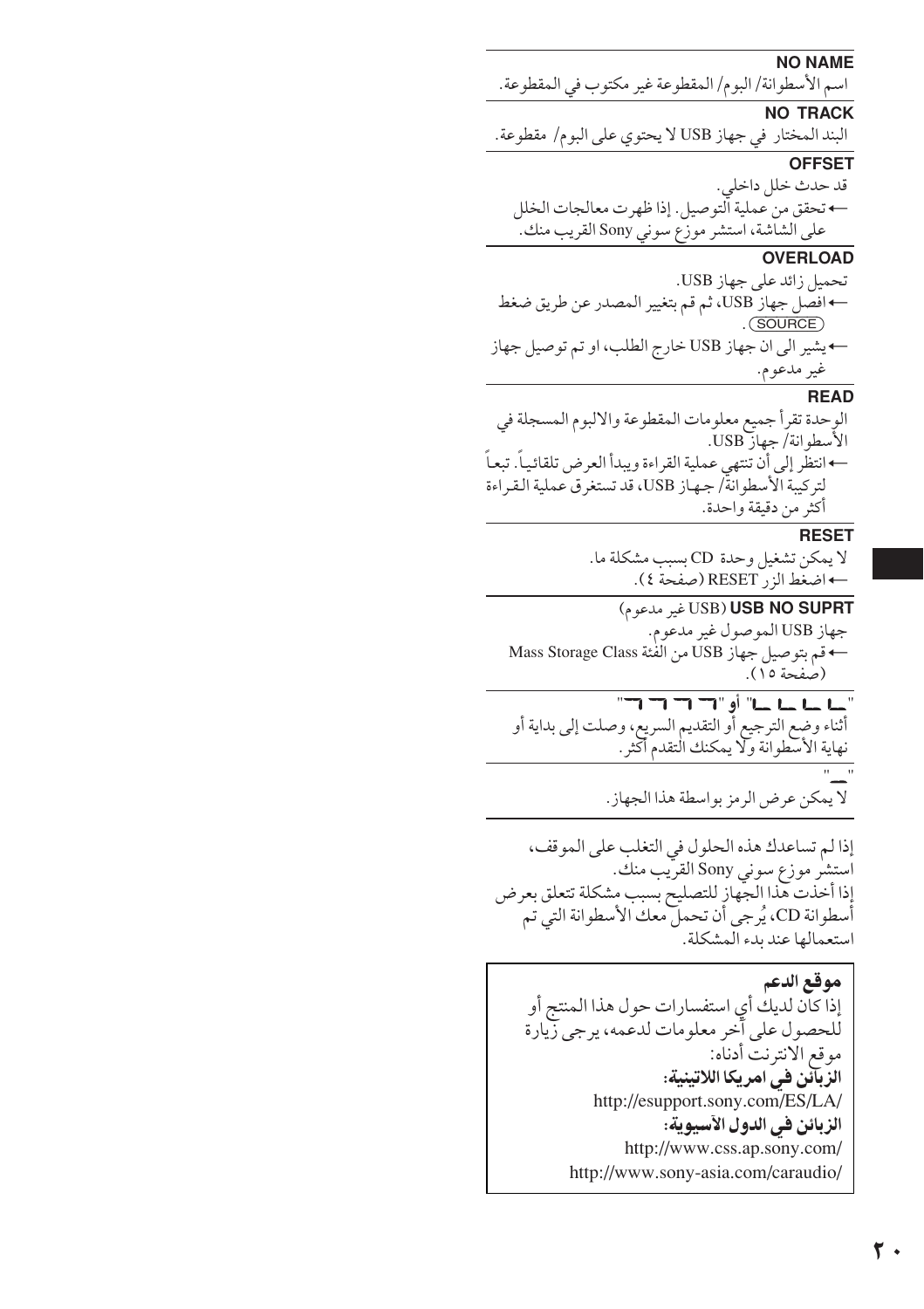سيتغرق عرض ملفات MP3/WMA/AAC وقتاً اطول من الملفات الاخر ي. تستغرق الاسطوانات التالية بعض الوقت الى ان يتم عرضها. - اسطوانة مسجلة بتركيبة هرمية معقدة. - الأسطوانة المسجلة بمقاطع متعددة. - الأسطوانات القابلة لإضافة بيانات إليها. لا يتم تحريك بنود الشاشة. • بالنسبة للأسطوانات التي لها رموز كثيرة، قد لا يتم تحريك بنو دها. • تم ضبط "A.SCRL" إلى "OFF". ← اضبط "A.SCRL-ON" (صفحة ١٢). + اضغط (SCRL) (SCRL) والاحتفاظ بالضغط. يتم تخطى الصوت.

• عملية التركيب غير صحيحة. + قم بتركيب الجهاز بزاوية ٤٥ درجة في جزء متين من السيارة. • الأسطوانة تالفة أو متسخة.

لا تعمل ازرار الارقام. سوف لن يتم اخراج الاسطوانة. اضْغط آلز ( RESET (صفحة ٤).

## استقبال الراديو

- لا يمكن استقبال المحطات. يتم اعاقة الصوت بالضوضاء. • قم بتوصيل سلك التحكم بالهوائي الألبي (أزرق) أو سلك تجهيز الكمالية (أحمر) بسلك تجهيز معزز الهوائي بتيار السيارة (فقط عندما تكون السيارة مجهزة بهوائي FM/MW/SW داخلي في الزجاج الخلفي/ الجانبي). • تحقق من توصيل هوائي السيارة. • عند عدم ارتفاع الّهوائيّ التلقائي للأعلى. ← تحقق من توصيل سلك التحكم بالهوائي الألي. • تحقق من التردد.
	- لا يمكن ضبط الموالفة المسبقة. • قم بتخزين التردد الصحيح في الذاكرة.
		- اشارة البث الإذاعي ضعيفة جّداً. الموالفة التلقائية غير ممكنة.
	- تهيئة وضع البحث المحلي غير صحيحة. ← تتوقف الموالفة بصورة متكررة كثيراً: اضط "LOCAL-ON" (صفحة ١٢). + لا تتوقف الموالفة عند المحطة: اضبط "MONO-ON" (صفحة ١٢). • اشارة البث الإذاعي ضعيفة جداً. ← قم بتنفيذ المو ألّفة اليديو ية.
- أثناء استقبال بث FM، يومض المؤشر "ST". • قم بموالفة التردد بصورة دقيقة. ٍ • اشارة البث الإذاعي ضعيفة جداً. ← اضبط "MONÖ-ON" (صفحة ١٢). برنامج البث الإذاعي الستيريو FM يتم سماعه بصوت غير ستيريو.
	- الجهاز في وضع استقبال بث غير ستيريو. ←اضبطْ "MONO-OFF" (صفحة ١٢).

## عرض USB

لا يمكنك عرض البنود من خلال محور اتصالات USB HUB. لا تتمكن هذه الوحدة من التعرف على اجهزة USB من خلال محور اتصالات USB HUB.

> لا يمكن عرض البنود. لا يعمل جهاز USB. ←أعد التوصيل.

يستغرق جهاز USB بعض الوقت الى ان يتم عرضه. يحتوي جهاز USB على ملفات بتركيبة هرمية معقدة.

اصوات تنيبه. اثناء العرض، تم فصل جهاز USB. ←قبل فصل جهاز USB، تأكد من ايقاف العرض اولاً وذلك

لحماية البيانات.

الصوت متقطع.

قد يتقطع الصوت في معدلات البت العالية التي تتعدى ٣٢٠ كىلويت بالثانية.

## اخطارات/بيانات عرض الخلل

## **CHECKING**

الوحدة تتحقق من توصيل جهاز USB. ←انتظر الى ان تنتهي عملية التحقق من التوصيل.

### **ERROR**

• الأسطوانة متسخة أو تم تحميلها بوضع مقلوب رأسيا. —• قم بتنظيف الأسطوانة أو أدخلها بصورة صحيحة. • تم ادخال اسطو انة فارغة. • لا يمكن عرض الأسطوانة بسبب بعض المشاكل. ← قم بإدخال أسطوانة أخرى. • لم يتم التعرف على جهاز USB تلقائياً. └ أعد توصيله مرّة أخرى.<br>• اضغط ▲ لاخراج الاسطوانة.

## **FAILURE**

توصيل السماعات/ مضخمات الصوت غير صحيح. ←راجع دليل التركيب/ التوصيلات الخاص بهذا الموديل للتحقق من التو صيلات.

## **HUB NO SUPRT**

محور الاتصالات USB HUB غير مدعوم على هذه الوحدة. L. SEEK  $+/-$ وضع البحث المحلي في حالة تشغيل أثناء الموالفة التلقائية. NO DEV (لا توجد جهاز) تم اختيار (SOURCE) بدون توصيل جهاز USB. تم فصل

جهاز USB او كبل USB اثناء العرض. ←قاًكد من توصيل جهاز USB او كبل USB.

## NO INFO

تتم الان كتابة معلومات النص على ملف MP3/WMA/AAC.

## **NO MUSIC**

لا تحتوى الأسطوانة/ جهاز USB ملف موسيقى. ← قم بإدخال أسطوانة CD موسيقية في هذه الوحدة. ← قم بتوصيل جهاز USB يحتوي على ملف موسيقى.

تكملة في الصفحة التالية ←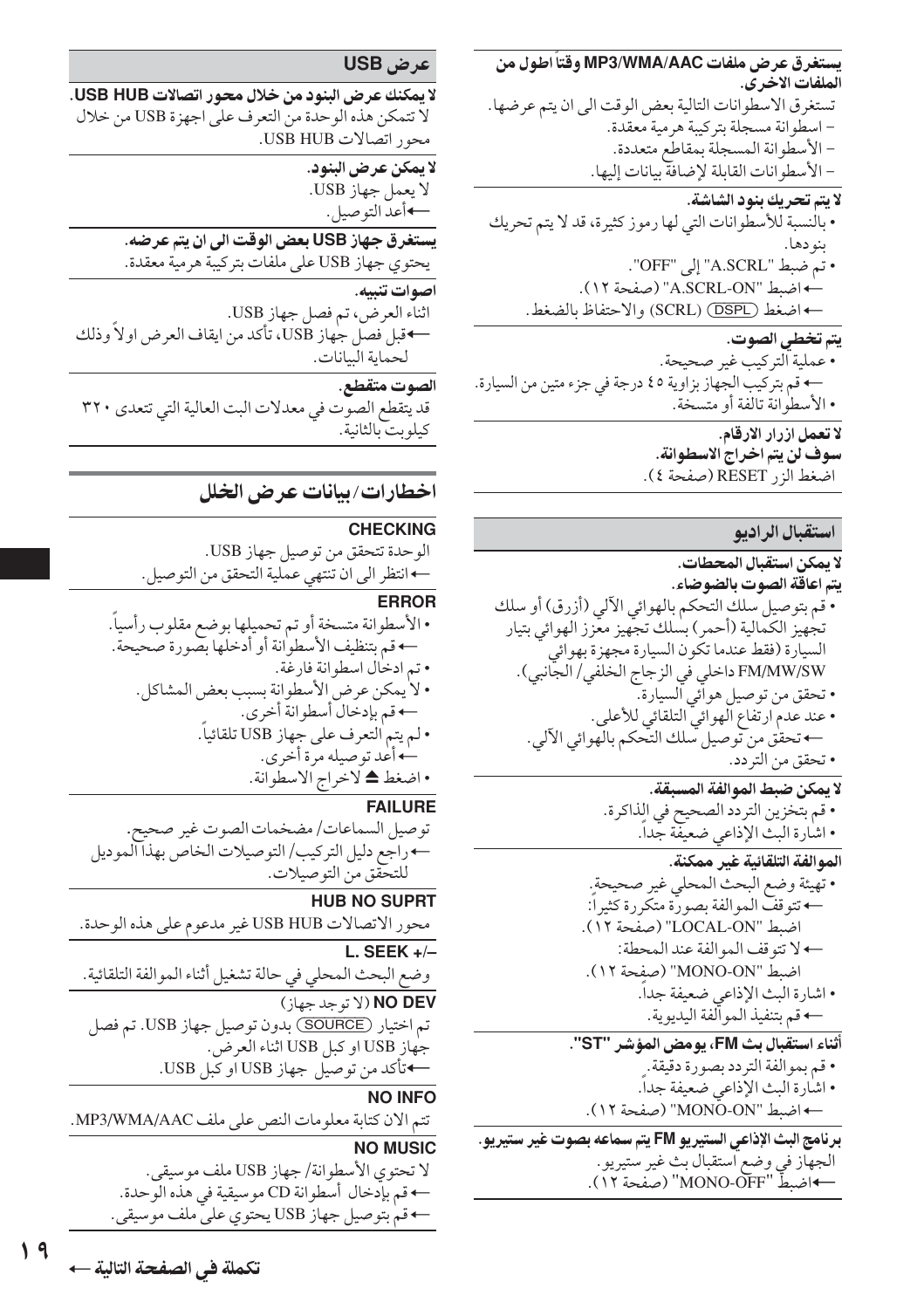هذا المنتج محمى بحقوق الملكية الفكرية التي تتمتع بها شركة Microsoft Corporation. لا يجوز القيّام باستعمال أو توزيع هذه التقنية خارج نطاق هذا المنتج بدون الحصول علَّى ترخيص من شركة Microsoft أو شركية فرعية خاضعة لشركة Microsoft. محتويات المجهزين تستعمل تقنية ادارة الحقوق الرقمية لوسائط ويندوز Windows Media الموجودة في هذا الجهاز ("WM-DRM") لحماية استقامة محتوياتّها (محتويات السرية "Secure Content") بحيث لا يتم سوء استعمال حقوق الملكية الفكرية، بما في ذلك حقوق الحماية من النسخ. هذا الجهازّ يستعمل برنامج WM-DRM لعرض المحتويات السرية (برنامج "WM-DRM Software"). اذا تمت تسوية السرية الخاصة بالبرنامج WM-DRM في هذا الجهاز، قد يطلب مالكي المحتويات السرية (مالكيّ المحتويات السرية "Secure Content Öwners") من شركة Microsoft الغاء حقوق برنامج WM-DRM للحصول على ترخيص جديد لحقوقي النسخ والعرض و/او عرض المحتويات السرية. الالغاء قد لا يلغي قدرة برنامج WM-DRM على عرض المحتويات غير المحمية. يتم ارسال قائمة ببرنامج WM-DRM الملغي الى موقع خدمتك عندما تقوم بتحميل ترخيص خاص بالمحتويات السرية من الانترنت او من پرنامج كمبيوتر . كما قد تقوم شركة Microsoft، استجاماً مع هذا الترخيص قوائم الغاء في جهازك بالنيابة عنّ مالكي المحتويات السرية.

التصميم والمواصفات عرضة للتغيير دون إشعار مسبق.



- ان معوقات اللهب الهالوجينية لا تستعمل في بعض الواح الاسلاك المطبوعة.
	- لا تستعمل معوِّقات اللهب الهالوجينبة في الخزائن. • وسائد التعبئة مصنوعة من الورق.

## تحرى الخلل واصلاحه

قائمة الفحص التالية ستساعدك على معالجة المشكلات التي قد تواجهها في استعمال جهازك. قبل مراجعة قائمة الفحص أدناه، تحقق مَّن التوصيلات وراجع خطوات التشغيل.

- لا يتم تزويد الوحدة بالطاقة. • تحقق من التوصيل. إذا كان كل شئ على ما يرام، افحص • عند ايقاف الوحدة واختفاء الشاشة، يكون التشغيل غير ممكن بواسطة بطاقة التحكم عن بعد. ← قم بتشغيل الوحدة.
	- لا يتم تمديد الهوائي الآلي. الهوائي الألي لا يتضمن صندوق مرحّل.

• مستوى الصوت منخفض جداً. • تم تشغيل وظيفة ATT • عدم ضبط موضع التحكم بالمضائلة "FAD" على وضع<br>المنتصف لنظام السماعتين. صوت نغمة التنبيه معدوم. • تم الغاء صوت نغمة التنبيه (صفحة ١١). • تم توصيل مضخم صوت اختياري ولم تستعمل مضخم الصوت الداخلي. تم مسح محتويات الذاكرة. • تم ضغط الزر RESET. ← قم بالتخزين في الذاكرة مرة اخرى. • سلك توصيل الطاقة أو البطّارية مفصّولين. • عدم توصيل سلك توصيل الطاقة بصورة صحيحة. تم مسح المحطات والوقت الصحيح المخزنين. لقد انعطب الفيوز. يتم اصدار ضوضاء عند تغيير موضع مفتاح التشغيل. عدم مطابقة أطراف التوصيل بصورة صحيحة مع موصل طاقة السيارة إلى الكمالية. اثناء العرض او الاستقبال، يبدأ العرض الايضاحي. اذا لم يتم تنفيذ عملية تشغيل خلال ٥ دقائق عندما تكون الوظيفة "DEMO-ON" مضبوطة، بدأ وضع العرض الايضاحي. ← اضبذ الوظيفة "DEMO-OFF" (صفحة ١١). تختفي/لا تظهر المؤشرات في نافذة العرض. • تم ضَبط معتم شدة الاضاءة إلى "DIM-ON" (صفحة ١٢). • تختفي الشاشة إذا ضغطت (OFF) واحتفظت به مضغوطاً. ← اضَّغط (OFF) والاحتفاظ بالضغط إلى أن تظهر الشاشة. • أطراف التوصيل متسخة (صفحة ١٦). لم يتم تشغيل وظيفة الايقاف التلقائي. تم تشغيل الوحدة. يتم تشغيل وظيفَّة الايقاف التلقائي بعد تشغيل الوحدة. ← قم بإيقاف تشغيل الوحدة. تختفي الشاشة أثناء تشغيل الوحدة. تم تشغيل وظيفة التعطيل (صفحة ١١).

التشغيل بواسطة بطاقة التحكم عن بعد غير ممكن. • إذا تم تشغيل وظيفة التعطيل (لا توجد اضاءة)، يكون التشغيل بواسطة بطاقة التحكم عن بعد غير ممكناً (صفحة ١١). • تأكد من ازالة الفيلم العازل (صفحة ٤).

## عرض أسطوانة CD

الصوت معدوم.

- لا يمكن تحميل الأسطوانة.
- هناكَ أسطوانة محملةً في الوحدة أصلاً. • تتم محاولةً ادخال الأسطوانة بقوة في وضع مقلوب رأسياً أو بطريقة غير صحيحة.
	- لا يتم عرض الأسطوانة.
	- الأسطوانة تالفة أو متسخة.
- أسطوانات CD-R/CD-RW غير مصممة للاستعمال الصوتي (صفحة ١٤).
	- لايمكن عرض ملفات MP3/WMA/AAC. الأسطوانة غير متوافق مع صيغة الأسطوانة /MP3/WMA AAC والنسخة (صفحة ١٥).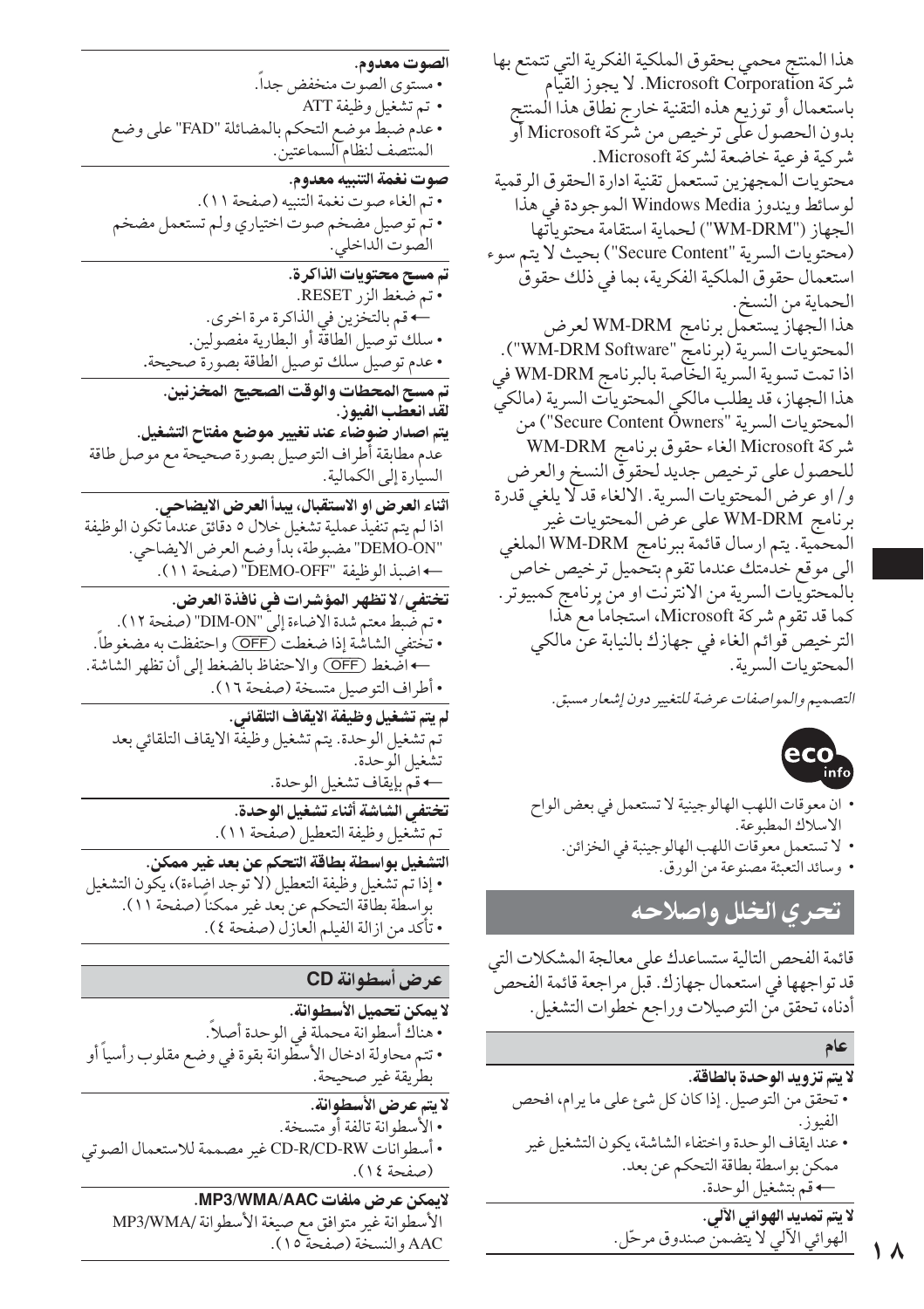**SW** مدى الموالفة:  $5.5W1$  × 198 × - 0 × 0 × 0 × 0 × 0 × 1 SW2: ٩٥٠٠- ١٨١٣٥ كيلوهرتز (باستثناء ۱۱۵۷۰ - ۱۱۵۷۵ کیلوهرتز) طرف توصيل الهوائي: ر<br>موصل الهوائي خارجي التردد الَّمتوسط: ٧ , ١٠ مجآهرتز/ ٤٥٠ كيلوهرتز الحساسية: ٣٠ ميكروفولت قسم مشغل USB موصل السطح البني: USB (سرعة كاملة)<br>الحد الاقصى للتيار: ٥٠٠ مللي امبير قسم المضخم النشط أطرافُ الاخراج ٰ: أطراف اخراج السماعة (موصلات عازلة) معاوقة السماعة: ٤ – ٨ أوم خرج الطاقة القصوى: ٥٢ وٰات × ٤ (ضمن ٤ أوم) طرف الاخراج: طرف خرج الصوت (قابل للتغيير بين الصوت الثانوي/ الخلفي) طرف ألتحكم المتناوب بالهوائي الآلي طرف التحكم بمضخم الصوت القوي أطراف الادخال: طرف التحكم بدخل وحدة التحكم عن بعد طرف ادخال الهوائي مقبّس ادخال AUX (مقبس ستيريو صغير) مفاتيح التحكم بالنغمة: منخفض'±١٠ ديسبل في ٦٠ هرتز (XPLOD) .. . .<br>متوسط: ±١٠ ديسبل في اكيلوهرتز (XPLOD)<br>عالى: ±١٠ ديسبل في ١٠ كيلوهرتز (XPLOD) عالّي: ±١٠ ديسبل في ١٠ كيلوهرتز (XPLOD)<br>م**تطلبات الطاقة**: تيار مباشر ١٢ فولت من بطارية السيارة (تأريض سالب) الأبعاد: ١٧٨ × ٥٠ × ١٧٩ مم تقريباً (عِرِض/ ارتفاع/ عمق) أبعاد التركيب: ١٨٢ × ٥٣ × ١٦٢ مم تقريبا (عرض/ ارتّفاع/ ء هقه) الوزن: ۱٫۲ کجم تقریباً الكماليات المر فقة: بطاقة التحكم عن بعد: RM-X151 أجزاء التركيب وأطراف التوصيل (طقم ١) الكمالية الاختيارية: وحدة التحكم عن بعد الدوارة: RM-X4S قد لا يتعامل الموزع الموجود في منطقتك مع بعض الكمالية المدرجة أعلاه. يرجى الّتوجه بالسؤال إلىّ الموزع لمزيد من المعلومات التفصيلية. براءات الاختراع الامريكية والبلدان الاخرى المرخصة من شركة Dolby Laboratories. تقنية تشفير الصوت MPEG Layer-3 وبراءات الإختراع مرخصة من شركتين Fraunhofer IIS و Thomson.

إلى أن تصدر طقة. الخطاف ىتحه نحو الداخل.  $|\mathbb{F}|$ @اسحب مفاتيح التحرير لفصل الوحدة. §قم بإخراج الوحدة من جهاز التركيب. المواصفات قسم مشغل أسطوانة CD نسبة الإشارة إلى الضوضاء: ١٢٠ ديسبل استجابة التردد: ١٠ - ٢٠٠٠٠ هرتز التفاوت والخفقان: أدنى من الحدود القابلة للقياس قسم الموالف

**0** قم بإدخال كل من مفتاحي التحرير في آن واحد

2 قم بإزالة الوحدة.

**FM** مدى الموالفة: ۰٫۰ - ۱۰۸٫۰ میجاهرتز طرف توصيل الهوائي: -<br>- موصل الهوائي خارجي<br>التردد المتوسط: ۱۰٫۷ ميجاهرتز/ ٤٥٠ کيلوهرتز الحساسية القابلة للاستعمال: ٩ ديسبل قوة القابلية الاختيارية: ٧٥ ديسبل في ٤٠٠ كيلوهرتز نسبة الإشارة إلى الضوضاء: ٦٧ ديسبل (ستيريو)، ٢٩ ديسبل (غير ستيريو) التشوه الموسيقى فيّ ١ كَيْلُوْهرتز: ٠,٥ ٪ (ستيريو)، ۰٫۳٪ (غیر ستیریو) الفصل: ٣٥ ديسبل في ١ كيلوهرتز<br>ا**ستجابة التردد**: ٣٠ - ١٥٠٠٠ هرتز **MW** 

مدى الموالفة: ۲۳۱ – ۱۲۰۲ کیلوهرتز طرف توصيل الهوائي: موصل الهوائي خارجي<br>التردد المتوسط: ۰٫۷ مجاهرتز/ ٤٥٠ كيلوهرتز الحساسية: ٣٠ ميكرو فولت

۱۷ تكملة في الصفحة التالية ←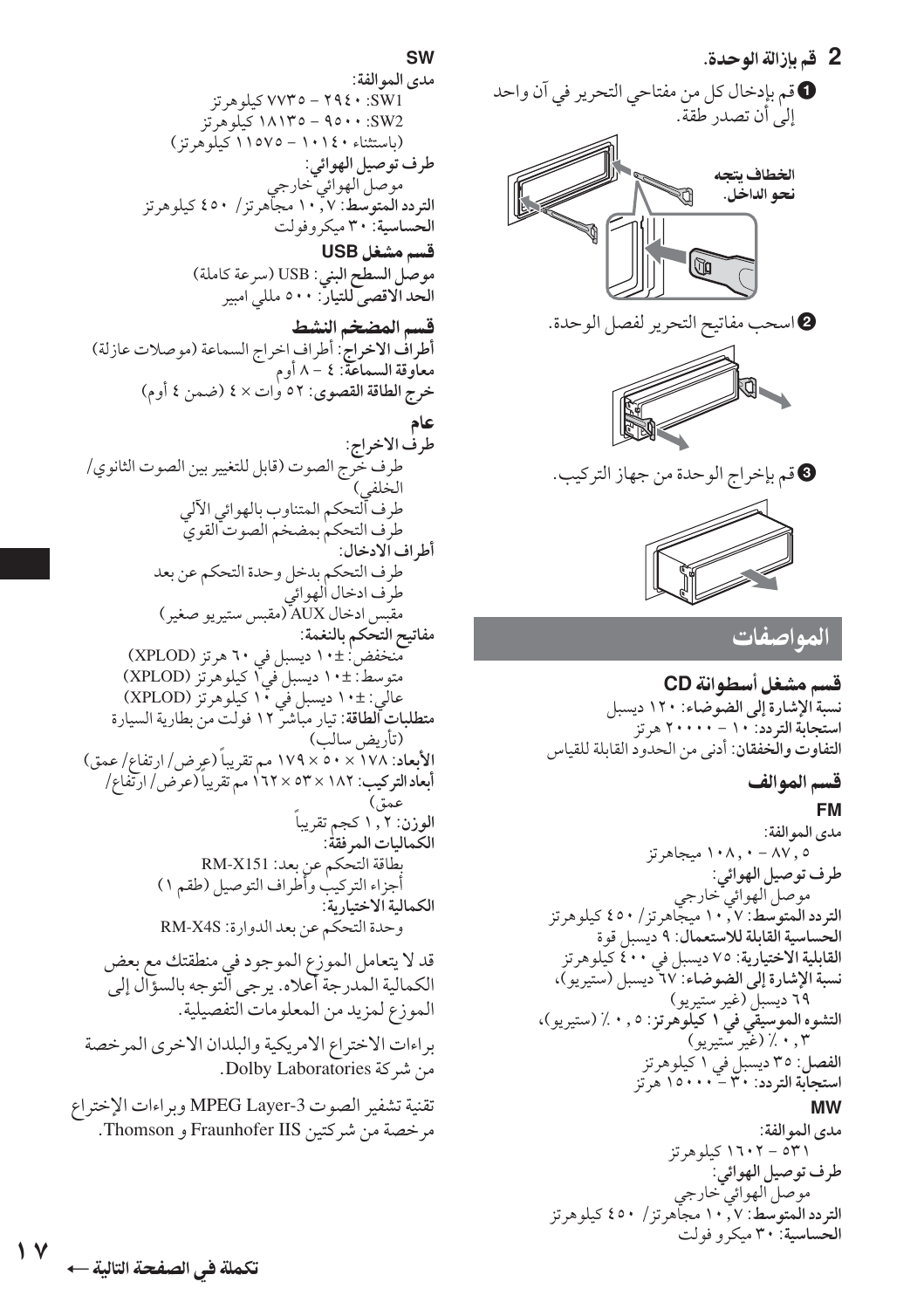CD الصوتية الى ١ / ٢٠ من حجمها الاصلي. تقبل الوحدة كل من صيغة ATRAC3 و ATRAC3plus. يتم عرض الرموز الخاصة معلومات النص المكتوبة بواسطة البرنامج SonicStage.

إذا كان لديك أي سؤال أو مشكلة تتعلق بوحدتك وغير مذكورة في هذا الدليل، استشر موزع سوني Sony القريب منك.

استبدال بطارية الليثيوم الخاصة ببطاقة التحكم عن بعد في الظروف العادية، تعمل البطارية لمدة سنة واحدة. (قد يكُّون عمر الخدمة أقصر من ذلك، تبعاً لظروف الاستعمال.) عندما تصبح البطاربة ضعيفة، سيكون مدى بطاقة التحكم عن بعد أقصر . استبدل البطارية ببطارية ليثيوم طراز CR2025. ان استعمال أي نوع آخر من البطاريات قد يتسبب في مخاطر نشوب حريق أو انفَّجار .



ملاحظات حول بطارية الليثيوم • احتفظ ببطارية الليثيوم بعيداً عن متناول الأطفال. إذا ما تم ابتلاع البطارية، استشر الطبيب حالاً .

- امسح البطارية بخرقة جافة لضمان افضل عملية توصيل.
- تأكد من مراعاة اتجهات الجهة للاقطاب عند تركيب البطارية .
- لا تمسك البطارية بملقط معدني، والا قد يحدث تماس كهربائي.

تحذير قد تنفجر البطارية ما لم يتم التعامل معها بصورة صحىحة. لا تقمُّ بإعادة شحن البطارية أو تفكيكها أو التخلص منها برميها في النار.

## استبدال الفيوز



تنظيف أطراف التوصيل قد لا تعمل الوحدة بصورة صحيحة اذا لم تكن أطرف التوصيل بين الوحدة واللوحة الأمامية نظيفة. لتفادي حدوث هذه الحالة، افصل اللوحة الأمامية (صفحة ٥) وقم بتنظيف أطرف التوصيل بخرقة رطبة. لا تضغط عليها بقوة. وإلا فقد تُتلف أطرف التوصيل.



الواجهة الخلفية للوحة الامامية

ملاحظات

الجهاز الرئيسي

• من أجل تحقيق السلامة، قم بإيقاف التشغيل قبل الشروع في تنظيف أطرافٍ التوصيل، واسحب المفتاح من مفتاح التشغيل. • لا تعمد مطلقاً إلى لمس أطراف التوصيل بأصابعك آو أي جسم معدنى مباشرة.

از الة اله حدة

1 قم بإزالة الحلقة المعدنية الواقية.

0 افصل اللوحة الأمامية (صفحة ٥). @قم بتعشيق مفاتيح التحرير سوياً مع حلقة الحماية.



قم بتوجيه مفاتيح التحرير كما مبين.

اسحب مفاتيح التحرير للخارج لفصل حلقة 9 الحماية.

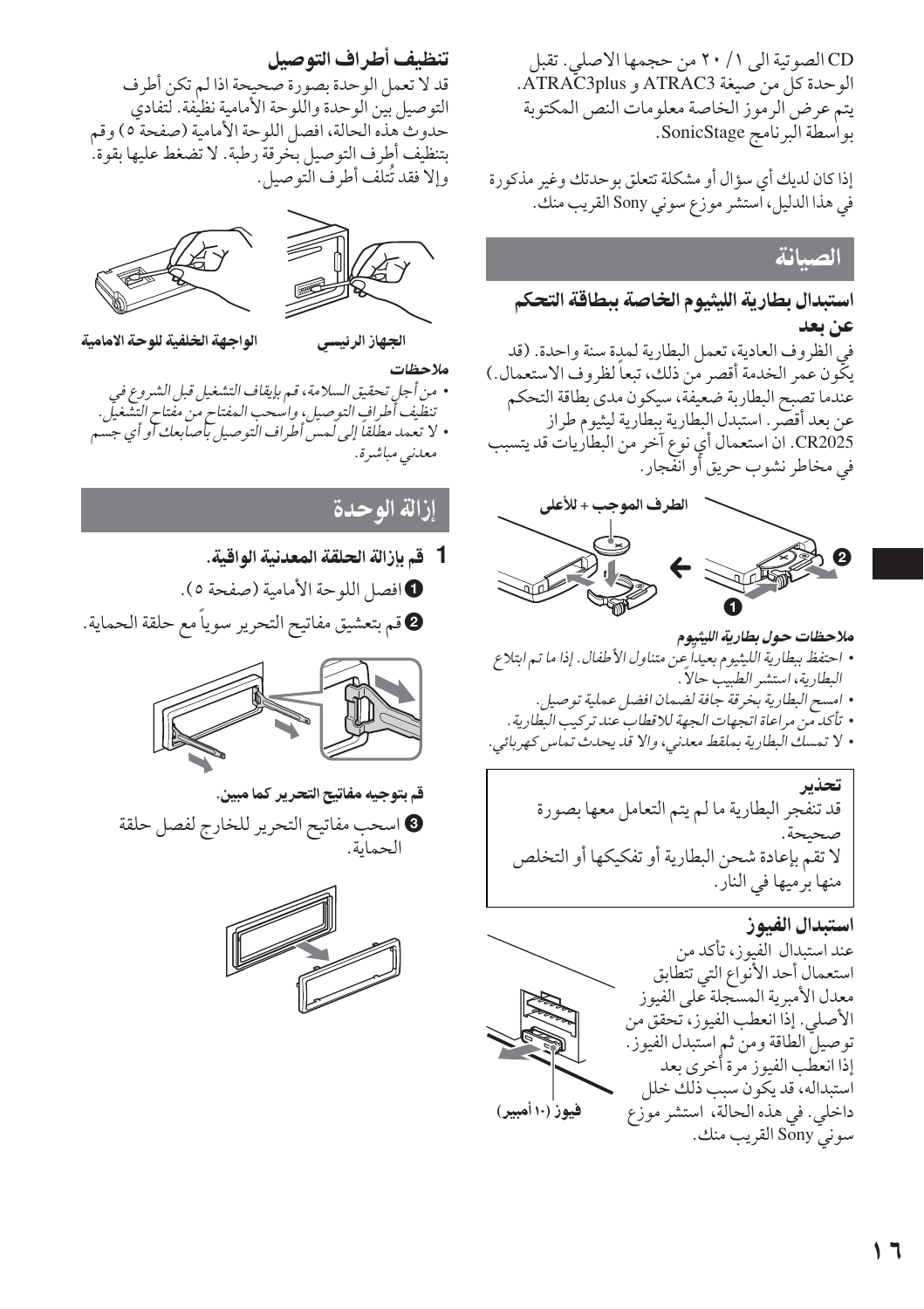## حول احهز ة USB

- يمكن استعمال كل من جهاز Mass Storage Class وATRAC Audio Device نوع USB المتوافقة مع مقاييس USB. الا ان هذه الوحدة لا تتمكَّن من التعرف على اجهزة USB من خلال محور اتصالات USB HUB. للتفاصيل عن توافقية جهازك USB، يرجى زيارة موقع سوني Sony على الانترنت الخاص بالمساعدة (صفحة ٢٠). • يختلف التشفير المطابق تبعاً لنوع الجهاز.
	- جهاز MP3/WMA/AAC :Mass Storage Class - جهاز ATRAC/MP3/:ATRAC Audio Device: WMA/AAC
- قد لا يتم عرض ملفات DRM (ادارة الحقوق الرقمية) غير ملفات ATRAC.
- الحد الاقصى للبيانات القابلة للعرض كالاتي. :Mass Storage Class - مجلدات (البومات): ١٢٨، ملف (مقطوعة) لكل مجلد: ٥٠٠ ATRAC/MP3/:ATRAC Audio Device ; WMA/AAC -البومات/ فنانين/ قوائم العرض/ الطرازات: ٦٥٥٣٥،
- مقطه عات: ٦٥٥٣٥

### ملاحظات

- عند استعمال كبل، استعمل الكِبل المرفقِ مع اجهزة USB للتوصيل.
- لا تستعمل جهاز USB طويلة جداً او ثَّقيلة جداً يمكن ان تعيق عملية التشغيلِّ.
- Y تترك جهاز USB في سيارة مصفوفة، حيث قد يحدث خلل في الوظائف . • قد يستغرق العرض بعض الوقت قبل ان يبدأ، وذلك تُبعاً لمقدار .<br>البيانات المسجلة .
- ننصح بعمل نسخة احتياطية للبيانات الموجودة في جهاز USB .

## ترتيب عرض ملفات MP3/WMA/AAC (اسْطُوانات CD-R/RW أَو الفئة Mass Storage (Class



## حول ملفات MP3

- المصطلح MP3، والذي هو اختصار للعبارة MPEG-1 Audio Layer-3، هو تقنية معيارية لصيغة ضغط الملفات الصوتية. تقوم هذه التقنية بضغط بيانات أسطوانة CD الصوتية إلى حوالي ١٠ / ١٠ من حجمها الأصلي.
- يتم تطبيق علامة التّمديد ID3 من الاصدارات التّي تحمل الأرقام 1.0 و 1.1 و 2.2 و 2.3 و 2.4 على ملفات MP3 فقط. علامة التمديد ID3 تتكون مِن ٢٠/ ٣٠ رمزا (الاصدار 1.0 و 1.1)، أو من ٦٣/ ١٢٦ رمزا (الاصدار 2.2 و 2.3 و 2.4).

• عند تسمية ملف MP3، تأكد من اضافة اللاحقة "mp3." إلى اسم الملف. • أثناء عرض ملف MP3 بوضع VBR (معدل البت المتغير ) أو التقديم/ الترجيع السريع، فإن مدة العرض المنقضية قد لا يتم عرضها بصوّرة صحيحة.

### ملاحظة

اذا عرضت ملف MP3 بمعدل بت عال، مثل ٣٢٠ كيلوبت بالثانية، قد يحدث تداخل في الصوت.

## حول ملفات WMA

- المصطلح WMA، وهو مختصر للعبارة Windows Media Audio، عبارة عن صيغة قياسية لضغط ملف الموسيقى. يقوم بضغط بيانات اسطوانة CD الصوتية الى ١/ ٢٢\* من حجمها الاصلي. • اللاحقة WMA تتكون من ٦٣ رمز.
	- عند تسمية ملف WMA، تأكد من اضافة علامة تمديد الملف "wma." الى اسم الملف.
- اثناء العرض او التقديم السريع/ الترجيع لملف WMA بصيغة VBR (معدل البت المتغير)، قد لا يتم عرض مدة العرض المنقضية بصورة صحيحة.
	- \* متاح فقط للتردد ٢٤ كيلوبت بالثانية

### ملاحظة

عرض ملفات WMA التالية غير مدعوم. – الضغط بلا خسائر

## حول ملفات AAC

- المصطلح AAC، وهو مختصر للعبارة Advanced Audio Coding، عبارة عن صيغة قياسية لضغط ملف الموسيقى. يقوم بضغط بيانات اسطوانة CD الصوتية الى ١ / ١١ \* من حجمها الاصلي.
	- اللاحقة AAC تتكون من ١٢٦ رمز.
	- عند تسمية ملف AAC، تأكد من اضافة علامة تمديد الملف "m4a." الى اسم الملف.
- اثناء العرض او التقديم السريع/ الترجيع لملف AAC بمصيغة VBR (معدل البت المتغير)، قد لا يتم عرض مدة العرض المنقضية بصورة صحيحة. \* متاح فقط للتردد ١٢٨ كيلوبت بالثانية ملاحظة عرض ملفات AAC التالية غير مدعوم.
	- الضغط بلا خسائر
		- المحمية من النسخ

## حول ملفات ATRAC

## صيغة ATRAC3plus

المصطلح ATRAC3، وهو مختصر للعبارة Adaptive Transform Acoustic Čoding3، عبارة عن تقنية لضغط الصوت. يقوم بضغط بيانات اسطوانة CD الصوتية الى ١/ ١٠ من حجمها الاصلي. المصطلح ATRAC3plus، وهو عبارة عن صيغة ممددة لملف ATRAČ3، يقوم بضغط بيانات اسطوانة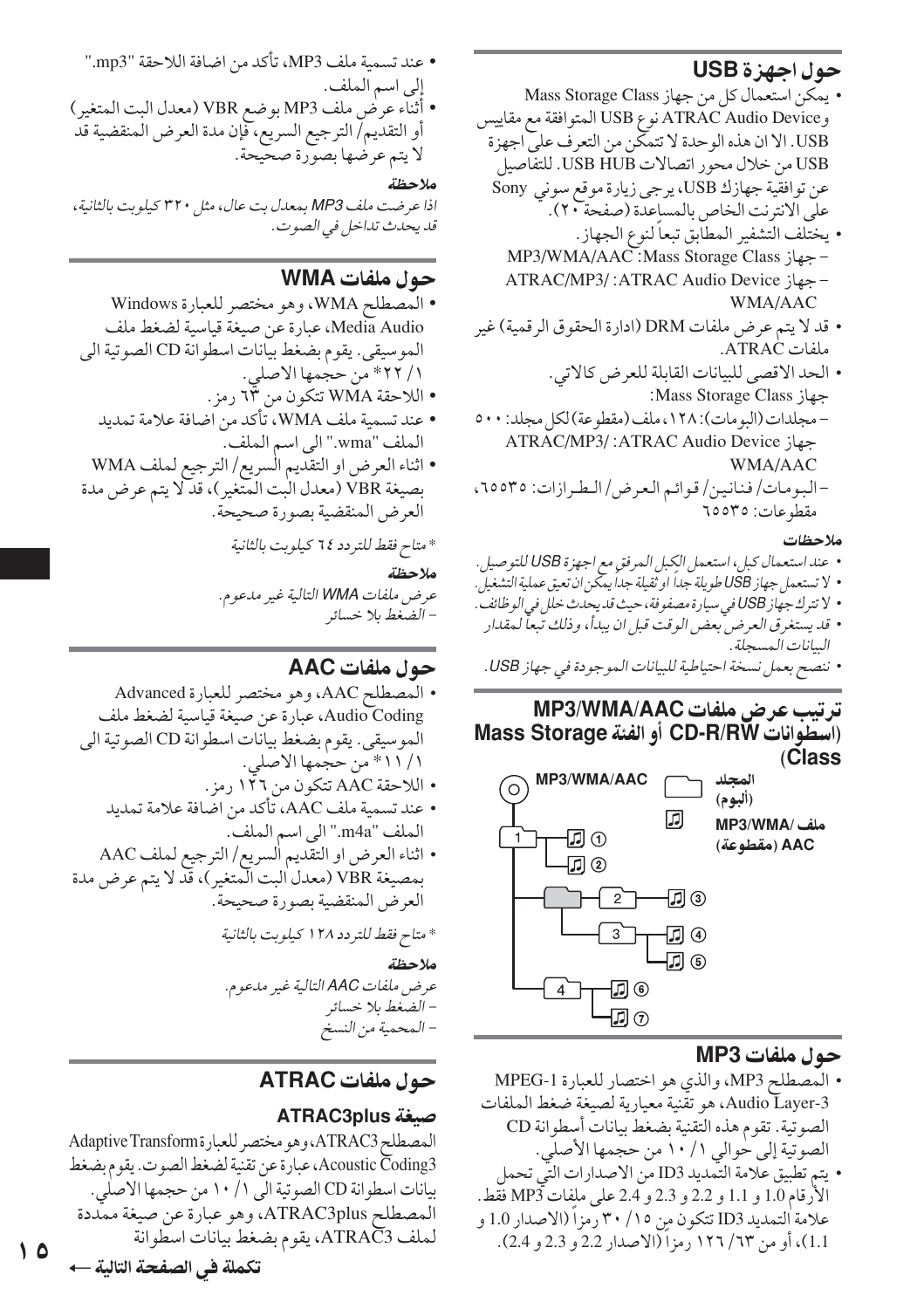## <mark>معلومات ا<u>ض</u>افية</mark>

تنبيهات احتىاطية

• إذا تم صف سيارتك تحت أشعة الشمس المباشرة، يجب الانتظار إلى أن تبرد الوحدة قبل الشروع بتشغيلها. • سيتم تمديد الهوائي الآلي تلقائياً عند تشغيل الوحدة.

## تكثف الرطوبة

في الأماكن الممطرة أو الشديدة الرطوبة، قد تتكثف الرطوبة بدَّاخل العدسات وفي شاشة العرض الخاصة بالجهاز. إذا حدث ذلك، سوف لنّ يعمل الجهاز بصورة مناسبة. في مثل هذه الحالة، قم بإخراج الأسطوانة وانتظر لمدة ساعة تقريباً إلى أن تتلاشى الرطوبة.

للمحافظة على صوت عالى الجودة تأكد من أن لا ينسكب عصير أو أي مشروبات أخرى على الجهاز أو الأسطوانات.

## ملاحظات حول الأسطوانات

- للمحافظة على نظافة الأسطوانة، لا تلمس سطحها. امسكها من الحواف.
- احتفظ بالأسطوانات في حافظاتها أو في مخزن الأسطو انات عند عدم آستعمالها.
- لا تعرض الأسطوانات إلى الحرارة/ درجات الحرارة العالية. لا تترك الأسطوانات في سيارة مصفوفة أو على لوحة المقاييس أو على الصينية الخلفية.
- لا تلصق علامات على الأسطوانات أو تستعملها عندما يكون عليها حبر / مخلفات مواد لاصقة. قد تتوقف مثل تلك الأسطوانات عن الدوران عند استعمالها، مسببة خلل في وظائف الجهاز، أَو قد يتم تلف الأسطوانة.



• لا تستعمل أي أسطوانة ملصق عليها علامات أو مواد لاصقة. قد تحدث العيوب التالية في الوظائف بسبب استعمال مثل تلك الأسطو انات: -عدم امكانية اخراج الأسطوانة (بسبب خلع الملصق أو العلامة وانحباسها في ميكانية أخراج الاسطوانة). –عدم امكانية قراءة البيّانات الصوتية بصورة صحيحة (على سبيل المثال، تخطي العرض أو لا يتم العرض) بسبب الانكماش الحراري للملصق أو العلامة مما يتسبب في تشوه الأسطوانّة. • الأسطوانات التي ليس لها أشكال عادية (على سبيل المثال، على شكَّل قلب أو مربع أو نجمة) لا يمكن عرضها على هذا الجهاز. محاولة القيام بعرض مثلّ تلك الأسطوانات، قد يتسبب في تلف الجهاز. لا تعمد إلى استعمال مثل تلك الأسطو أنات. • لا يمكنك عرض الأسطوانات مقاس ٨ سم.

١٤

لأن وجه المادة الصوتية لا يتطابق مع مقياس الأسطوانة المدمجة (CD)، فإنه لا يمكن ضمانٌ تشغيله على هذا المنتج.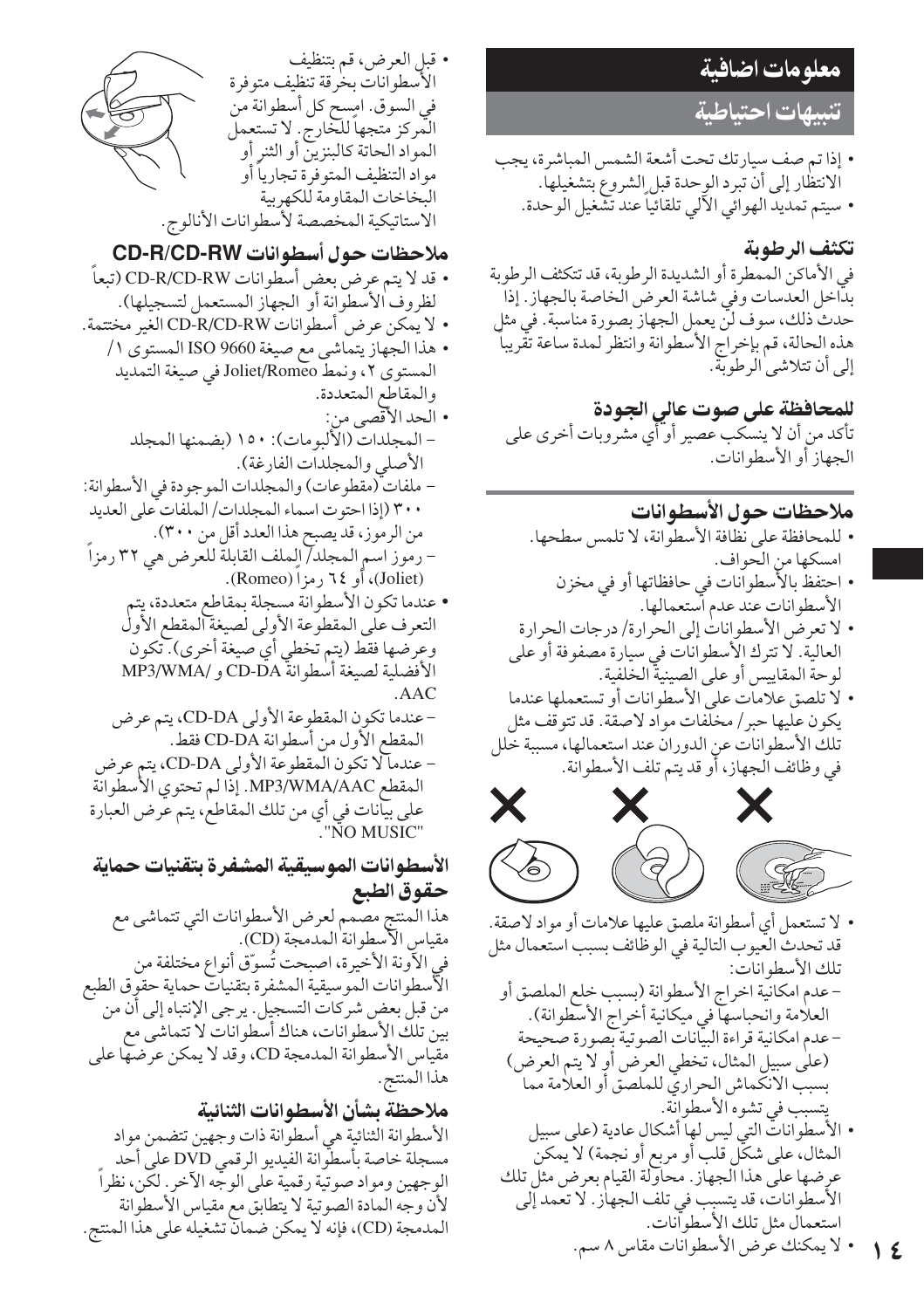## وحدة التحكم عن بعد RM-X4S الدوارة

تر كيب العلامة قم بتركيب العلامة المبينة وفقاً لكيفية تركيب وحدة التٰحكم عن بعد الدوارة.



موضع ازرار التحكم الأزرار المتماثلة على تركيب وحدة التحكم عن بعد الدوارة تؤدي نفس وطائف الازرار على الوحدة.



ازرار التحكم التالية على وحدة التحكم عن بعد الدوارة تتطلب عملية تشغيل مختلفة على الوحدة. • الزر ATT (الموهن) لتوهين الصوت. للالغاء، اضغط مرة اخرى.

- الزر SEL (الاختيار) يعمل نفس عمل زر الاختيار على الوحدة. اثناء وضع Quick-BrowZer، يتم الغاء تشغيل (SEL) (اختيار). • زر التحكم PRESET/ DISC
	- CD/USB: نفس الزر 2/(2) (ALBUM -/+) على وحدة (اضغط وقم بالتدوير). الراديو: لاستقبال المحطات المخزنة (اضغط وقم بالتدوير ).
- زر التحكم VOL (مستوى الصوت) يؤدي نفس وظيفة قرص التحكم على الوحدة (تدوير). • زر التحكم SEEK/AMS
	- يؤدي نفس وظيفة الزر +/– (SEEK) على الوحدة (تُدوّير او تُدوير مع الاحتفاظ به).
		- الزر DSPL (العرض) لتغيير بنود الشاشة.

## تغيير اتجاه التشغيل

التهيئة المبدئية لاتجاه تشغيل مفاتيح التحكم هي كما مبين ادناه.



اذا اردت تركيب وحدة التحكم عن بعد الدوارة على الجهة اليمني لعمود عجلة القيادة، يمكنك عكس اتجاه التشغيل.

1 اثناء ضغط زر التحكم VOL، اضغط (SEL)، احتفظ ىضغطە.

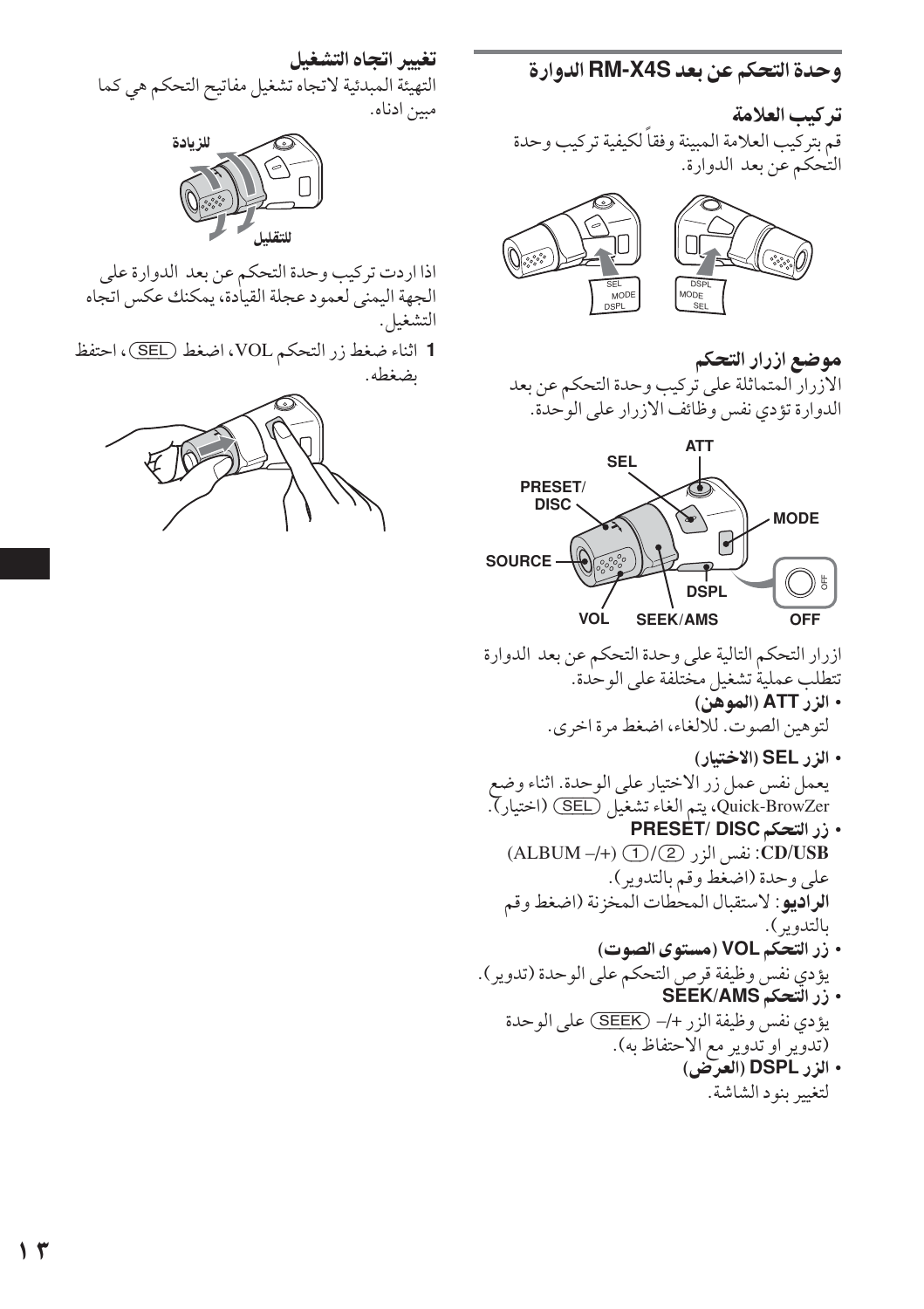DIM (معتم) لتغيير سطوع الشاشة. - "DIM-ON": لتعتيم الشاشة. - "DIM-OFF"(●): لالغاء تعتيم الشاشة. M.DSPL (شاشة دليلية) لاختيار وضع الشاشة المتحركة. - "M.DSPL-SA" (●): لعرض انماط الحركة ومحلل الطبف. -"M.DSPL-OFF": لإيقاف تشغيل الشاشة الدليلية. A.SCRL (تحريك تلقائي) لتحريك البند الّمعروض تلقائياً عندما تتغير الأسطوانة/ الالبوم/ المقطوعة. - "A.SCRL-ON" (●): للتحريك. - "A.SCRL-OFF": لإيقاف التحريك. LOCAL (وضع البحث المحلي) -"LOCAL-ON": للموالفة فَقَط على المحطات التي تكون اشاراتها قوية. -"LOCAL-OFF" (.):للموالفة بوضع الاستقبال العادي. MONO\*" (وضع غير ستيريو) لتحسين استقبال بث FM الضعيف، اختر وضع الاستقبال الاحادي الصوت. – "MONO-ON": لسماع محطة ستيريو بصوت غير ستيريو. − "MONO-OFF" (●):لسماع محطة ستيريو بصوت ستيريو . LPF \* (مرشح منخفض الجهير) لاختيار وظيفة قطع ترددات مجهار الترددات الخفيضة الفرعي: "LPF OFF" (•) أَو "LPF125Hz" أَو "LPF78Hz". (عال) LOUD ليتيح لك الاستماع بوضوح في مستويات صوت -"LOUD-ON": لتعزيز الجهير والصوت المرتفع. - "LOUD-OFF" (٠): لعدم تعزيز الجهير والصوت المرتفع. BTM (صفحة ٩)

استعمال جهاز اختيارى

جهاز صوتی اضافی بتوصيل جهاز صوتي محمول اضافي إلى مقبس الادخال AUX (مقبس ستيريو صغير) الموجود على الوحدة ومن ثم اختيار المصدر، يمكنك الاستماع إليه من خلال سٰماعات سیارتك. یمكن ضبط مستوى الصوت لأي من المستويات المختلفة بين الوحدة والجهاز الصوتى المحمول. اتبع الإجراء أدناه:

> توصيل الجهاز الصوتى المحمول 1 قم بإبقاف تشغيل الجهاز الصوتي المحمول. 2 قم بتخفيض مستوى صوت الوحدة. 3 قم بتوصيل الوحدة.



\* تأكد من استعمال قابس من النوع المستقيم.

ضبط مستوى الصوت تأكد من ضبط مستوى صوت كل الأجهزة الصوتية الموصولة قبل العرض. 1 قم بتخفيض مستوى صوت الوحدة. 2 اضغط (SOURCE) ضغطاً متكرراًإلى أن يظهر "AUX". يظهر "AUX FRONT IN". 3 ابدأ العرض بالجهاز الصوتي المحمول بمستوى صوت متوسط. 4 اضبط مستوى الاستماع العادي الذي يناسبك على الجهاز . 5 اضغط زر الاختبار ضغطاً متكرراً الى ان يظهر

"AUX"، وقم بتدوير قرص الحكم لضبط مستوى الدخل (– ۸ ديسبل الي +۱۸ ديسبل).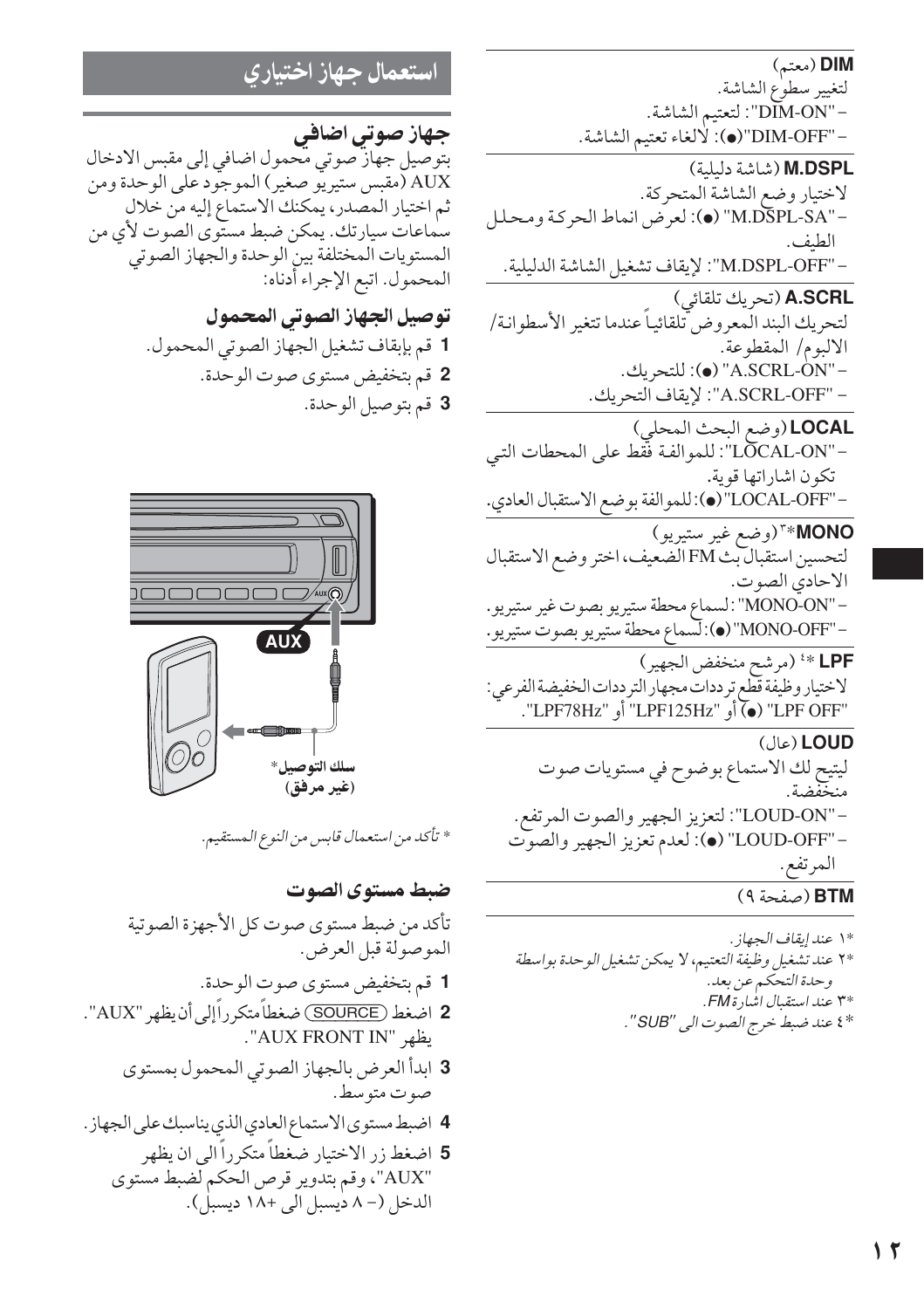## الوظائف الأخرى

تغيير تهيئة الصوت

ضبط ممبزات الصوت — BAL/FAD/SUB يمكنك ضبط التوازن والمضائل ومستوى صوت مجهار التر ددات الخفيضة الفر عي.

- 1- اضغط زر الاختيار ضغطاً متكرراً الى ان يظهر "BAL" او "FAD" او "SUB". يتغير البند كالاتي:<br>BAL←→\*HI → '\*MID → '\*LOW (يسار− يمين) ← FAD (امام-خلف) ← SUB (مستوى صوت مجهار الترددات الخفيضة الفرعي)\*` ←  $\mathbb{R}^*$  AllX \*' عند تشغيل EQ3 *(صفحة 1*1). \*' عند تهيئة خرج الصوت الى ''SUB'' (صفحة ١١) . يتم عرض "ATT" بأدنى مستوى تهيئة ويمكن ضبطه لما يصل الى ٢١ مرحلة . \*" عند تشغيل مصدر AUX (صفحة ١٢).
	- 2 \_ قم بتدوير قرص التحكم لضبط البند المختار . بعد ٣ ثوان، تكتمل عملية التهيئة وتعود الشاشة إلى وضع العرض/ الاستقبال العادي.

تهيئة منحنى جهاز المعادلة حسب الطلب - وظيفة EQ3 المؤشر "CUSTOM" الخاص بوظيفة EQ3 يسمح لك بتنفيذ تهيئاتك الخاصة بجهاز المعادلة.

- 1- اختر مصدر، ثم اضغط (EQ3)ضغطاً متكرراً لاخيتار " CUSTOM ".
- 2- اضغط الزر المختار ضغطاً متكرراً الى يظهر<br>"LOW" أو "HI" أو "MID" أل
- 3- قم بتدوير قرص التحكم لضبط البند المختار . يمكن ضبط مستوى الصوت بمراحل لكل منها فارق بمقدار ١ ديسبل، من -١٠ ديسبل إلى +١٠ ديسبل.



كرر الخطوات ٢ و ٣ لضبط منحنى المعزز. لاستعادة تهيئة المصنع الخاصة بمنحني جهاز المعادلة، اضغط زر الاختيار مع الاحتفاظ بضغطه قبل اكتمال التهيئة. بعد ٣ ثوان، تكتملُّ عملية التهيئة وتعودُّ الشاشة إلى وضع العرض/ الاستقبال العادي. الأَنواع الأخرى من جهاز المعادلة متوافقة ايضاً.

## ضبط بنه د التهيئة - SET

- 1- اضغط زر الاختيار مع الاحتفاظ بضغطه. تظهر شاشة التهئة.
- 2- اضغط زر الاختيار ضغطاً متكرراً إلى أن تظهر شاشة التهيئة.
- 3- قم بتدوير قرص التحكم لاختيار التهيئة (على سبيل المثال، "ON" أَو "OFF").
	- 4 اضغط زر الاختيار مع الاحتفاظ بضغطه. تكتمل عملية التهيئة وتعود الشاشة إلى وضع العرض/ الاستقبال العادي.

ملاحظة تختلف البنود المعروضة تبعاً للمصدر والتهيئة . يمكن ضبط البنوة التالية (اتبع صفحة المرجع لمعرفة التفاصيل):

العلامة "•" تشير الى التهيئات المبدئية.

## CLOCK-ADJ (ضبط الساعة) (صفحة ٤)

**RFFP** 

لاختيار وضع "BEEP-ON" (●) أو"BEEP-OFF". AUX-A\*' (كمالية صوتية AUX)

لتغيير شاشة مصدّر الكمّالية AUX إلى وضع<br>"AUX-A-ON" (●) أو "AUX-A-OFF" (صفحة ١٢).

A.OFF (توقف تلقائي) لكي يتم قطع الطاقة تلّقائياً بعد انقضاء المدة المرغوبة عندَّما تكْوِنَّ الوحدة مطفأة. − "A.OFF-NO" (●) او "A.OFF-30S (ثوان)" او "A.OFF-30M (دقائق)" او "A.OFF-60M (دقائق)".

## **\\*SUB/REAR**

لتغيير خرج الصوت. -"SUB-OUT" (●): ليتم الاخراج الى مجهار الترددات الخفيضة الفرعي. -"REAR-OUT": ليتم الآخراج الي مضخم صوت نشط.

B.OUT (تعطيل) لإيقاف الاضاءة تلقائياً لأي مصدر كان (على سبيل المثال، أثناء عرض أسطوانة CD/ استقبال الراديو ، الخ). -"B.OUT-ON"\*": لايقاف الاضاءة اذا لم يتم تنفيذ أي عملية لمدة ٥ ثوان. - "B.OUT-OFF"(●): لالغاء وظيفة التعطيل. لتشغيل الاضائة الخلفية، اضغط أي زر. DEMO (عرض إيضاحي) لتهيئة الوضع "DEMO-ON" (●) أو "DEMO-OFF".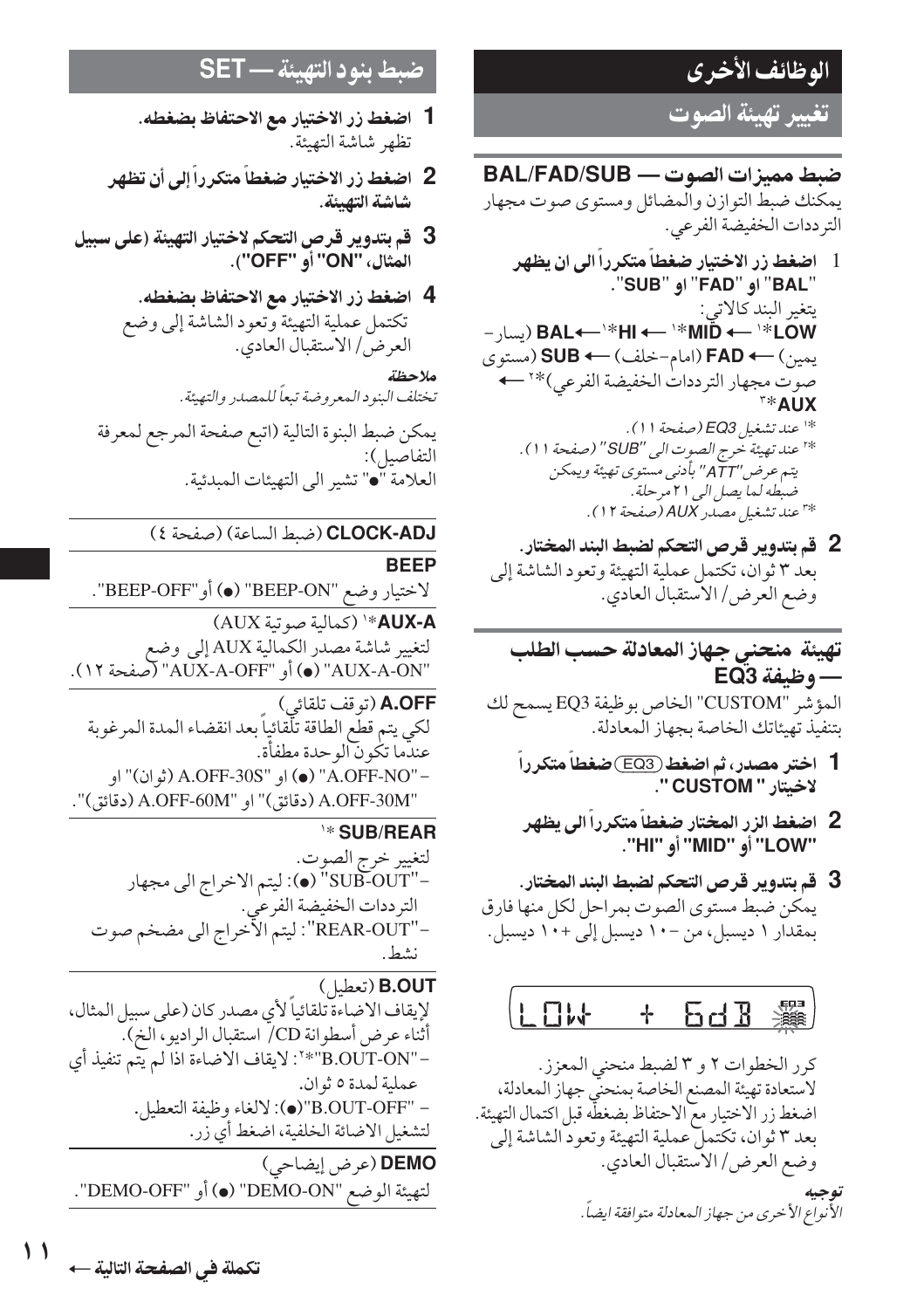## أحصن ة USB

## العرض على جهاز USB

1 قم بتوصيل جهاز USB بطرف توصيل USB.



يبدأ العرض. اذا كان جهاز USB موصو لاً اصلاً، يبدأ العرض، اضغط (SOURCE) ضغطاً متكرراً الى ان يظهر "USB".

اضغط (OFF) لايقاف العرض.

### ملاحظات

- قبل فصل جهاز USB، تأكد من ايقاف العرض اولاً . ا ذا قمت بفصل جهاز USB اثناء العرض، قد تتعرض البيانات في جهاز USB للتلف
- لا تستعمل أجهزة USB طويلة جداً او ثقيلة جداً يمكن ان تسقط بسبب الاهتزاز او تتسبب في فقدان الاتصال.
- لا تفصل اللوحة الامامية اثناء العرض على جهاز USB، والا قد تتعرض بيانات USB للتلف.

## بنود الشاشة



▲ جهاز AAD :ATRAC Audio Device USB :Mass Storage Class ; **0** رقم مقطوعة/ البوم/ فنان/ قائمة العرض/ الطراز، اسم مقطوعة/ البوم/ فنان/ قائمة العرض/ الطراز، مدة العرض المنقضية، الساعة

لتغيير بنود الشاشة @، اضغط (DSPL).

## توجيه

ستختلف البنود المعروضة، تبعاً للصيغة المسجلة والتهيئات. للتفاصيل عن MP3/WMA/AAC/ATRAC، راجع صفحة ١٥ .

## ملاحظة

يختلف العرض تبعاً لنوع جهاز USB من الفئة Mass Storage Class، والجهاز ATRAC Audio Device.

## الاستماع للموسيقى على جهاز صوتى من **Mass Storage Class النوع**

العرض المتكرر والعشوائي

1 أثناء العرض، اضغط (3) (REP) او (4) SHUF) ضغطاً متكرِّراً الى ان تظهر التهيئة المرغوية.

| اختر               | لعرض                   |
|--------------------|------------------------|
| $\subset$ TRACK    | المقطوعة بصورة متكررة. |
| $\subset$ ALBUM    | الالبوم بصورة متكررة.  |
| <b>SHUF ALBUM</b>  | الالبوم بترتيب عشوائي. |
| <b>SHUF DEVICE</b> | جهاز بترتيب عشوائي.    |
|                    |                        |

للعودة الى وضع العرض العادي، اختر "OFF" او "SHUF OFF"

## الاستماع للموسيقى من "Walkman" (جهاز ATRAC Audio Device)

1 أثناء العرض، اضغط (MODE) ضغطاً متكرراً الى ان تظهر التهيئة المرغوبة. يتغير البند كالآتي:  $\leftarrow$  GENRE  $\leftarrow$  TRACK  $\leftarrow$  ALBUM

**ARTIST ← PLAYLIST** 

## العرض المتكرر والعشوائي

1 أثناء العرض، اضغط (3) (REP) او (4) SHUF) ضغطاً متكرراً الى ان تظهر التهيئة المرغوبة.

| ختر                  | لعرض                       |
|----------------------|----------------------------|
| $\subset$ TRACK      | المقطوعة بصورة متكررة.     |
| $\subsetneq$ ALBUM   | الالبوم بصورة متكررة.      |
| $\subset$ ARTIST     | الفنان بصورة متكررة.       |
| <b>G</b> PLAYLIST    | قائمة العرض بصورة متكررة.  |
| $\subset$ GENRE      | الطراز بشكل متكرر.         |
| <b>SHUF ALBUM</b>    | الالبوم بترتيب عشوائي.     |
| <b>SHUF ARTIST</b>   | الفنان بترتيب عشوائي.      |
| <b>SHUF PLAYLIST</b> | قائمة العرض بترتيب عشوائي. |
| <b>SHUF GENRE</b>    | الطراز بترتيب عشوائي.      |
| <b>SHUF DEVICE</b>   | الجهاز بترتيب عشوائي.      |
|                      |                            |

للعودة الى وضع العرض العادي، اختر "OFF ب" او "SHUF OFF"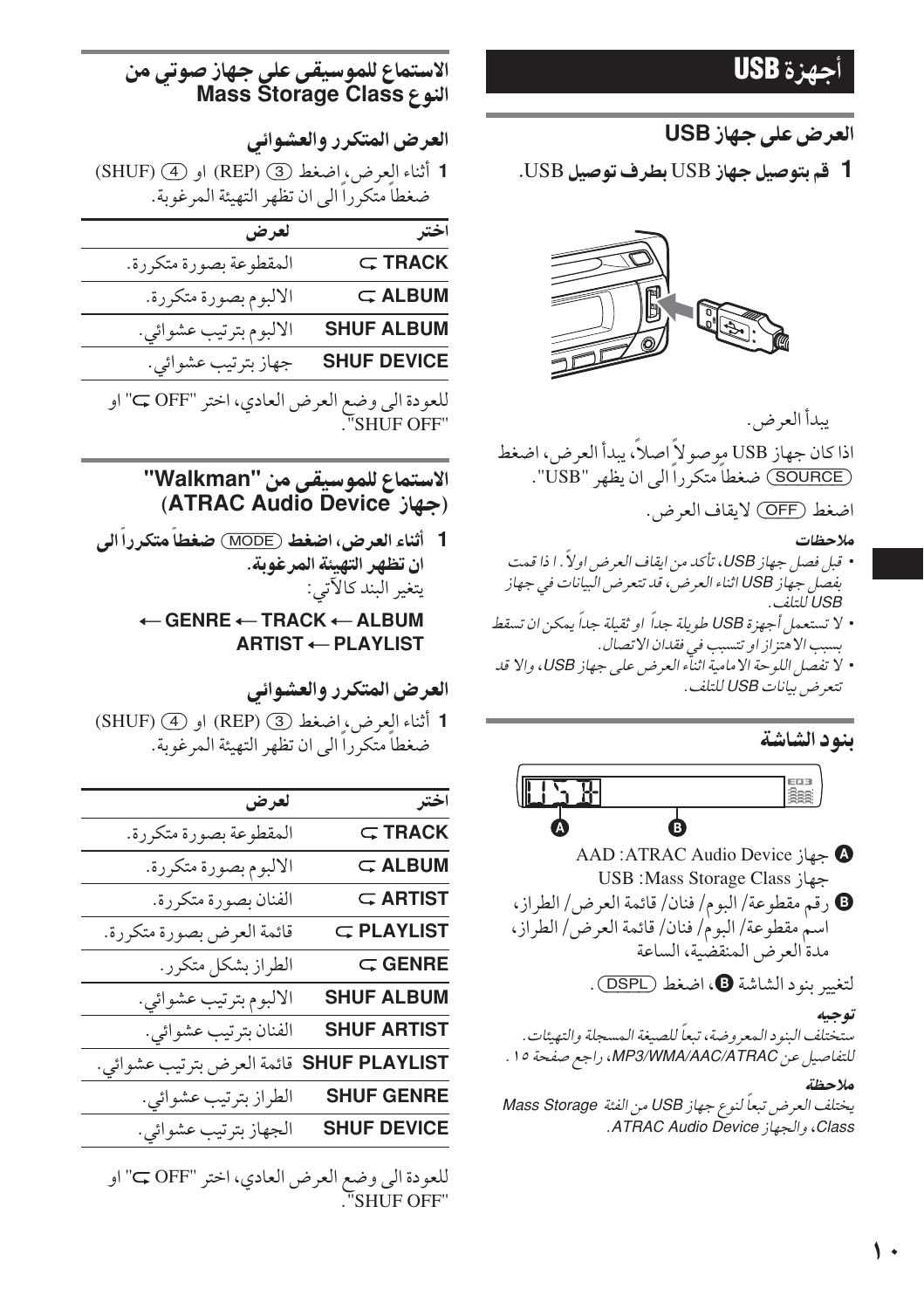## أسطوانة CD

## بنود الشاشة



المصدر **0** رقم المقطوعة/مدة العرض المنقضية، اسم الأسطوانة/الفنان، رقم الالبوم\*، اسم الالبوم، اسم المقطوعة، معلو مات النص، الساعة \*يتم عرض رقم الالبوم فقط عندما يتغير الالبوم. لتغيير بنود العرض @، اضغط (DSPL).

توجيه

مىتّختلف البنو د الـمعروضة، تبعاً لنوع الأسطوانة وصيغة التسجيل والتهيئات. للتفاصيل عن أسطوانة MP3/WMA/AAC، راجع صفحة 10.

## العرض المتكرر والعشوائى

1 أثناء العرض، اضغط GEP) (@ (SHUF) أو (4) ضغطاً متكرراً إلى أن يتم عرض التهيئة المرغوبة.

| اخت              | لعرض                     |
|------------------|--------------------------|
| $\subset$ TRACK  | المسار بصورة متكررة.     |
| $*\subset$ ALBUM | الألبوم بصورة متكررة.    |
| *SHUF ALBUM      | الألبوم بترتيب عشوائي.   |
| <b>SHUF DISC</b> | الأسطوانة بترتيب عشوائي. |

\* عند عرض أسطوانة MP3/WMA/AAC.

للعودة إلى العرض العادي، اضغط "OFF ب" أو ."SHUF OFF"

## الراديو

تخزين واستلام المحطات

عند مو الفة المحطات أثناء القيادة، استعمل وظيفة ذاكرة أفضل مو الفة (BTM) لتفادي الحو ادث.

## تخزين تلقائي — BTM

- 1- اضغط (SOURCE) ضغطاً متكرراً إلى أن يظهر "TUNER" لتغيير الموجة، اضغط (MODE) ضغطاً متكرراً. يمكنك اختيار FM1 او FM2 او FM3 او MW او SW2 او SW2.
- 2 اضغط (BTM) مع الاحتفاظ بضغطه إلى أن يو مض "BTM". يقوم الجهاز بتخزين المحطات وفقاً لترتيب التردد على أزرار الأرقام. تصدر نغمة التنبيه عندما يتم تخزين التهيئة.

## التخزين يدويا

1- أثناء استقبال المحطة التى ترغب في تخزينها، اضغط زر رقم مع الاحتفآظ بضغطه (من ① إل*ى* 6) إلى أن يظهر "MEM".

ملاحظة إذا حاولت تخزين محطة أخرى على نفس زر الرقيه، سيتيه استبدال المحطة المخزونة مسبقا.

استقبال المحطة المخز ونة مسبقاً

1 اختر الموجة، ثم اضغط زر الرقم (من ① إلى  $.$  (6)

## الموالفة تلقائيا

1 اختر الموجة، ثم اضغط +/- (SEEK) للبحث عن المحطة. يتوقف الاستطلاع عندما يستقبل الجهاز المحطة. كرَّر هذا الإجراء إلى أن يتم استقبال المحطة المرغوبة.

### توجيه

. .<br>إذا كنت تعرف تردد المحطة التي ترغب في الا ستماع اليها، اضغط<br>+/– (SEEK) مع الا حتفاظ بضٍغطه للدٍ صول إلى التردد التقريبي، ثم اضغط +/– (SEEK) ضغطاً متكرراً لضبط التردد المرغوب ً ضبطاً دقيقاً (موالفة يدوية).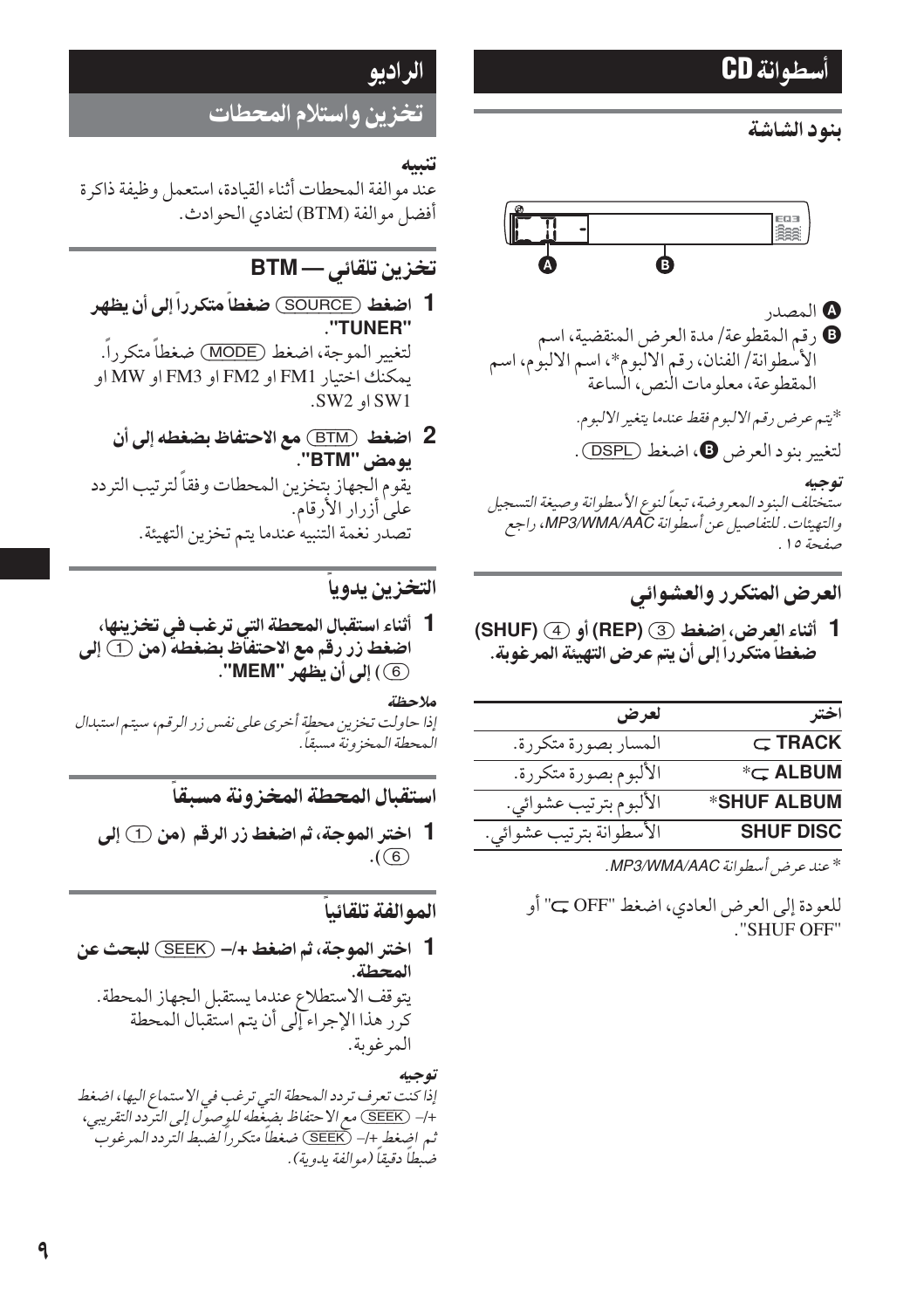## للبحث عن مقطوعة - Quick-BrowZer

يمكنك البحث عن مقطوعة في اسطوانة CD او جهاز USB سواء كان (Walkman''/ Mass Storage Class'') بسهولة به اسطة الفئة.



1 اضغط الزر Q (BROWSE). تدخل الوحدة في وضع Quick-BrowZer، وتظهر قائمة البحث عن الفئات. تختلف بنود القائمة، وفقاً لنوع الجهاز او الاسطوانة.

**AL BUM**  $\begin{array}{r}\n\hline\n\text{DM} \cdot \text{H} \\
\hline\n\text{H} \cdot \text{H} \cdot \text{H} \\
\hline\n\text{H} \cdot \text{H} \cdot \text{H} \cdot \text{H} \cdot \text{H} \cdot \text{H} \cdot \text{H} \cdot \text{H} \cdot \text{H} \cdot \text{H} \cdot \text{H} \cdot \text{H} \cdot \text{H} \cdot \text{H} \cdot \text{H} \cdot \text{H} \cdot \text{H} \cdot \text{H} \cdot \text{H} \cdot \text{H} \cdot \text{H} \cdot \text{H} \cdot \text{H} \cdot \text{H} \$ 

2 قم بتدوير قرص التحكم لاختيار فئة البحث المرغوبة، ثم اضغطه لتأكيد الاختيار .

|  | <b>RLBUM</b> |  | NRME |  |  |
|--|--------------|--|------|--|--|
|  |              |  |      |  |  |

3- كرر الخطوة ٢ الى ان يتم اختيار المقطوعة المرغوبة. يبدأ العرض.

> للرجوع الى الشاشة السابقة اضغط الزر ک (BACK).

للخروج من وضع Quick-BrowZer اضغط الزر BROWSE) O.

### ملاحظات

• عندِ دخول الوضع Quick-BrowZer، يتم الغاء تهيئة التكرار/ العشوائي. • وفقاً لجهاز USB، قدلا تظهر بنود الشاشة بشكل صحيح. • وفقاً لجهاز USB، قد يخرج الصوت اثناء وضع Quick-BrowZer.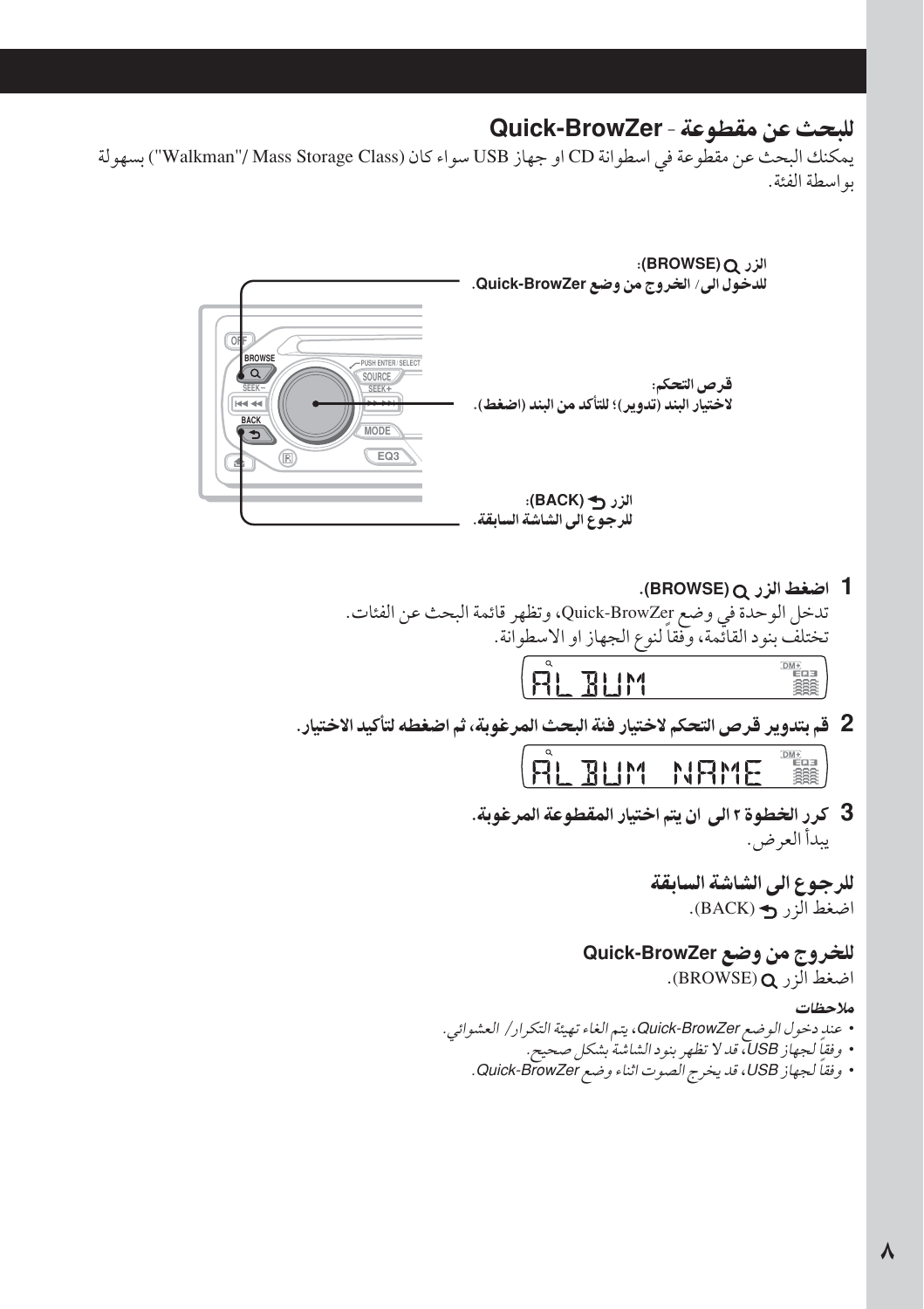- 10 الزر 3 (BACK) صفحة ٨ للرجوع الى الشاشة السابقة.
- [1] مستقبل لبطاقة التحكم عن بعد
- 12 الأزرار +/- SEEK :CD/USB لتخطى المقطوعات (اضغط)؛ لتخطى المقطوعات بشكلٌ متواصل (اضغط، ثم اضغط مرَّة أخرى خلال ثانية واحدة تقريباً واحتفظ بالضغط)؛ ترجيع/ تقديم سريع للمقطوعة (اضغط واحتفظ بالضغط). الر ادّيو : لموالفة المحطات تلقائباً (اضغط)؛ إيجاد محطة يدوياً (اضغط واحتفظ بالضغط).
- 13 الزر MODE صفحة ٩ لاختيار موجة الراديو (FM/MW/SW)؛ اختر وضع العرض لجهاز ATRAC Audio Device.
- 14 الزر EQ3 (الموازن) صفحة ١١ لاختيار نوع الموازن (XPLOD او VOCAL او EDGE او CRUISE او SPACE او SPACE او او CUSTOM او OFF).
- 15 الزر BTM صفحة ٩ ليدء تشغيل وظيفة BTM(اضغط واحتفظ بالضغط).
- 16 الزر RESET (توجد خلف اللوحة الأمامية) صفحة ٤
	- 17] أزرار الأرقام
	- $:CD/USB$ 1 (2) (2): الأزرار +/- ALBUM لتخطى الألبومات (اضغط)؛ تخطى الألبومات باستمرار (اضغط واحتفظ بالضغط). (3): REP صفحة ٩
		- (4): **SHUF** صفحة ٩
		- (5): +DM صفحة } لتشغيل وظيفة +DM. اضبط "DM+-ON".
			- للالغاء، اضبط "DM+-OFF".
	- **PAUSE** : (6) لإيقاف عرض. للإلغاء، اضغط مرة أخرى. الراديو : لاستقبال المحطات المخزنة (اضغط)؛ تخزين المحطات (اضغط واحتفظ بالضغط).
- 18] الزر DSPL (الشاشة)/ SCRL (تحريك) صفحة ٩ لتغيير بنود العرض (اضغط)؛ تحريك بند الشاشة (اضغط واحتفظ بالضغط).
- 19 مقبس الإدخال AUX صفحة ١٢ لتوصيل جهاز صوتي محمول. الازرار التالية على بطاقة التحكم عن بعد لها ازرار/ وظائف مختلفة عّن تلك التي على الّوحدة. انزع اللوح العازل قبل الاستعمال (صفحة ٤).
- 20 الأزرار (1→() ←/() → للتحكم باسطو انة CD/ الراديو / USB، نفس وظيفة  $\left( \frac{1}{2} + \frac{1}{2} + \frac{1}{2} \right)$ على الوحدة. يمكن تشغيل التهيئة، برمجة الصوت، الخ بو اسطة  $\leftrightarrow$ 
	- [2] الزر DSPL (الشاشة) لتغيير بنود العرض.
	- 22 الزر -/+ VOL (مستوى الصوت) للتحكم بمستوى الصوت.
	- 28 الزر ATT (تخفيض) لتخفيض الصوت. للالغاء، اضغط مرة أخرى.
	- 24 الزر SEL (اختيار) نفس زر الاختبار على الوحدة. اثناءً وضع Quick-BrowZer، يتم الغاء تشغيل (SEL) (اختيار ).
- 25 الأزرار (-) ♦ /(+) ♦ للتحكم بأسطوانة CD/USB، كما في الزر (2) (D (+/- ALBUM) على الوحدة. يمكن تشغيل التهيئة، برمجة الصوت، الخ بو اسطة
	- 26 الزر SCRL (تحريك) لتحريك بنود الشاشة.
	- 27 أزرار الأرقام لاستقبال المحطات المخزنة (اضغط)؛ لتخزين محطة (اضغط واحتفظ بالضغط).
	- ملاحظات • عند ادخال/ اخراج اسطوانة، قم بفصل أي من اجهزة USB
- لتفادي تلف الإسطوانة . • عند ايقاف الوحدة واختفاء الشاشة، يكون التشغيل غير ممكن بواسطة بطاقة التحكم عن بعد مالم يتم ضغط الزر \_ (SOURCE) على الو حدة او ادخال اسطوانة لتشغيل الو حدة اولاً .

حول غطاء USB عند عدم استعمال طرف التو صيل USB ( [7])، استعمل غطاء USB المرفق للحيلولة دون دخول الغبار او الاوساخ. احتفظ بغطاء USB بعيداً عن متناول الا طفال الصغار كبي لا يبتلعونه بدون قصد.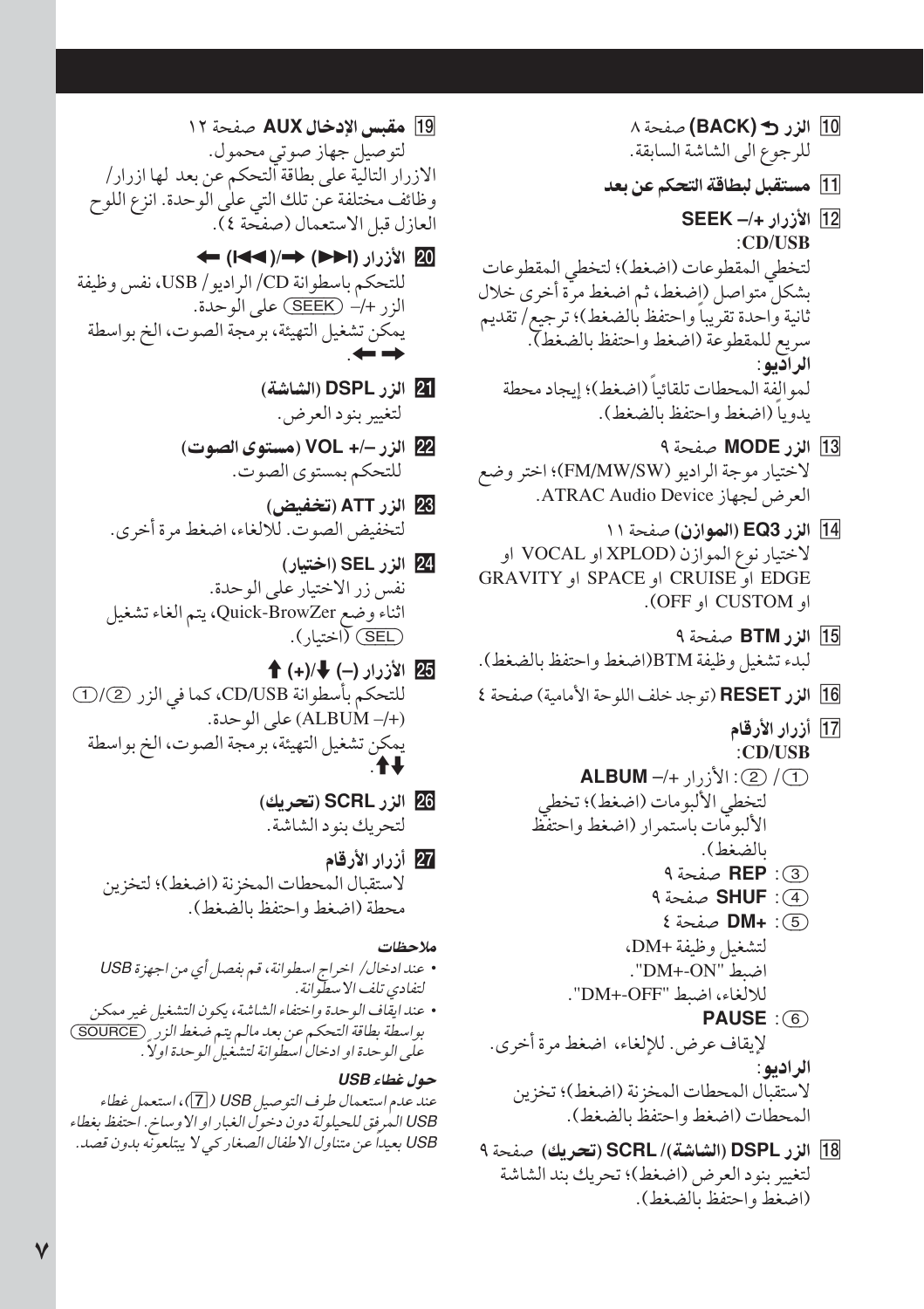## مواضع مفاتيح التحكم وعمليات التشغيل الأساسية

الوحدة الرئيسية



بطاقة التحكم عن بعد RM-X151



هذا الفصل يتضمن تعليمات حول أماكن مفاتيح التحكم وعمليات التشغيل الاساسية. للتّفاصيل، راجع الصفحات ذات العلاقة. بخصوص عمليات تشغيل الجهاز USB، راجع «أجهزة USB» في صفحة ١٠. الازرار المتماثلة على بطاقة التحكم عن بعد تؤدي نفس وظائف الازرار على الوحدة.

- **OFF** الزرOFF لإيقاف التبار ؛ إيقاف المصدر .
- 2 الزر Q (BROWSE) صفحة ٨ للدخول في وضع Quick-BrowZer.
- 3 قرص التحكم/زر الاختيار صفحة ٨، ١١ لضبط مستوى الصوت/ اختيار البحث عن فئة (تدوير)، تهيئة البنود (اضغط وقم بالتدوير).
- ¶ الزر SOURCE لتشغيل الطاقة؛ قم بتغيير المصدر (راديو/ CD/  $(AUX/USB)$
- [5] فتحة ادخال الأسطوانة قم بإدخال الأسطوانة (الجانب الذي عليه البطاقة للأعلى)، يبدآ العرض.
	- [6] نافذة العرض
	- 7 طرف توصيل USB صفحة ١٠ للتوصيل إلى جهاز USB.
		- 8 الزر ≜ (اخراج) لاخراج الاسطوانة.
	- 9 الزر � (تحرير اللوحة الامامية) صفحة ٥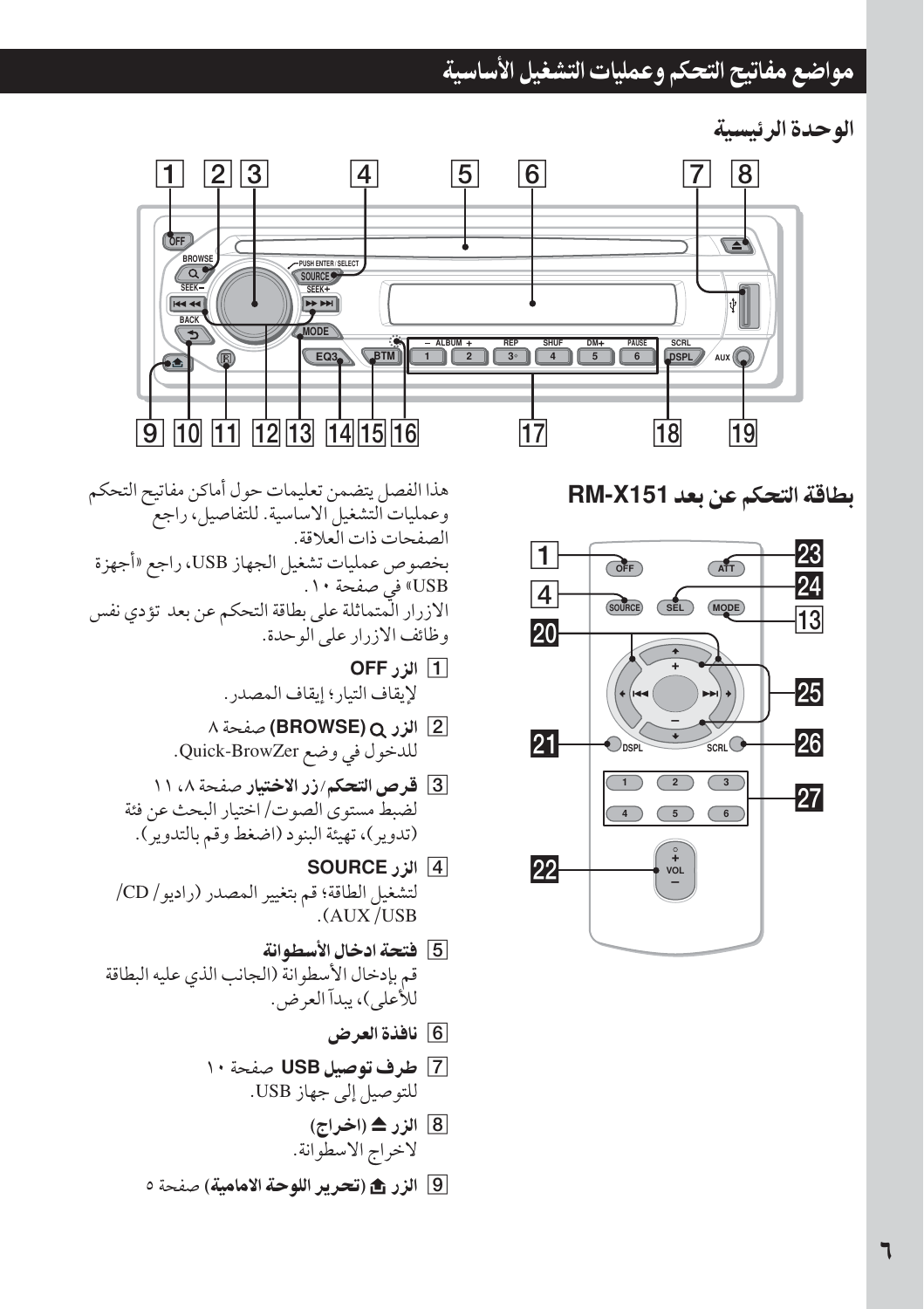## فصل اللوحة الأمامية

يمكنك فصل اللوحة الأمامية الخاصة بهذا الجهاز لتفادى التعرض للسرقة.

حهاز التنسه إذا قمت بإدارة المفتاح إلى وضع الإيقاف OFF بدون فصل اللوحة الأمامية، سيقوم جهاز التنبيه بإصدار صوت لبضع ثوان. .<br>سيصدر جهاز التنبيه صوتاً فقط إذا تم استعمال مضخم الصّوت الداخلي. 1 اضغط (OFF).

- يتم إيقاف الجهاز.
- 2 اضغط ش، ثم اسحبه نحوك.



- ملاحظات
- لا تعرض اللوحة الأمامية ونافذة العرض لضغط زائد أو تجعل أشياء تسقط عليهما.
- لا تعرض اللوحة الأمامية إلى حرارة/ درجة حرارة عالية أو رطوبة. تجنب تركها في سيارة مصفوفة أو على لوحة المقاييس الأمامية/الصينية الخلفية.
- لا تفصل اللوحة الامامية اثناء العرض على جهاز USB، والا قد تتعرض بيانات USB للتلف.

توصيل اللوحة الأمامية قمَّ بتعشَّيق الَّجزء @ الخاص باللوحة الامامية مع الجزء ).<br>@ الخاص بالوحدة، كما مبين في الشكل التوصيحي، وادفع الجانب الأيسر في الموضع الى أن تسمع طقة.





ملاحظة لا تضع أي شيئ على السطح الداخلي للوحة الأمامية .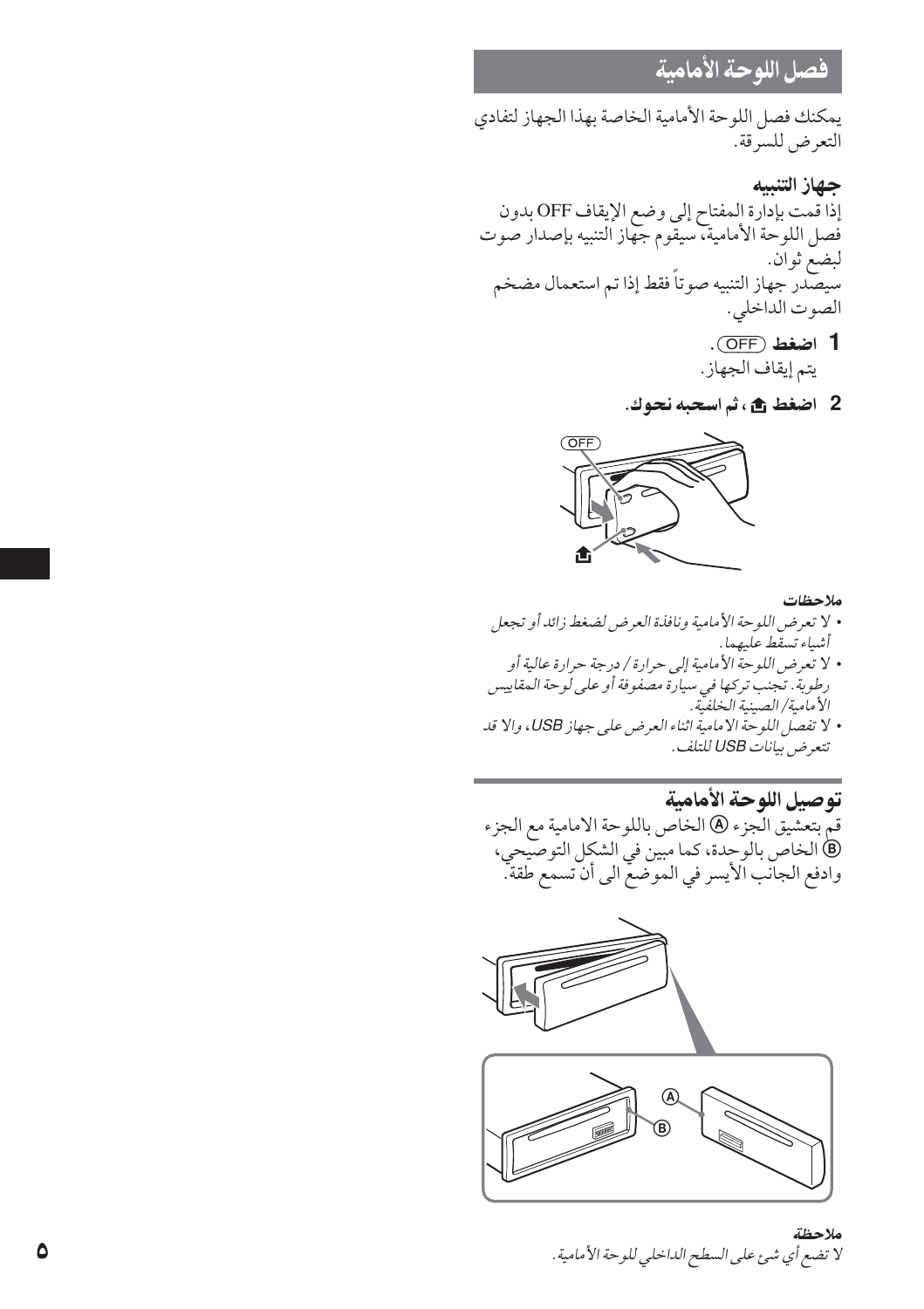مرجبا!

نشكرك على شرائك مشغل الأسطوانات المدمج هذا من انتاج سوني Sony. يمكنك الاستمتاع بمشغلك بواسطة الو ظائف التالية. • عرض أسطوانات CD

يمكنك عرض أسطوانة CD-DA (كذلك المتضمنة على CD TEXT) وأسطوانة CD-R/CD-RW (بملَّفات MP3/WMA/AAC (صفحة ١٥)).

| الشعار على الأسطوانة                          | نوع الأسطوانة                                 |              |  |
|-----------------------------------------------|-----------------------------------------------|--------------|--|
| COMPACT<br>DIGITAL AUDIO<br>ReWritable        | COMPACT<br>DIGITAL AUDIO<br>Recordable        | <b>CD-DA</b> |  |
| COMPACT<br>DIGITAL AUDIO<br><b>ReWritable</b> | COMPACT<br><b>DIGITAL AUDIO</b><br>Recordable | MP3<br>WMA   |  |
| COMPACT<br>ReWritable                         | COMPACT<br>Recordable                         | <b>AAC</b>   |  |

- استقبال البث الإذاعي
- -يمكنك تخزين مايصل إلى ٦ محطات لكل موجة (FM1 و FM2 و FM3 و MW و SW1 و SW2). – **وظيفة BTM** (ذاكرة أفضل موالفة): يختار الجهاز محطات الإشارة القوية ويخَّزنها.
	- وظيفة البحث
- **وضع Quick-BrowZer:** يمكنك البحث بسرعة وبسهولة عن مقطوعة في اسطوانة CD او جهاز USB موصول الى هذه الوحدة (صفحة ٨). • ضبط الصوت
- –EQ3 ا**لمرحلة ٢**: يمكنك اختيار اي من منحنيات المعزز السبعة المضبوطة مسبقا.
- -**وضع DM+) Digital Music Plus)**: يحسن الصوت المضغوط رقمياً، مثل صوت MP3.
- تشعيل الوحدة الاختبارية **وضع جهاز USB**: يمكن توصيل جهاز Mass (ATRAC "Walkman" او Storage Class USB (Audio Device الى طرف التوصيل USB الامامى. للتفاصيل عن الاجهزة القابلة لاستعمال، يرجى مراجعة القسم حول اّجهزة USB (صفحة ١٥) او موقع سوني Sony للمساعدة والدعم (صفحة ٢٠).
	- توصیل جهاز إضافي مقبس الإدخال AUX الموجود في اللوحة الأمامية يتيح لك إمكانية توصيل جهاز صوتي محمول.

## البدء

## اعادة تهبئة الوحدة

قبل تشغيل الوحدة للمرة الاولى او بعد استبدال بطارية السَّيارة او تغيير اطراف التوصيل، يجب ان تقوم باعادة تهيئة الو حدة. اخلع اللَّهِ حة الامامية واضغط الزر RESET باداة مدببة، كقلَّم حبرٌ جاف مثلاً.



## ملاحظة

القيام بضغط الزر RESET سيؤدي الى مسح تهيئة الساعة وبعض المحتويات المخزنة.

## <mark>تحضير</mark> بطاقة التحكم <u>عن</u> بعد

قبل استعمال بطاقة التحكم عن بعد للمرة الاولى، انزع اللوَّح العازل.



### توجيه حول كيفية استبدال البطاربة، راجع «استبدال بطارية الليثيوم الخاصة ببطاقة التحكم عن بعد» في صفحة ١٦ .

## تصئة الساعة

تستعمل الساعة مؤشر القراءة الرقمية بنظام ١٢ ساعة.

- 1 اضغط زر الاختيار واحتفظ بضغطه. تظهر شاشة التهيئة.
- 2- اضغط الزر المختار ضغطاً متكرراً إلى أن يظهر "CLOCK-ADJ"
	- $\sqrt{\text{SEEK}}$  اضغط +  $\sqrt{3}$ يومض مؤشر الساعة.
- 4 قم بتدوير قرص التحكم لضبط قيمة الساعة والدقيقة. لتحريك المؤشر الرقمي، اضغط+/– (SEEK) .
- 5 اضغط زر الاختىار. تكتمل عملية التهيئة وتبدأ الساعة بالعمل.

لعرض الساعة، اضغط (DSPL). اضغط (DSPL) مرة أخرى للرجوع إلى الشاشة السابقة.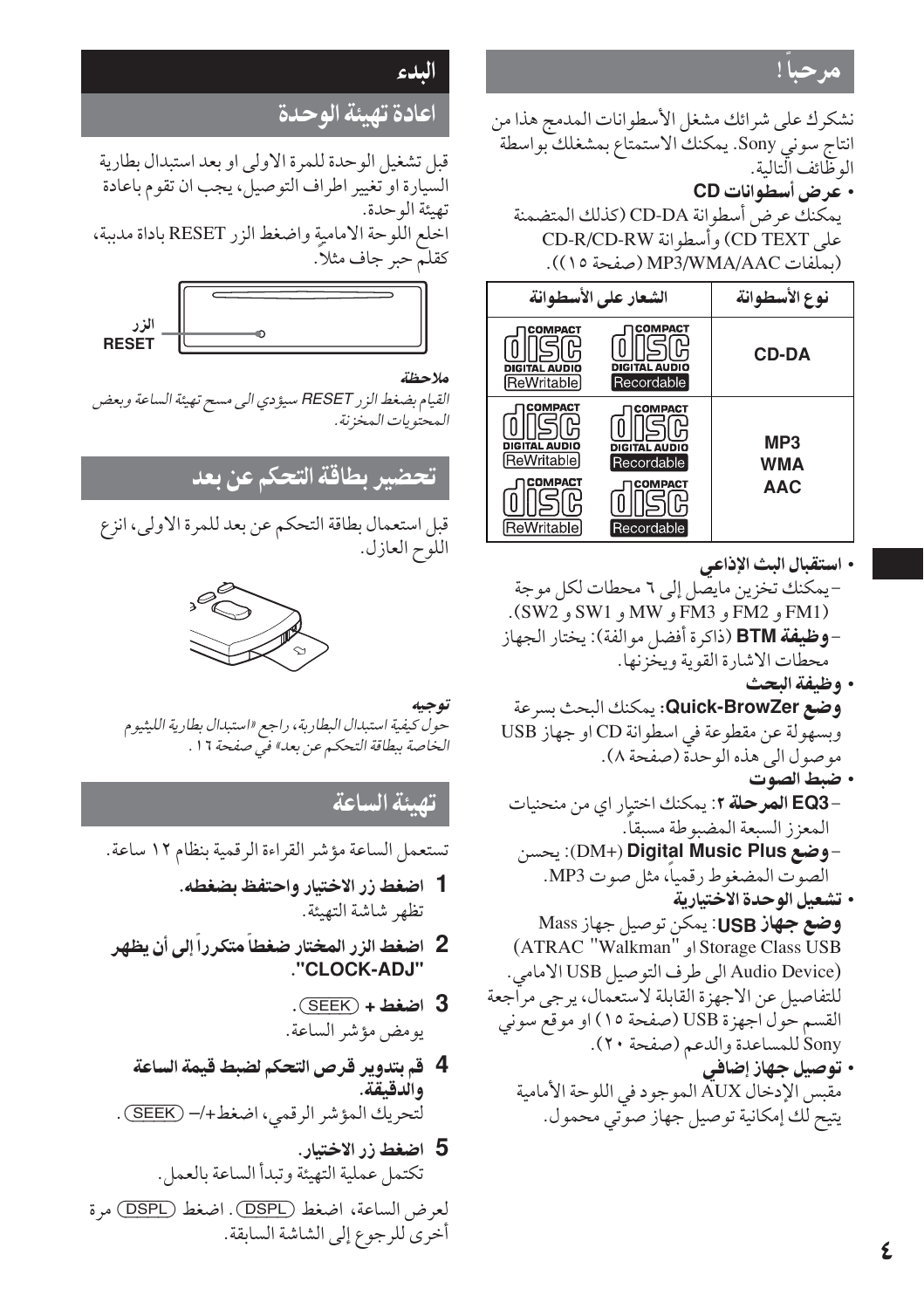## جدول المحتويات

## البدء

| توصيل اللوحة الأمامية  ٥ |
|--------------------------|

## مواضع مفاتيح التحكم وعمليات التشغيل الأساسية

| بطاقة التحكم عن بعد RM-X151  ٦     |
|------------------------------------|
| للبحث عن مقطوعة – Quick-BrowZer  ٨ |

## أسطوانة CD

|  | العرض المتكرر والعشوائي  ٩ |
|--|----------------------------|

## الراديو

| تخزين واستلام المحطات  ٩         |
|----------------------------------|
|                                  |
|                                  |
| استقبال المحطة المخزونة مسبقا  ٩ |
|                                  |

## <mark>أجهزة</mark> USB

| الاستماع للموسيقى على جهاز صوتي من النوع |  |
|------------------------------------------|--|
| Mass Storage Class                       |  |
| الاستماع للموسيقى من "Walkman"           |  |
| مجهاز "ATRAC Audio Device)  ١٠           |  |

## الوظائف الأخرى

| ضبط مميزات الصوت - BAL/FAD/SUB  ١١  |
|-------------------------------------|
| تهيئة منحنى جهاز المعادلة حسب الطلب |
| — وظيفة EQ3.  11                    |
|                                     |
|                                     |

|  | وحدة التحكّم عن بعد RM-X4S الدوارة  ١٣ |  |
|--|----------------------------------------|--|

## معلومات اضافية

| ملاحظات حول الأسطوانات  ١٤              |
|-----------------------------------------|
|                                         |
| ترتيب عرض ملفات MP3/WMA/AAC             |
| (اسطوانات CD-R/RW أو الفئة Mass Storage |
|                                         |
| حول ملفات MP3  NP3                      |
|                                         |
|                                         |
|                                         |
|                                         |
|                                         |
|                                         |
| تحري الخلل واصلاحه  ١٨                  |
| اخطارات/ بيانات عرض الخلل  ١٩           |
|                                         |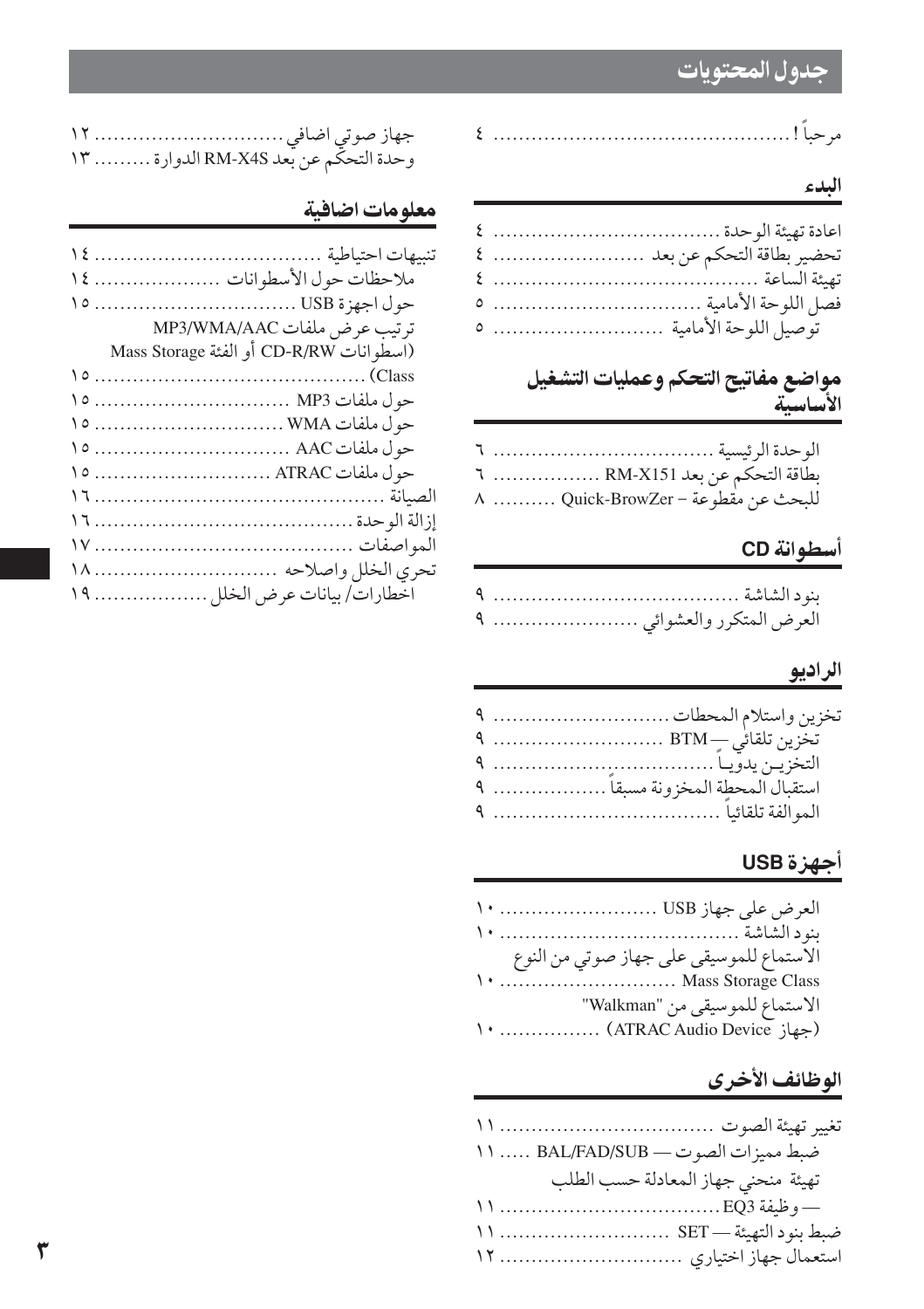لتنفيذ عمليات التركيب والتوصيلات، راجع دليل التركيب/ التوصيلات المرفق.

## CLASS<sub>1</sub> **LASER PRODUCT**

توجد هذه العلامة في الجهة السفلية من الهيكل.

كل من "ATRAC " و"ATRAC AD" و SonicStage وشّعاراتها هي علامات تجارية لشركة Sony<br>Corporation.

العبارة "WALKMAN" والشعار "WALKMAN" هي علامات تجارية مسجلة لشركة Sony Corporation.



**Nicrosoft** و Windows Media والشعار Windows هي<br>علامات تجارية أو علامات تجارية

مسجلة لشركة Microsoft في الولايات المتحدة و/ أو ىلدان أخرى.

تحذير اذا كان مفتاح تشغيل المحرك الخاص بسيارتك غير مجهز بموضّع ACC تأكد من ضبط وظيفة الإيقاف التلقائي (صفحة ١١). سيتم ايقاف الوحدة بصورة كاملة تلقائياً بالتوقيت المضبوط بعد أن تتوقف الوحدة، وذلك لتفادي استهلاك البطارية. إذالم تقم بضبط وظيفة الإيقاف التلقائي، اضغط (OFF) مع الاحتفاظ بضغطه إلى أن تختفي الشاشة كلما قمت بإيقاف تشغيل المحركي.